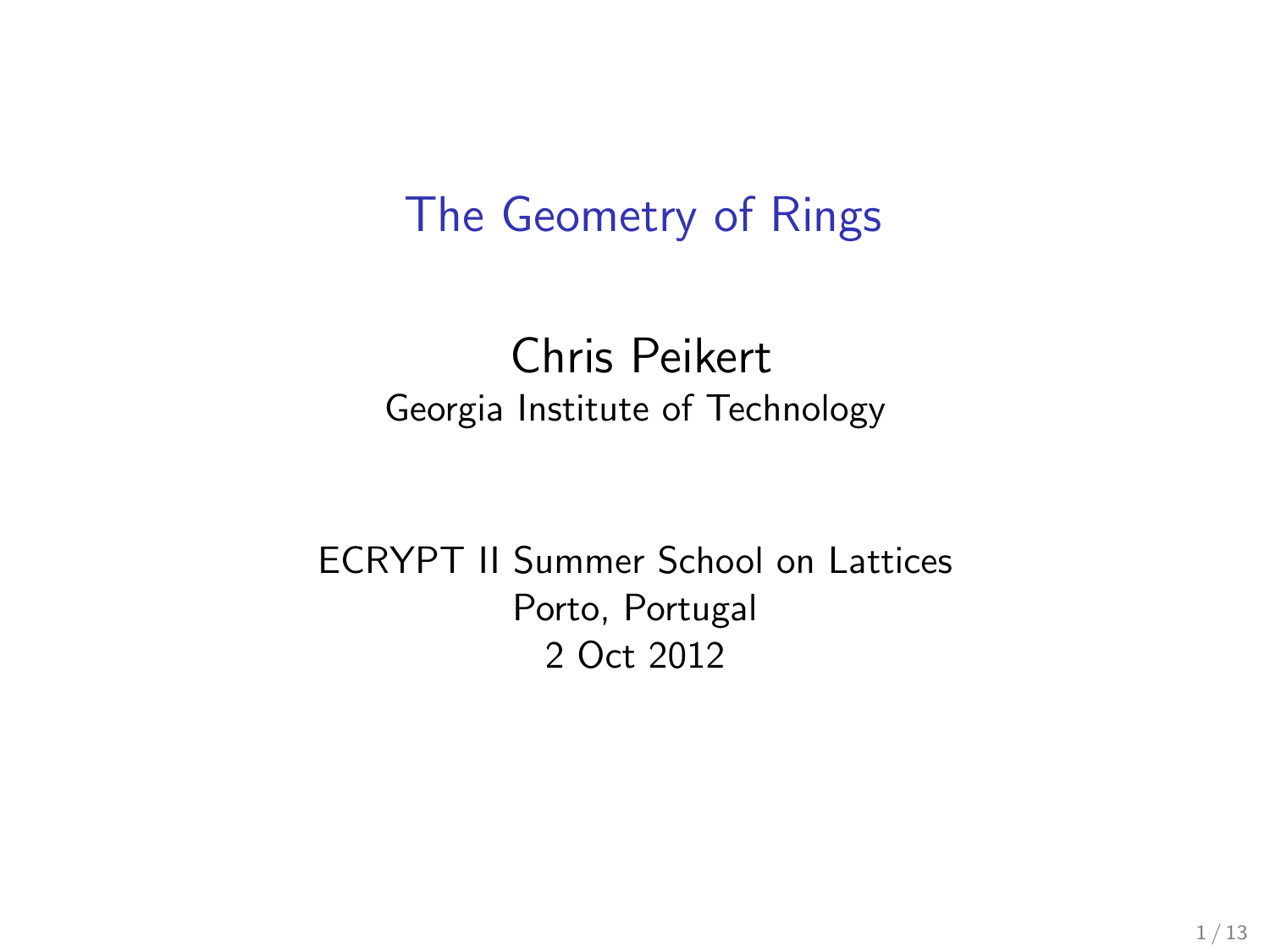$$
\mathsf{Ring}\left[R:=\mathbb{Z}[X]/(1+X^n)\right]\text{ for some }n=2^k,\quad R_q:=R/qR.
$$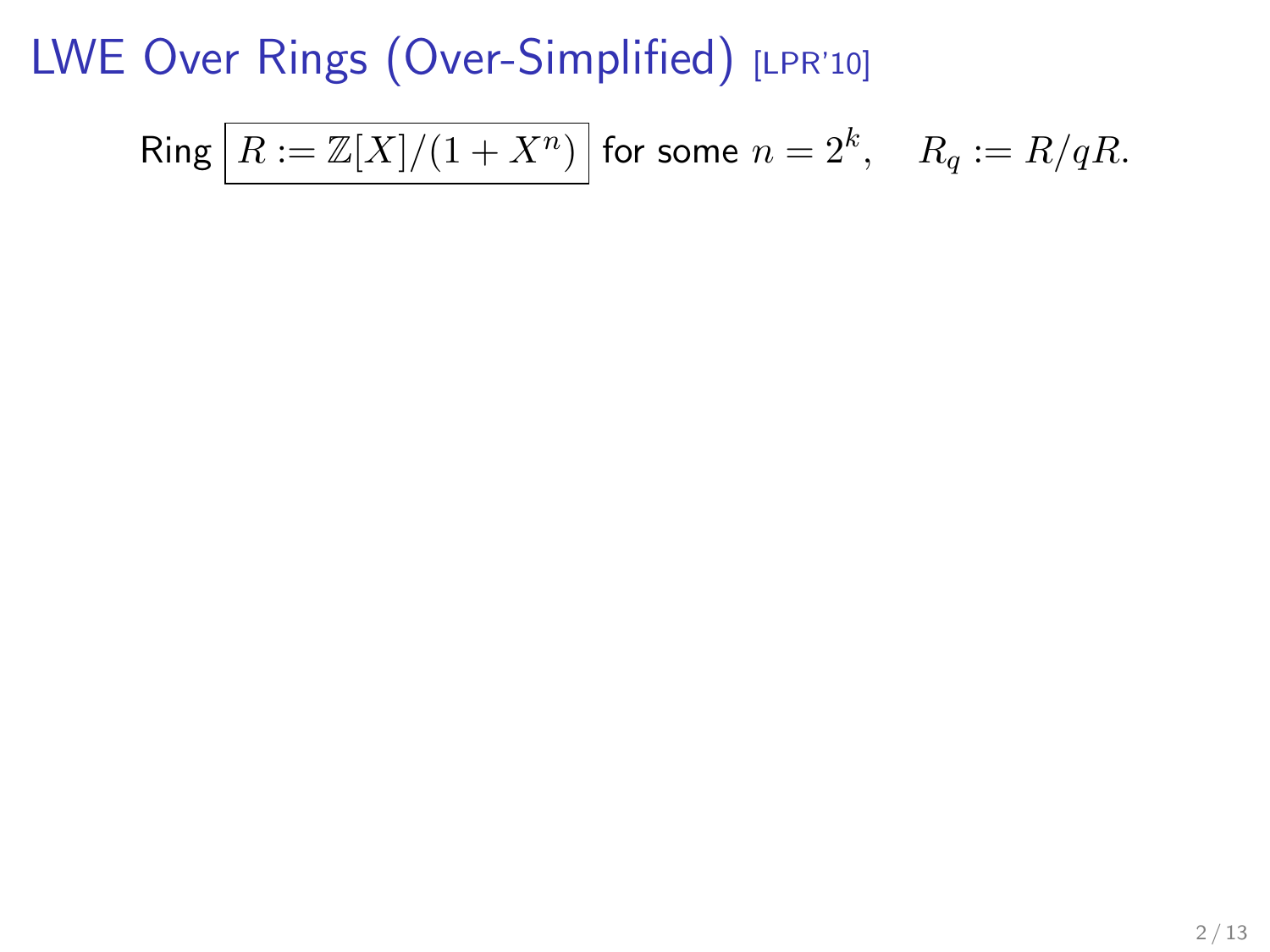$$
\mathsf{Ring}\left[R:=\mathbb{Z}[X]/(1+X^n)\right]\text{for some }n=2^k,\quad R_q:=R/qR.
$$

▶ Problem: for  $s \leftarrow R_q$ , distinguish  $\{(a_i, b_i)\}\)$  from uniform  $\{(a_i, b_i)\}\$ .

$$
a_1 \leftarrow R_q \quad , \quad b_1 = a_1 \cdot s + e_1 \in R_q
$$
  

$$
a_2 \leftarrow R_q \quad , \quad b_2 = a_2 \cdot s + e_2 \in R_q
$$
  

$$
\vdots
$$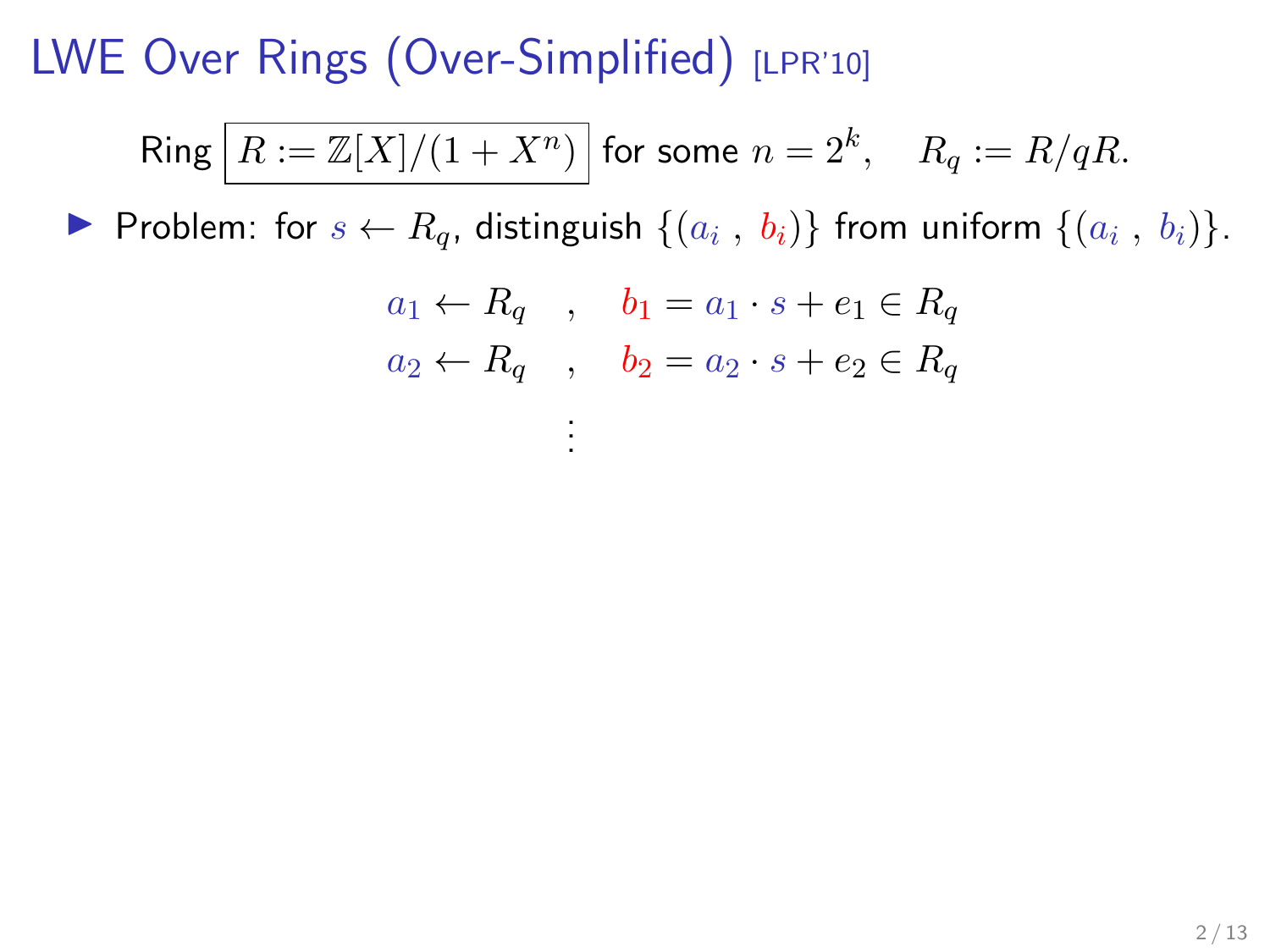$$
\mathsf{Ring}\left[R:=\mathbb{Z}[X]/(1+X^n)\right]\text{ for some }n=2^k,\quad R_q:=R/qR.
$$

▶ Problem: for  $s \leftarrow R_q$ , distinguish  $\{(a_i, b_i)\}\)$  from uniform  $\{(a_i, b_i)\}\$ .

$$
a_1 \leftarrow R_q \quad , \quad b_1 = a_1 \cdot s + e_1 \in R_q
$$
  

$$
a_2 \leftarrow R_q \quad , \quad b_2 = a_2 \cdot s + e_2 \in R_q
$$
  

$$
\vdots
$$

Errors  $e(X) \in R$  are "short." What could this mean?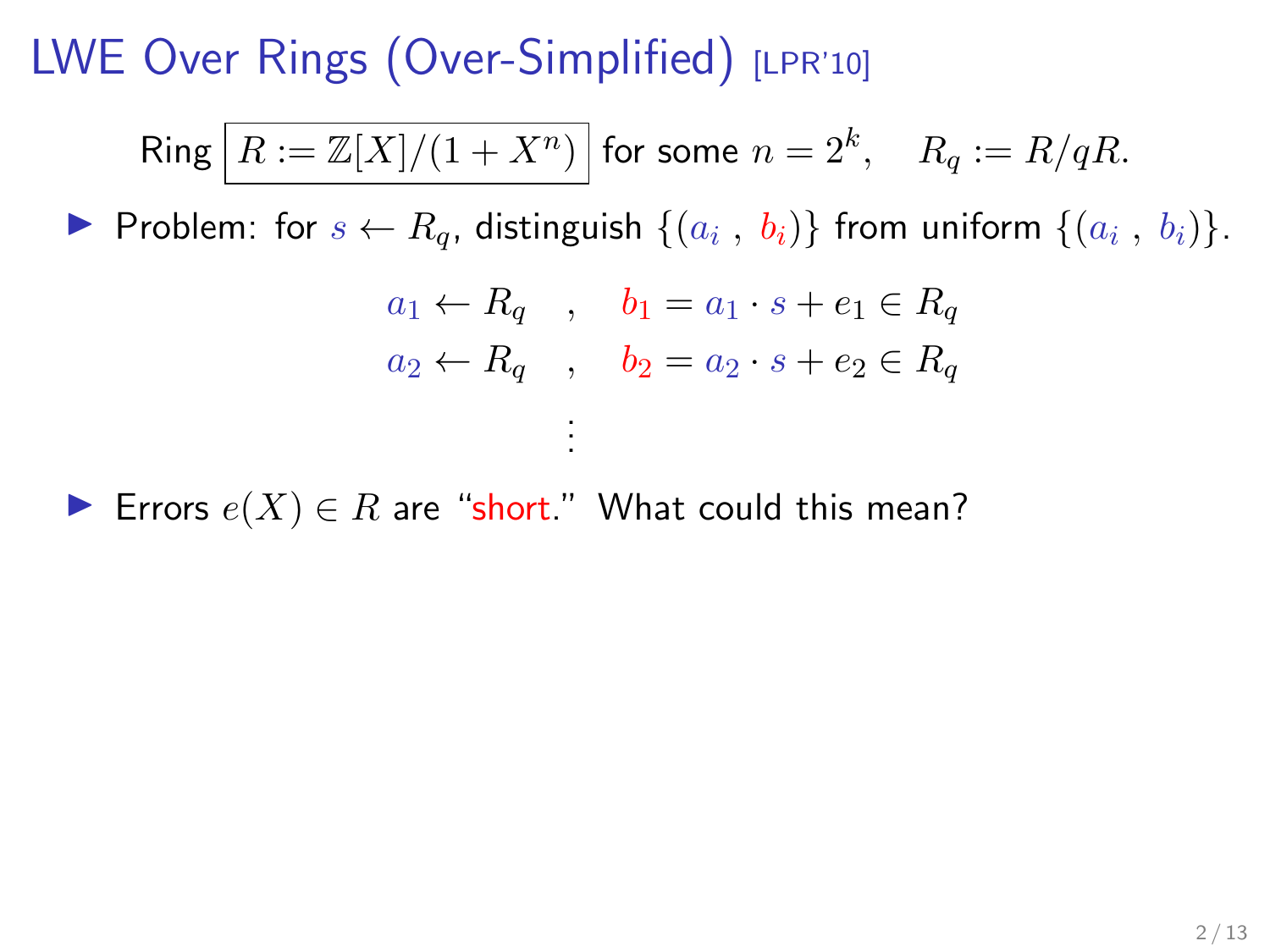$$
\mathsf{Ring}\left[R:=\mathbb{Z}[X]/(1+X^n)\right]\text{for some }n=2^k,\quad R_q:=R/qR.
$$

▶ Problem: for  $s \leftarrow R_q$ , distinguish  $\{(a_i, b_i)\}\)$  from uniform  $\{(a_i, b_i)\}\$ .

$$
a_1 \leftarrow R_q \quad , \quad b_1 = a_1 \cdot s + e_1 \in R_q
$$
  

$$
a_2 \leftarrow R_q \quad , \quad b_2 = a_2 \cdot s + e_2 \in R_q
$$
  

$$
\vdots
$$

► Errors  $e(X) \in R$  are "short." What could this mean? Identify

$$
e(X) = \sum_{j=0}^{n-1} e_j X^j \quad \stackrel{(?)}{\longleftrightarrow} \quad (e_0, e_1, \dots e_{n-1}) \in \mathbb{Z}^n.
$$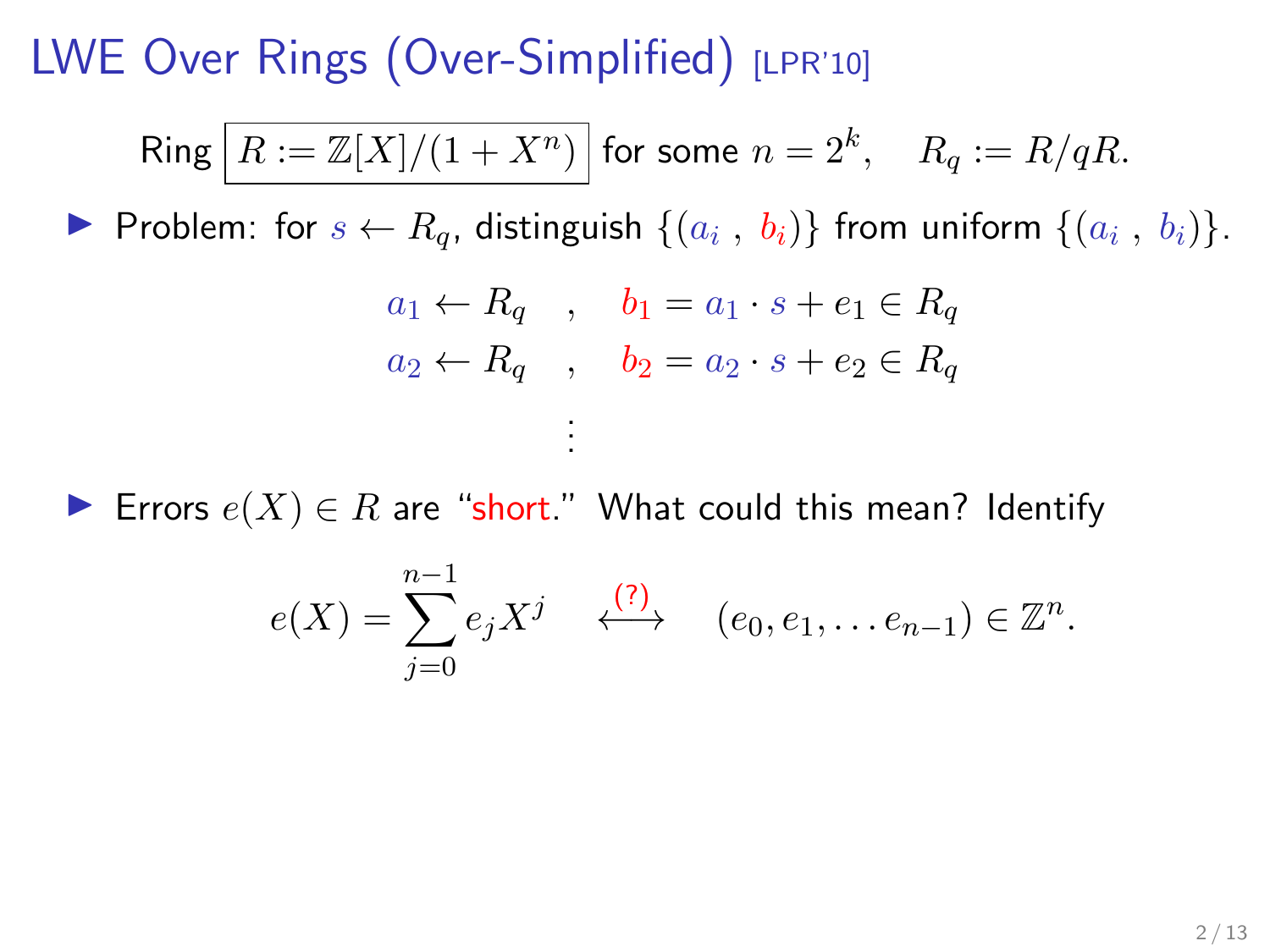$$
\mathsf{Ring}\left[R:=\mathbb{Z}[X]/(1+X^n)\right]\text{for some }n=2^k,\quad R_q:=R/qR.
$$

▶ Problem: for  $s \leftarrow R_q$ , distinguish  $\{(a_i, b_i)\}\)$  from uniform  $\{(a_i, b_i)\}\$ .

$$
a_1 \leftarrow R_q \quad , \quad b_1 = a_1 \cdot s + e_1 \in R_q
$$
  

$$
a_2 \leftarrow R_q \quad , \quad b_2 = a_2 \cdot s + e_2 \in R_q
$$
  

$$
\vdots
$$

► Errors  $e(X) \in R$  are "short." What could this mean? Identify

$$
e(X) = \sum_{j=0}^{n-1} e_j X^j \quad \stackrel{(?)}{\longleftrightarrow} \quad (e_0, e_1, \dots e_{n-1}) \in \mathbb{Z}^n.
$$

Applications need  $(+, \cdot)$ -combinations of errors to remain short.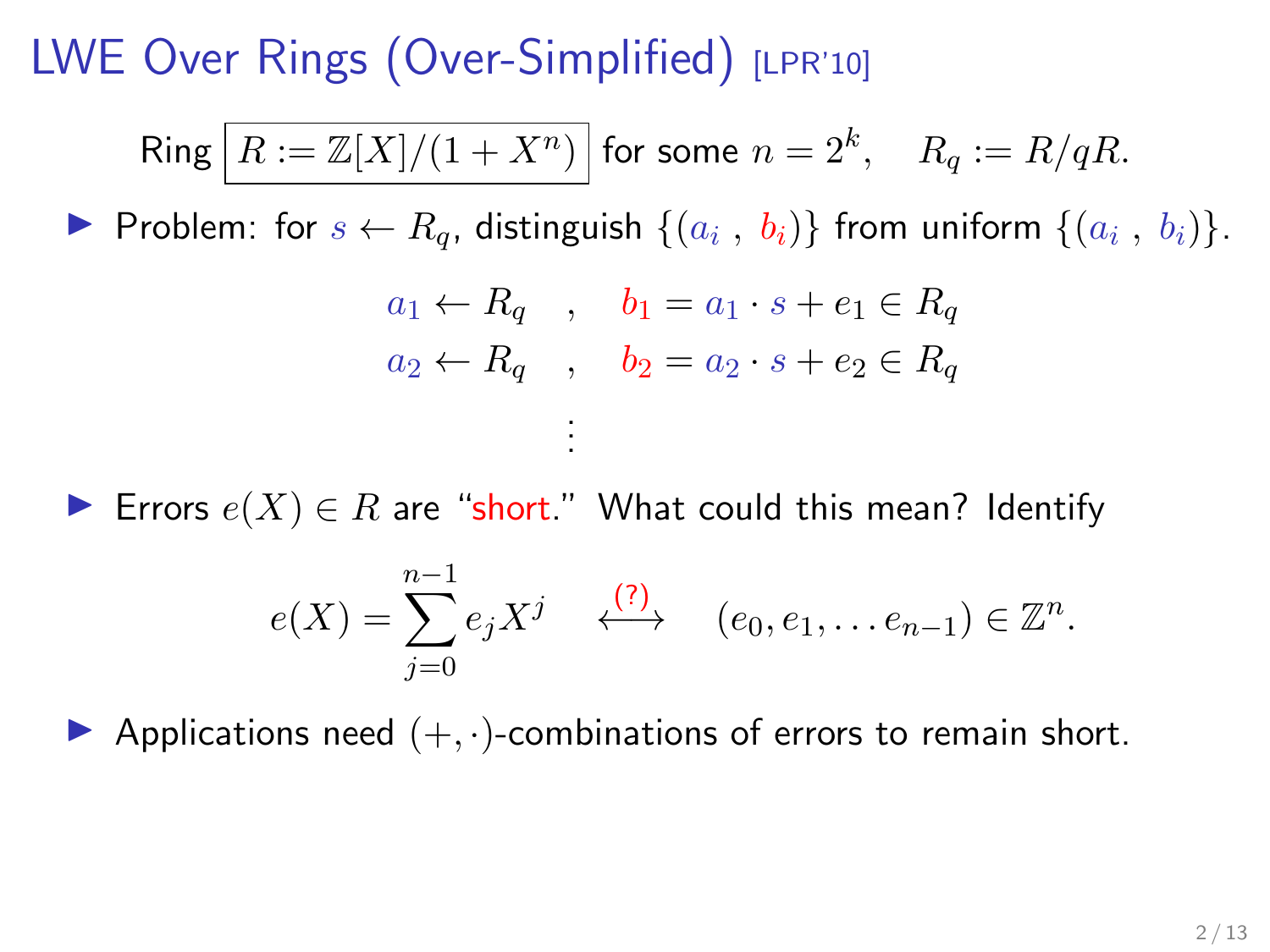$$
\mathsf{Ring}\left[R:={\mathbb Z}[X]/(1+X^n)\right]\text{for some }n=2^k,\quad R_q:=R/qR.
$$

▶ Problem: for  $s \leftarrow R_q$ , distinguish  $\{(a_i, b_i)\}\)$  from uniform  $\{(a_i, b_i)\}\$ .

$$
a_1 \leftarrow R_q \quad , \quad b_1 = a_1 \cdot s + e_1 \in R_q
$$
  

$$
a_2 \leftarrow R_q \quad , \quad b_2 = a_2 \cdot s + e_2 \in R_q
$$
  

$$
\vdots
$$

► Errors  $e(X) \in R$  are "short." What could this mean? Identify

$$
e(X) = \sum_{j=0}^{n-1} e_j X^j \quad \stackrel{(?)}{\longleftrightarrow} \quad (e_0, e_1, \dots e_{n-1}) \in \mathbb{Z}^n.
$$

Applications need  $(+, \cdot)$ -combinations of errors to remain short. Yes!

$$
||e+f|| \le ||e|| + ||f||
$$
  $||e \cdot f|| \le \sqrt{n} \cdot ||e|| \cdot ||f||.$ 

"Expansion factor"  $\sqrt{n}$  is worst-case. ("On average,"  $\approx$ √  $\overline{\log n}$ .)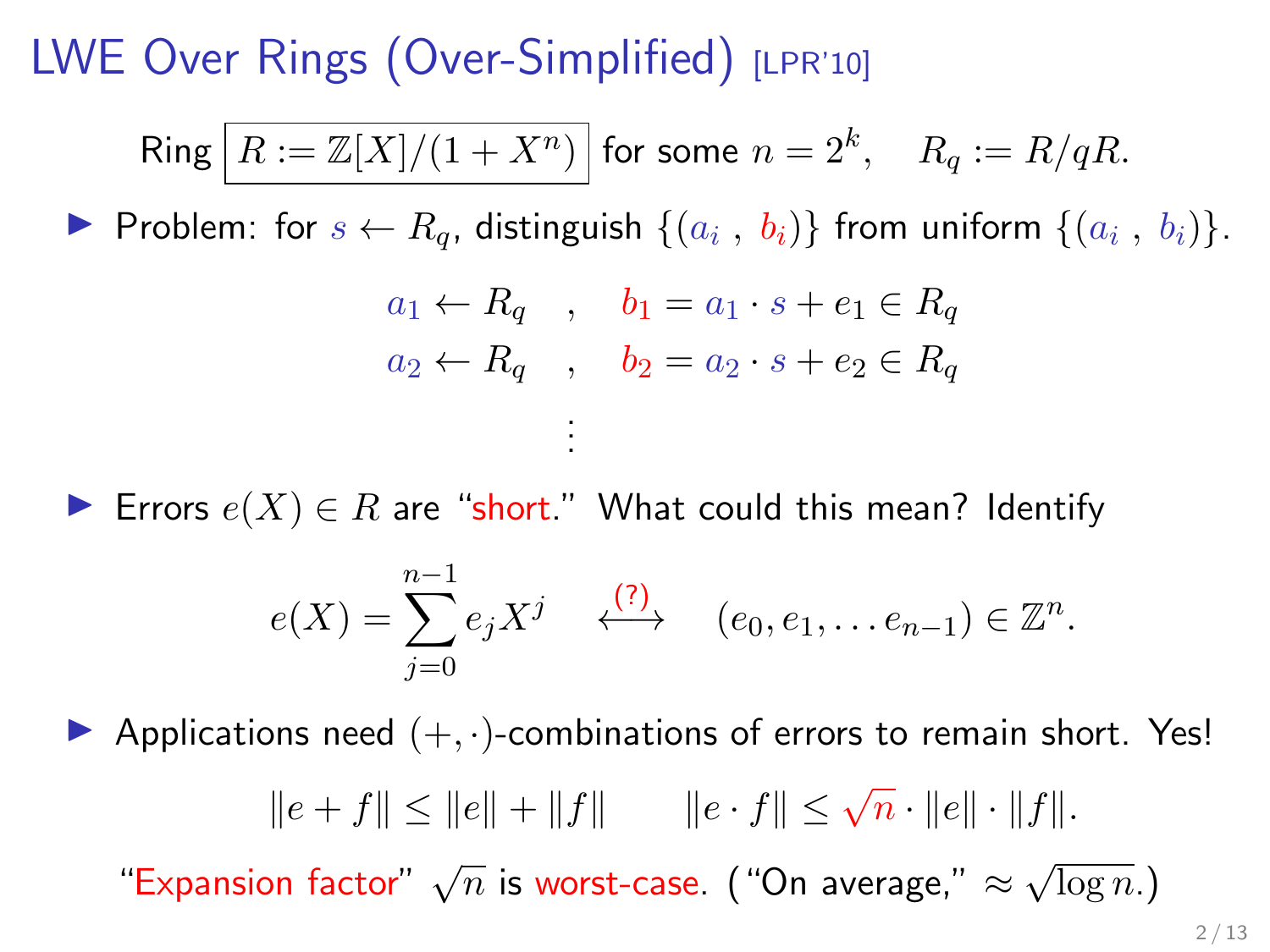$\blacktriangleright$   $R = \mathbb{Z}[X]/(1+X^{2^k}), R_q = R/qR$ . Symmetric key  $s \leftarrow R_q$ .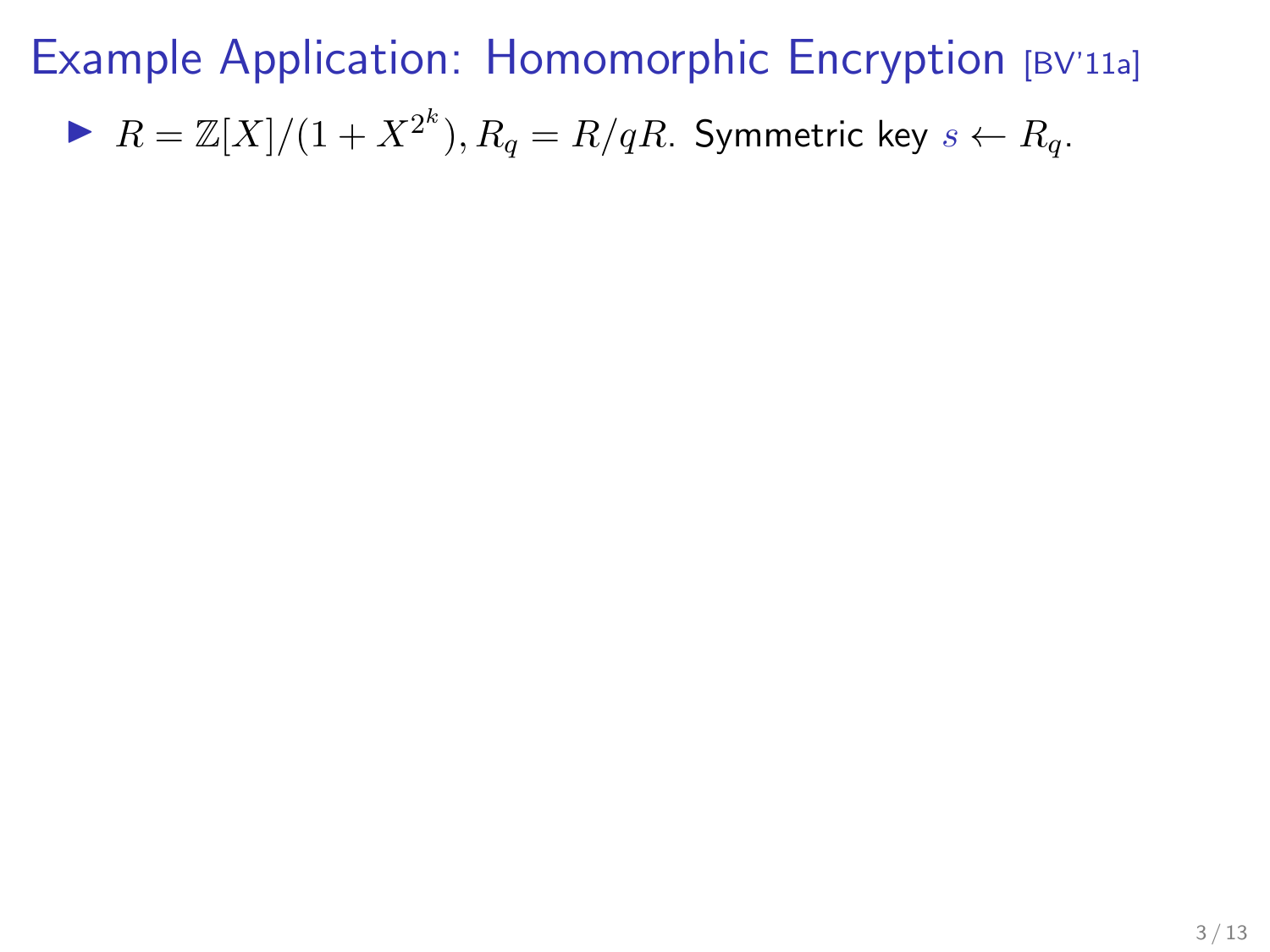$$
\blacktriangleright R = \mathbb{Z}[X]/(1 + X^{2^k}), R_q = R/qR.
$$
 Symmetric key  $s \leftarrow R_q$ .

► Enc<sub>s</sub> $(m \in R_2)$ : choose a "short"  $e \in R$  s.t.  $e = m \bmod 2$ . Let

 $c_1 \leftarrow R_q$  and  $c_0 = -c_1 \cdot s + e \in R_q$ 

and output  $c(S) = c_0 + c_1S \in R_q[S]$ . (Notice:  $c(s) = e \mod q$ .)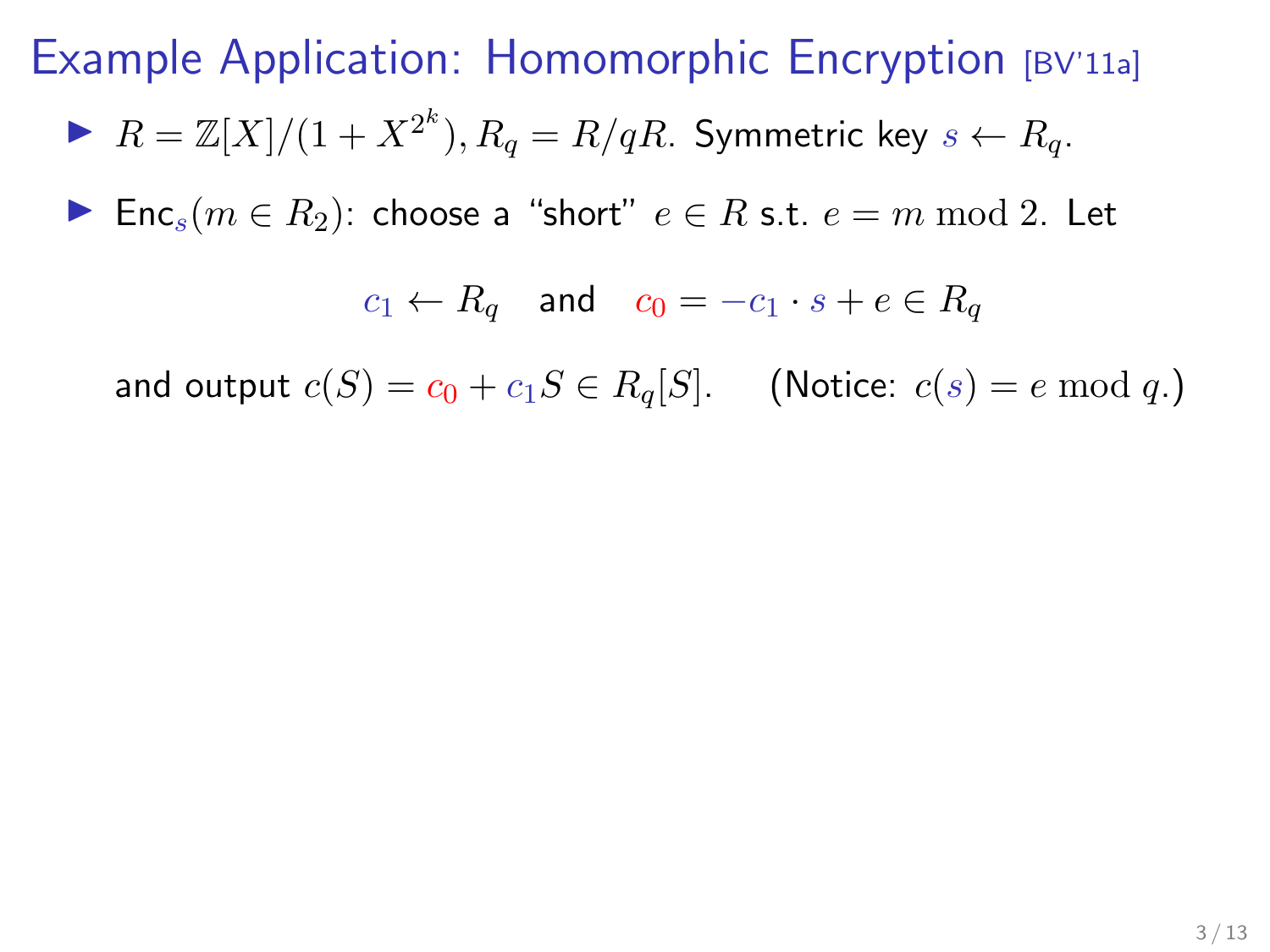$\blacktriangleright$   $R = \mathbb{Z}[X]/(1+X^{2^k}), R_q = R/qR$ . Symmetric key  $s \leftarrow R_q$ .

► Enc<sub>s</sub> $(m \in R_2)$ : choose a "short"  $e \in R$  s.t.  $e = m \mod 2$ . Let

$$
c_1 \leftarrow R_q \quad \text{and} \quad c_0 = -c_1 \cdot s + e \in R_q
$$

and output  $c(S) = c_0 + c_1S \in R_q[S]$ . (Notice:  $c(s) = e \mod q$ .) Security:  $(c_1, c_0)$  is an RLWE sample (essentially).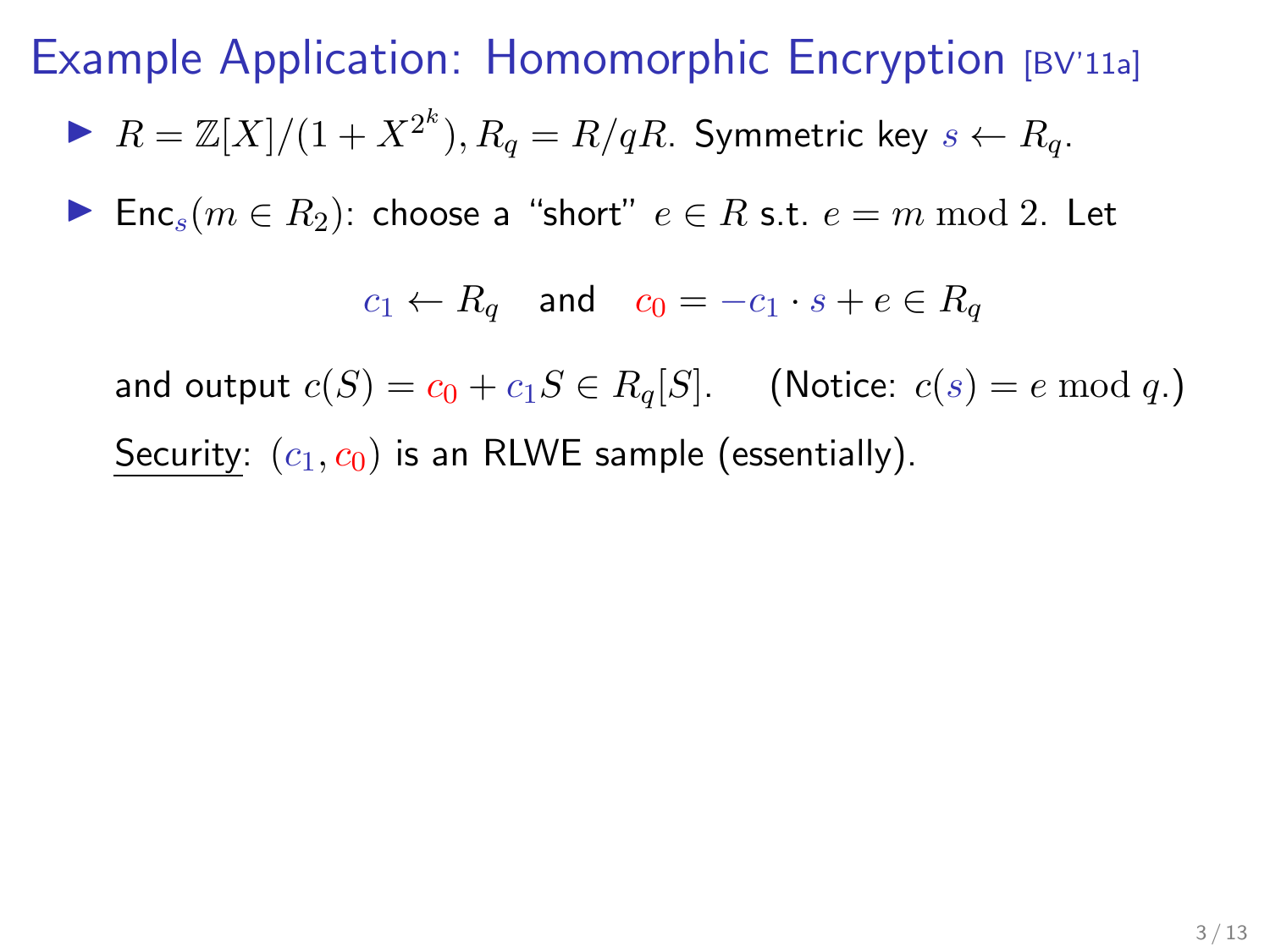$\blacktriangleright$   $R = \mathbb{Z}[X]/(1+X^{2^k}), R_q = R/qR$ . Symmetric key  $s \leftarrow R_q$ .

► Enc<sub>s</sub> $(m \in R_2)$ : choose a "short"  $e \in R$  s.t.  $e = m \mod 2$ . Let

$$
c_1 \leftarrow R_q \quad \text{and} \quad c_0 = -c_1 \cdot s + e \in R_q
$$

and output  $c(S) = c_0 + c_1S \in R_q[S]$ . (Notice:  $c(s) = e \mod q$ .) Security:  $(c_1, c_0)$  is an RLWE sample (essentially).

▶ Dec<sub>s</sub>( $c(S)$ ): get short  $d \in R$  s.t.  $d = c(s) \mod q$ . Output d mod 2. Correctness:  $d = e$ , as long as e has Z-coeffs  $\in (-q/2, q/2)$ .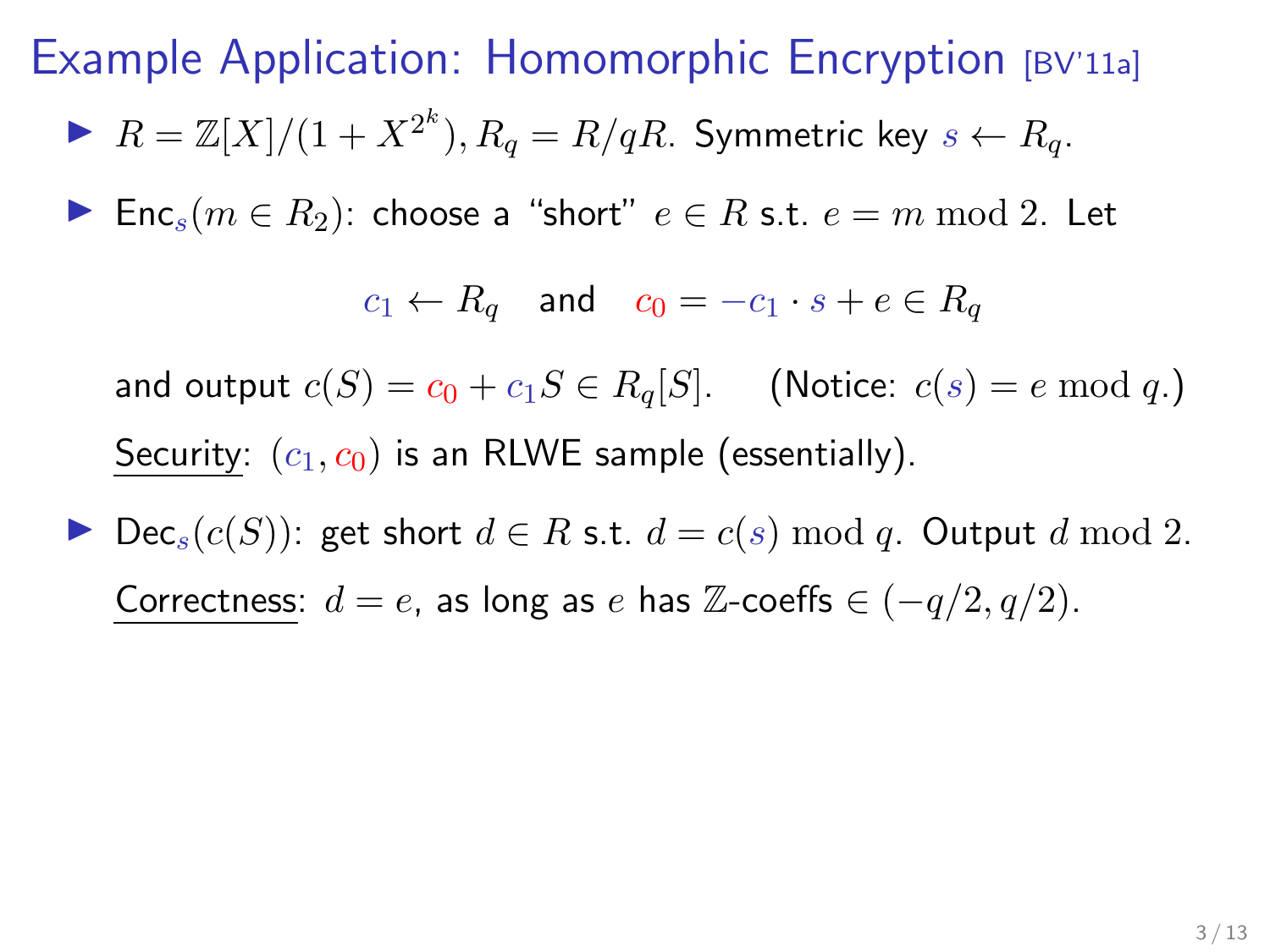$\blacktriangleright$   $R = \mathbb{Z}[X]/(1+X^{2^k}), R_q = R/qR$ . Symmetric key  $s \leftarrow R_q$ .

► Enc<sub>s</sub> $(m \in R_2)$ : choose a "short"  $e \in R$  s.t.  $e = m \mod 2$ . Let

$$
c_1 \leftarrow R_q \quad \text{and} \quad c_0 = -c_1 \cdot s + e \in R_q
$$

and output  $c(S) = c_0 + c_1S \in R_q[S]$ . (Notice:  $c(s) = e \mod q$ .) Security:  $(c_1, c_0)$  is an RLWE sample (essentially).

- ▶ Dec<sub>s</sub>( $c(S)$ ): get short  $d \in R$  s.t.  $d = c(s) \mod q$ . Output d mod 2. Correctness:  $d = e$ , as long as e has Z-coeffs  $\in (-q/2, q/2)$ .
- $\blacktriangleright$  EvalAdd $(c, c') = (c + c')(S)$ , EvalMul $(c, c') = (c \cdot c')(S)$ .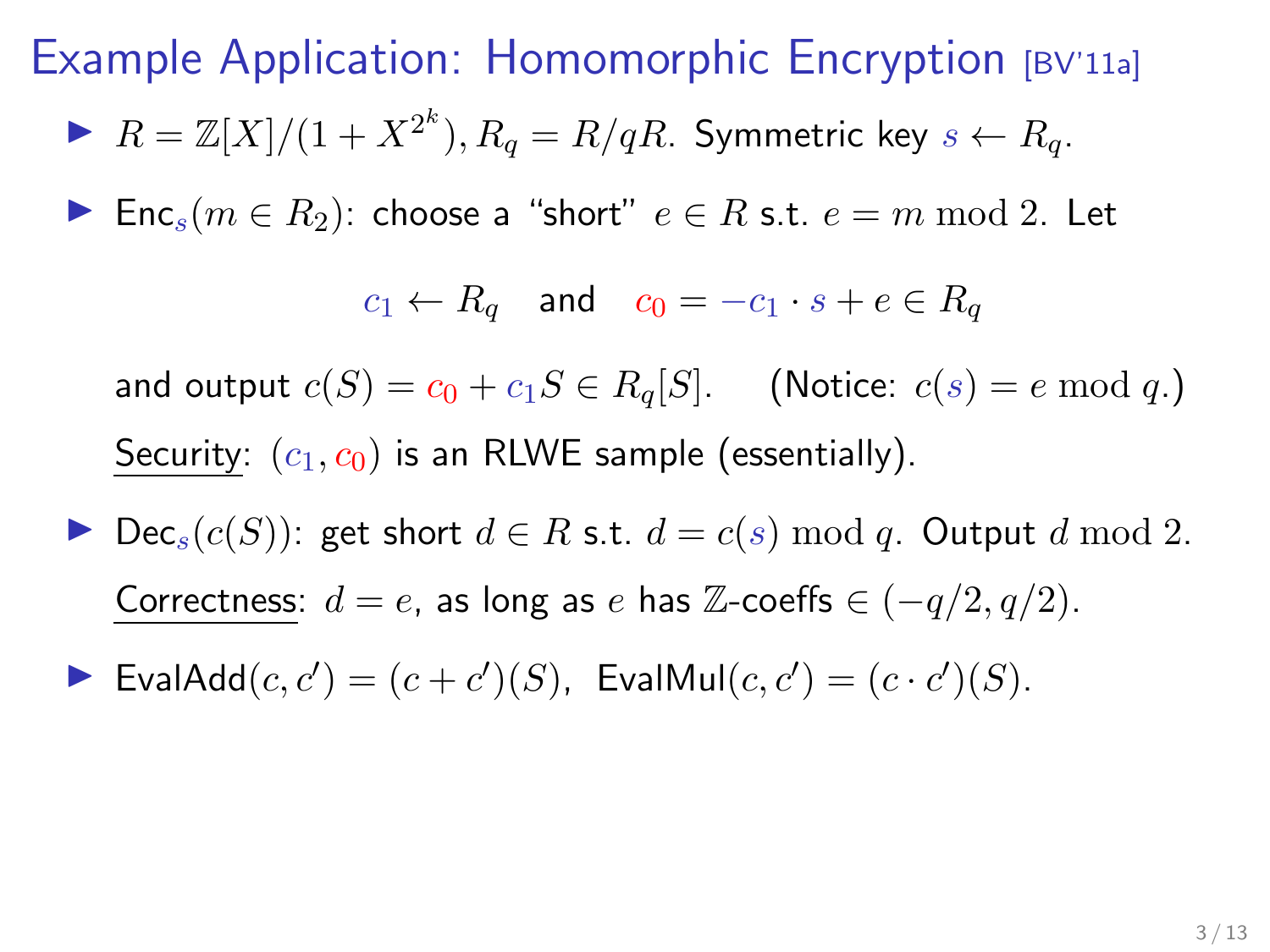$\blacktriangleright$   $R = \mathbb{Z}[X]/(1+X^{2^k}), R_q = R/qR$ . Symmetric key  $s \leftarrow R_q$ .

► Enc<sub>s</sub> $(m \in R_2)$ : choose a "short"  $e \in R$  s.t.  $e = m \mod 2$ . Let

$$
c_1 \leftarrow R_q \quad \text{and} \quad c_0 = -c_1 \cdot s + e \in R_q
$$

and output  $c(S) = c_0 + c_1S \in R_q[S]$ . (Notice:  $c(s) = e \mod q$ .) Security:  $(c_1, c_0)$  is an RLWE sample (essentially).

- ▶ Dec<sub>s</sub>( $c(S)$ ): get short  $d \in R$  s.t.  $d = c(s) \mod q$ . Output d mod 2. Correctness:  $d = e$ , as long as e has Z-coeffs  $\in (-q/2, q/2)$ .
- $\blacktriangleright$  EvalAdd $(c, c') = (c + c')(S)$ , EvalMul $(c, c') = (c \cdot c')(S)$ . Decryption works if  $e + e'$ ,  $e \cdot e'$  "short enough."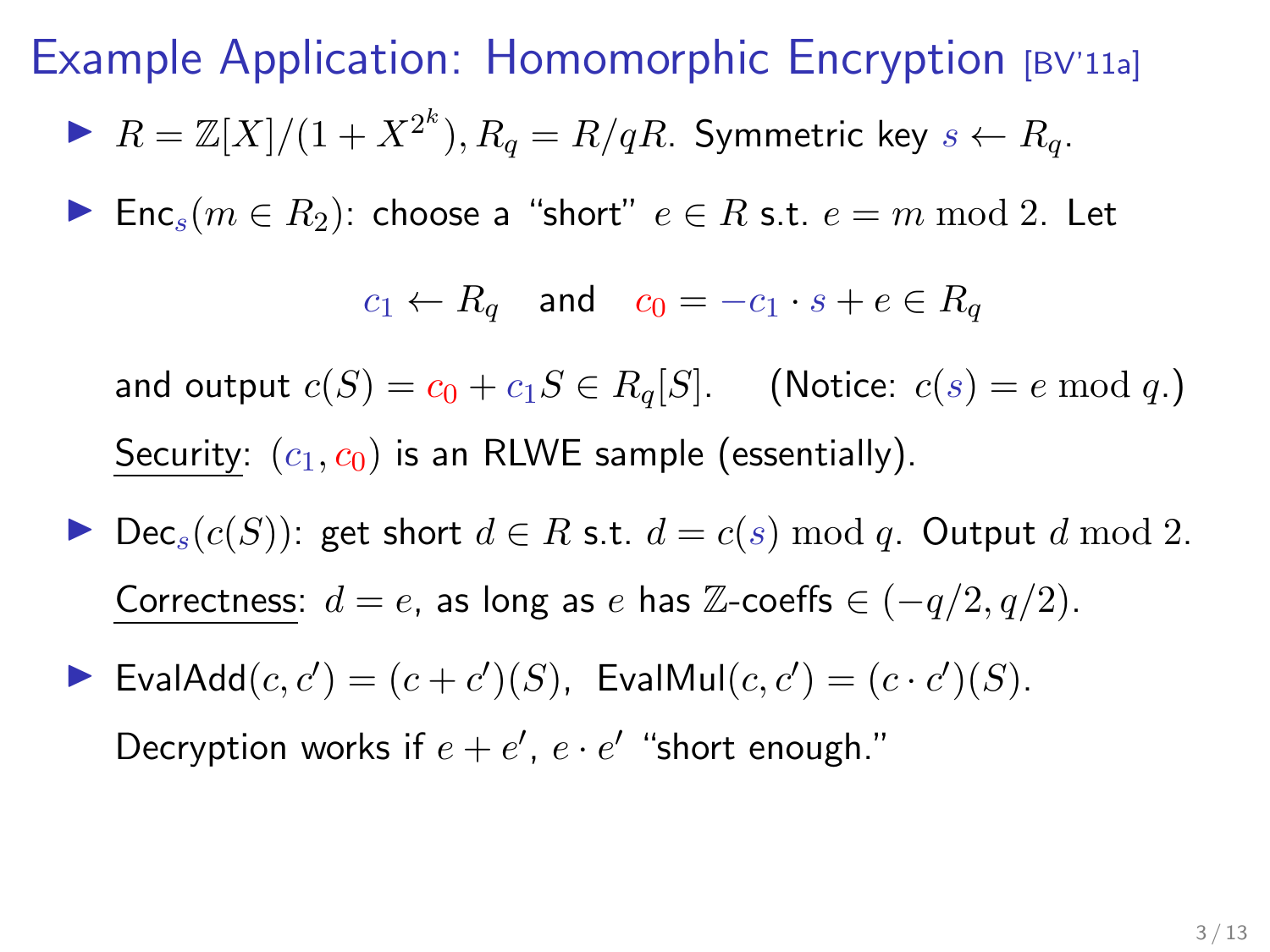$\blacktriangleright$   $R = \mathbb{Z}[X]/(1+X^{2^k}), R_q = R/qR$ . Symmetric key  $s \leftarrow R_q$ .

► Enc<sub>s</sub> $(m \in R_2)$ : choose a "short"  $e \in R$  s.t.  $e = m \mod 2$ . Let

$$
c_1 \leftarrow R_q \quad \text{and} \quad c_0 = -c_1 \cdot s + e \in R_q
$$

and output  $c(S) = c_0 + c_1S \in R_q[S]$ . (Notice:  $c(s) = e \mod q$ .) Security:  $(c_1, c_0)$  is an RLWE sample (essentially).

- ▶ Dec<sub>s</sub> $(c(S))$ : get short  $d \in R$  s.t.  $d = c(s) \bmod q$ . Output d mod 2. Correctness:  $d = e$ , as long as e has Z-coeffs  $\in (-q/2, q/2)$ .
- $\blacktriangleright$  EvalAdd $(c, c') = (c + c')(S)$ , EvalMul $(c, c') = (c \cdot c')(S)$ . Decryption works if  $e + e'$ ,  $e \cdot e'$  "short enough."

Many mults  $\Rightarrow$  large power of expansion factor  $\Rightarrow$  tiny error rate  $\alpha \Rightarrow$ big parameters!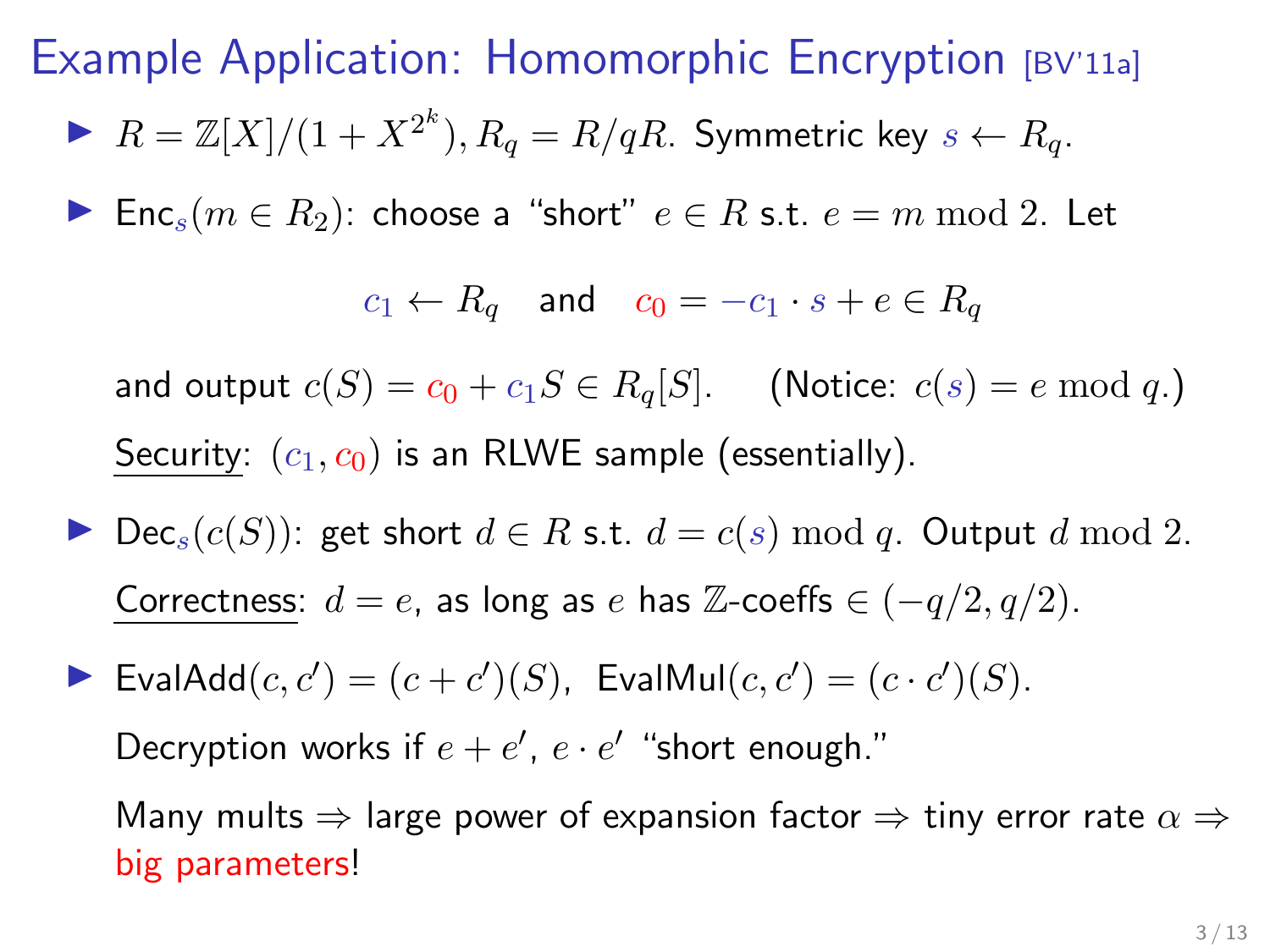$\triangleright$  Used in faster bootstrapping [GHS'12a], homomorphic AES [GHS'12b].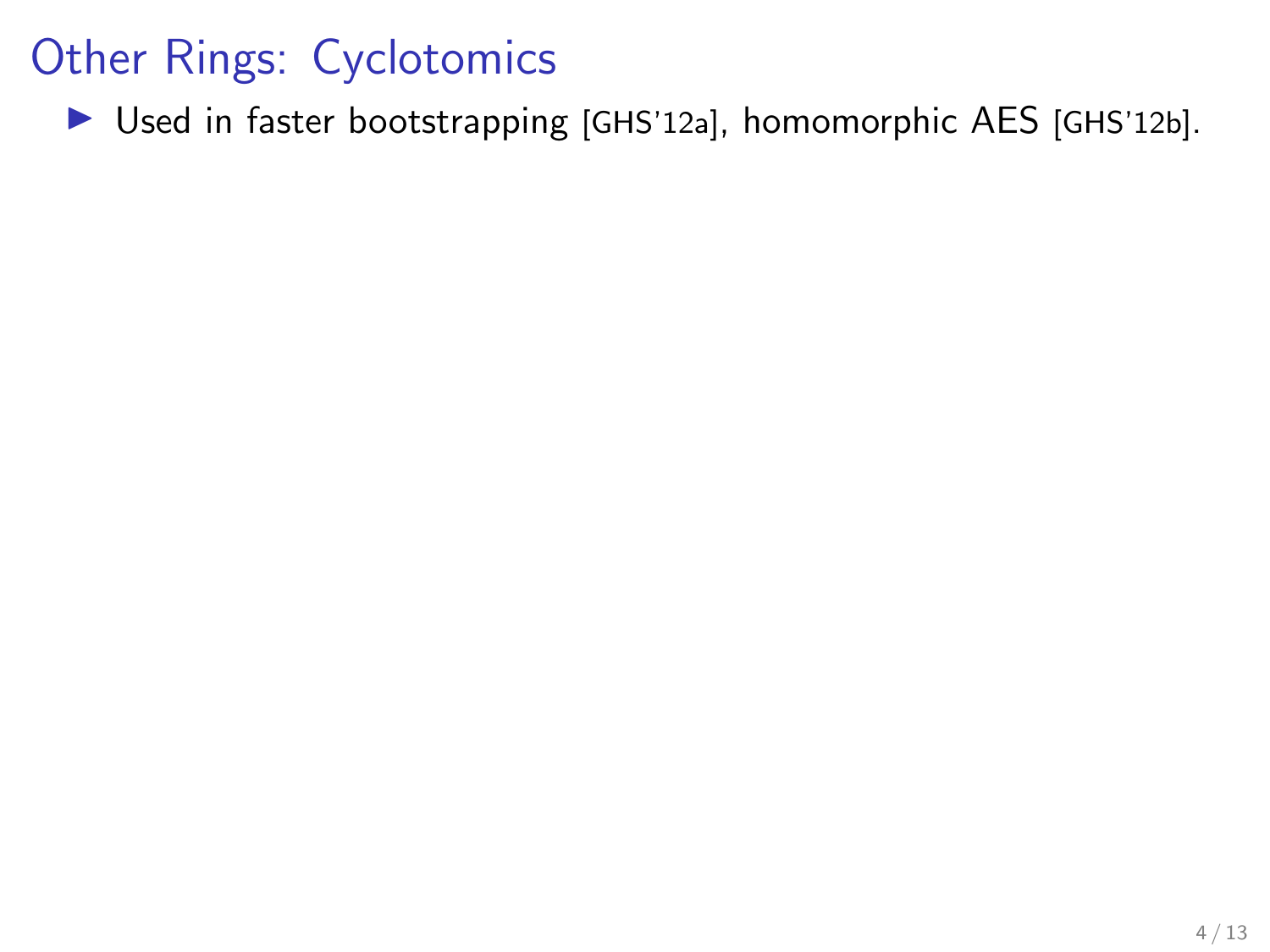I Used in faster bootstrapping [GHS'12a], homomorphic AES [GHS'12b].

$$
\overline{R=\mathbb{Z}[X]/\Phi_m(X)} \text{ for } m\text{th cyclotomic polynomial } \Phi_m(X).
$$
  

$$
\Phi_m(X)=\prod_{i\in\mathbb{Z}_m^*} (X-\omega^i)\in\mathbb{Z}[X], \quad \omega=\exp(2\pi\sqrt{-1}/m)\in\mathbb{C}
$$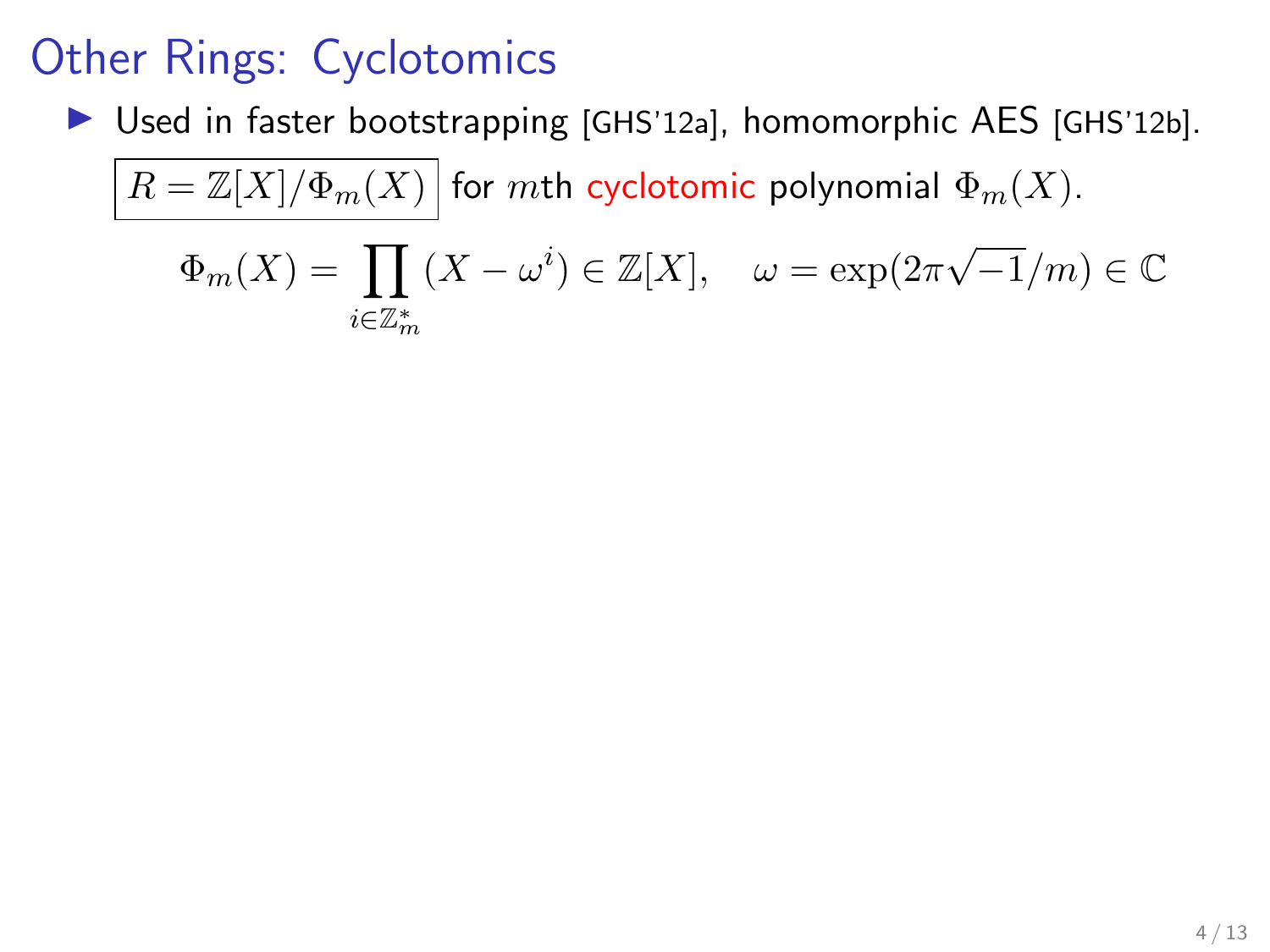$\triangleright$  Used in faster bootstrapping [GHS'12a], homomorphic AES [GHS'12b].

$$
\overline{R=\mathbb{Z}[X]/\Phi_m(X)} \text{ for } m\text{th cyclotomic polynomial } \Phi_m(X).
$$
  

$$
\Phi_m(X)=\prod_{i\in\mathbb{Z}_m^*} (X-\omega^i)\in\mathbb{Z}[X], \quad \omega=\exp(2\pi\sqrt{-1}/m)\in\mathbb{C}
$$

Roots  $\omega^i$  run over all  $n = \varphi(m)$  primitive mth roots of unity. "Power"  $\mathbb{Z}$ -basis of R is  $\{1, X, X^2, ..., X^{n-1}\}.$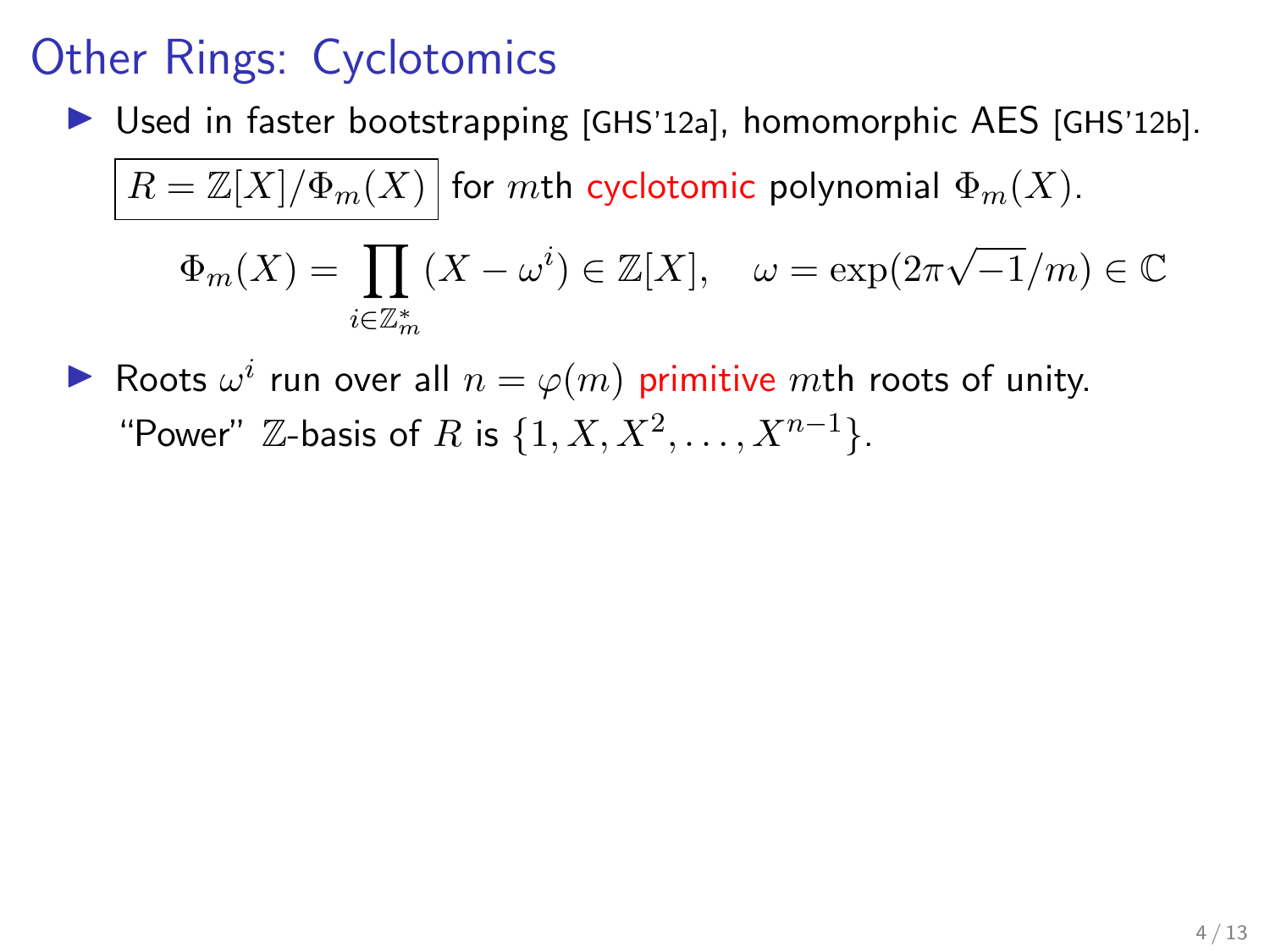$\triangleright$  Used in faster bootstrapping [GHS'12a], homomorphic AES [GHS'12b].

$$
\overline{R=\mathbb{Z}[X]/\Phi_m(X)} \text{ for } m\text{th cyclotomic polynomial } \Phi_m(X).
$$
  

$$
\Phi_m(X)=\prod_{i\in\mathbb{Z}_m^*}(X-\omega^i)\in\mathbb{Z}[X], \quad \omega=\exp(2\pi\sqrt{-1}/m)\in\mathbb{C}.
$$

Roots  $\omega^i$  run over all  $n = \varphi(m)$  primitive mth roots of unity. "Power"  $\mathbb{Z}$ -basis of R is  $\{1, X, X^2, ..., X^{n-1}\}.$ 

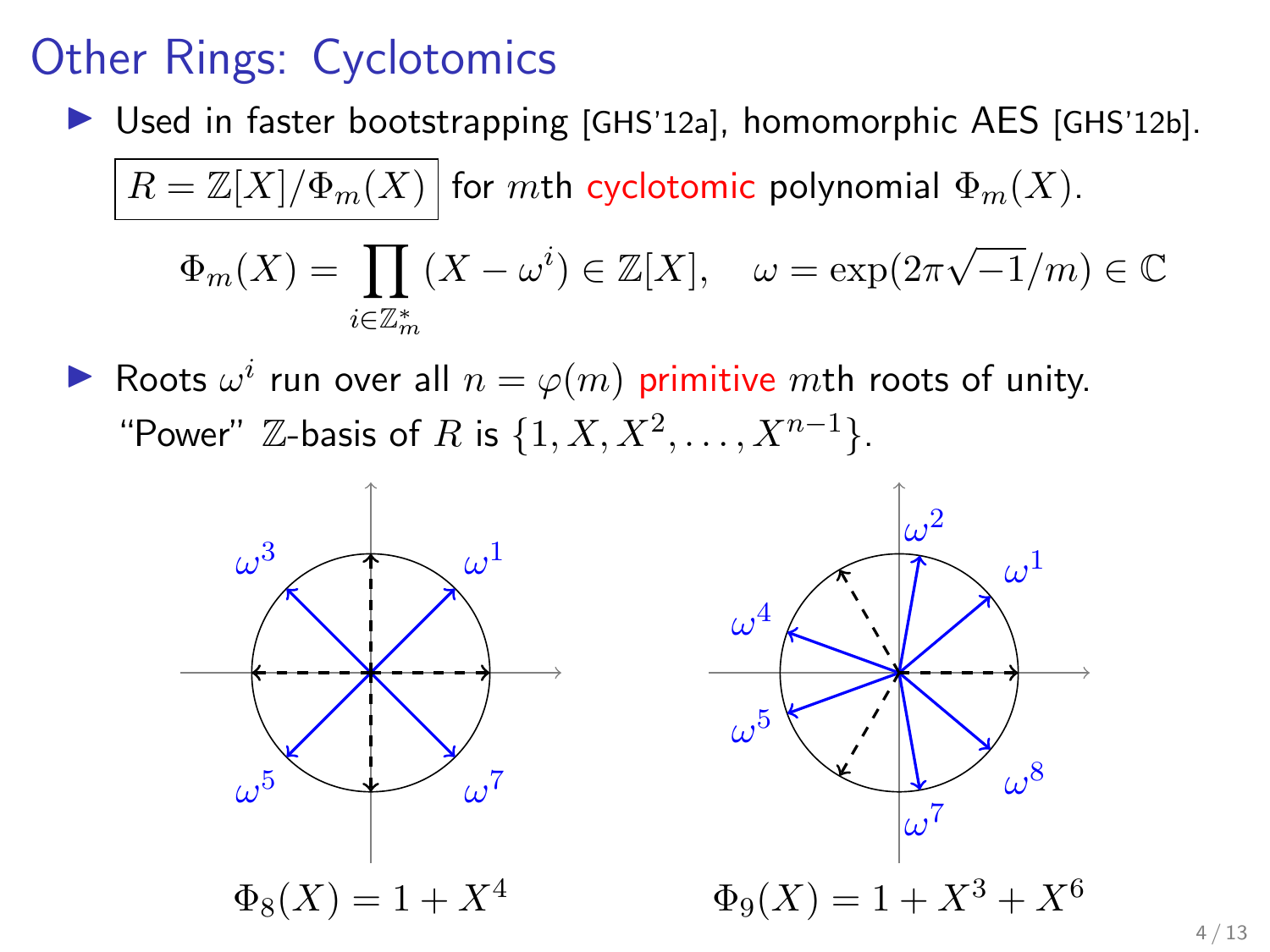$\triangleright$  Used in faster bootstrapping [GHS'12a], homomorphic AES [GHS'12b].

$$
\overline{R=\mathbb{Z}[X]/\Phi_m(X)} \text{ for } m\text{th cyclotomic polynomial } \Phi_m(X).
$$
  

$$
\Phi_m(X)=\prod_{i\in\mathbb{Z}_m^*} (X-\omega^i)\in\mathbb{Z}[X], \quad \omega=\exp(2\pi\sqrt{-1}/m)\in\mathbb{C}
$$

Roots  $\omega^i$  run over all  $n = \varphi(m)$  primitive mth roots of unity. "Power"  $\mathbb{Z}$ -basis of R is  $\{1, X, X^2, ..., X^{n-1}\}.$ 

Non-prime power  $m$ ?

$$
\mathbf{X} \ \Phi_{21}(X) = 1 - X + X^3 - X^4 + X^6 - X^8 + X^9 - X^{11} + X^{12}
$$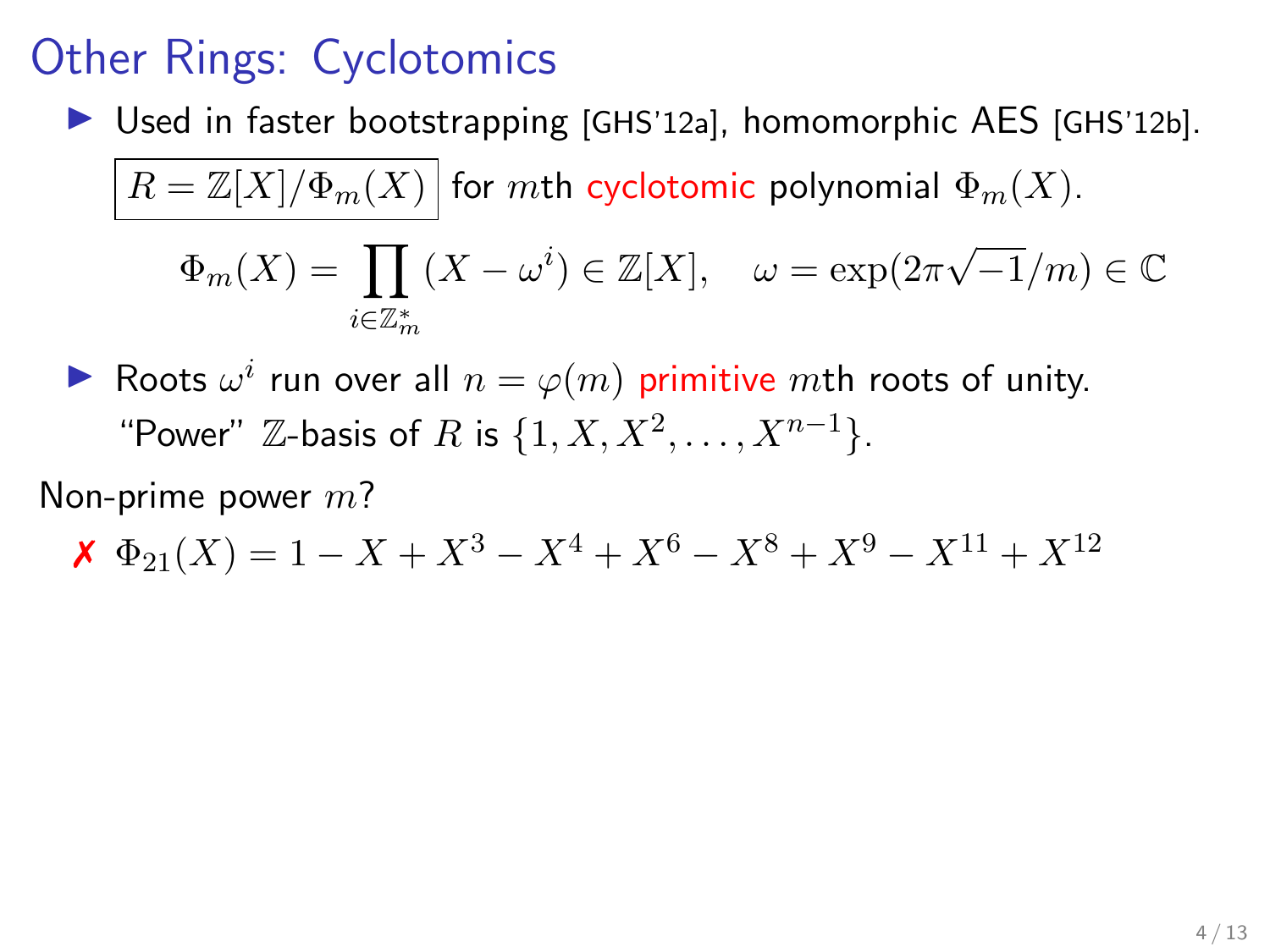$\triangleright$  Used in faster bootstrapping [GHS'12a], homomorphic AES [GHS'12b].

$$
\overline{R=\mathbb{Z}[X]/\Phi_m(X)} \text{ for } m\text{th cyclotomic polynomial } \Phi_m(X).
$$
  

$$
\Phi_m(X)=\prod_{i\in\mathbb{Z}_m^*} (X-\omega^i)\in\mathbb{Z}[X], \quad \omega=\exp(2\pi\sqrt{-1}/m)\in\mathbb{C}
$$

Roots  $\omega^i$  run over all  $n = \varphi(m)$  primitive mth roots of unity. "Power"  $\mathbb{Z}$ -basis of R is  $\{1, X, X^2, ..., X^{n-1}\}.$ 

Non-prime power  $m$ ?

$$
\mathbf{X} \ \Phi_{21}(X) = 1 - X + X^3 - X^4 + X^6 - X^8 + X^9 - X^{11} + X^{12}
$$

 $\overline{XX}$   $\Phi_{105}(X)$  = [degree 48; 33 monomials with {-2, -1, 1}-coefficients]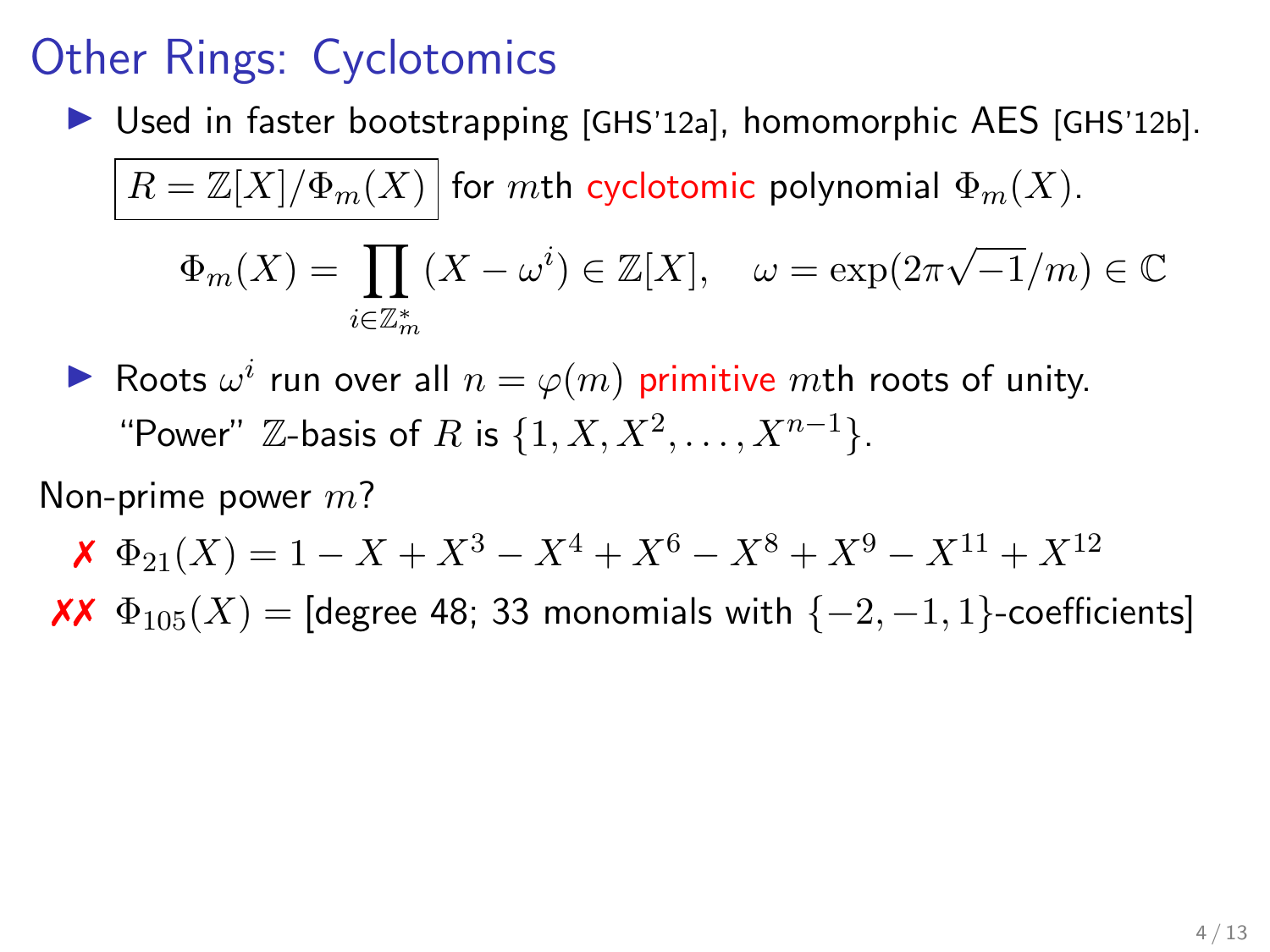$\triangleright$  Used in faster bootstrapping [GHS'12a], homomorphic AES [GHS'12b].

$$
\overline{R=\mathbb{Z}[X]/\Phi_m(X)} \text{ for } m\text{th cyclotomic polynomial } \Phi_m(X).
$$
  

$$
\Phi_m(X)=\prod_{i\in\mathbb{Z}_m^*} (X-\omega^i)\in\mathbb{Z}[X], \quad \omega=\exp(2\pi\sqrt{-1}/m)\in\mathbb{C}.
$$

Roots  $\omega^i$  run over all  $n = \varphi(m)$  primitive mth roots of unity. "Power"  $\mathbb{Z}$ -basis of R is  $\{1, X, X^2, ..., X^{n-1}\}.$ 

Non-prime power  $m$ ?

$$
\mathbf{X} \ \Phi_{21}(X) = 1 - X + X^3 - X^4 + X^6 - X^8 + X^9 - X^{11} + X^{12}
$$

 $\mathsf{XX}$   $\Phi_{105}(X) =$  [degree 48; 33 monomials with {−2, −1, 1}-coefficients]

#### Annoyances

**★** Irregular  $\Phi_m(X)$  ⇒ slower, more complex operations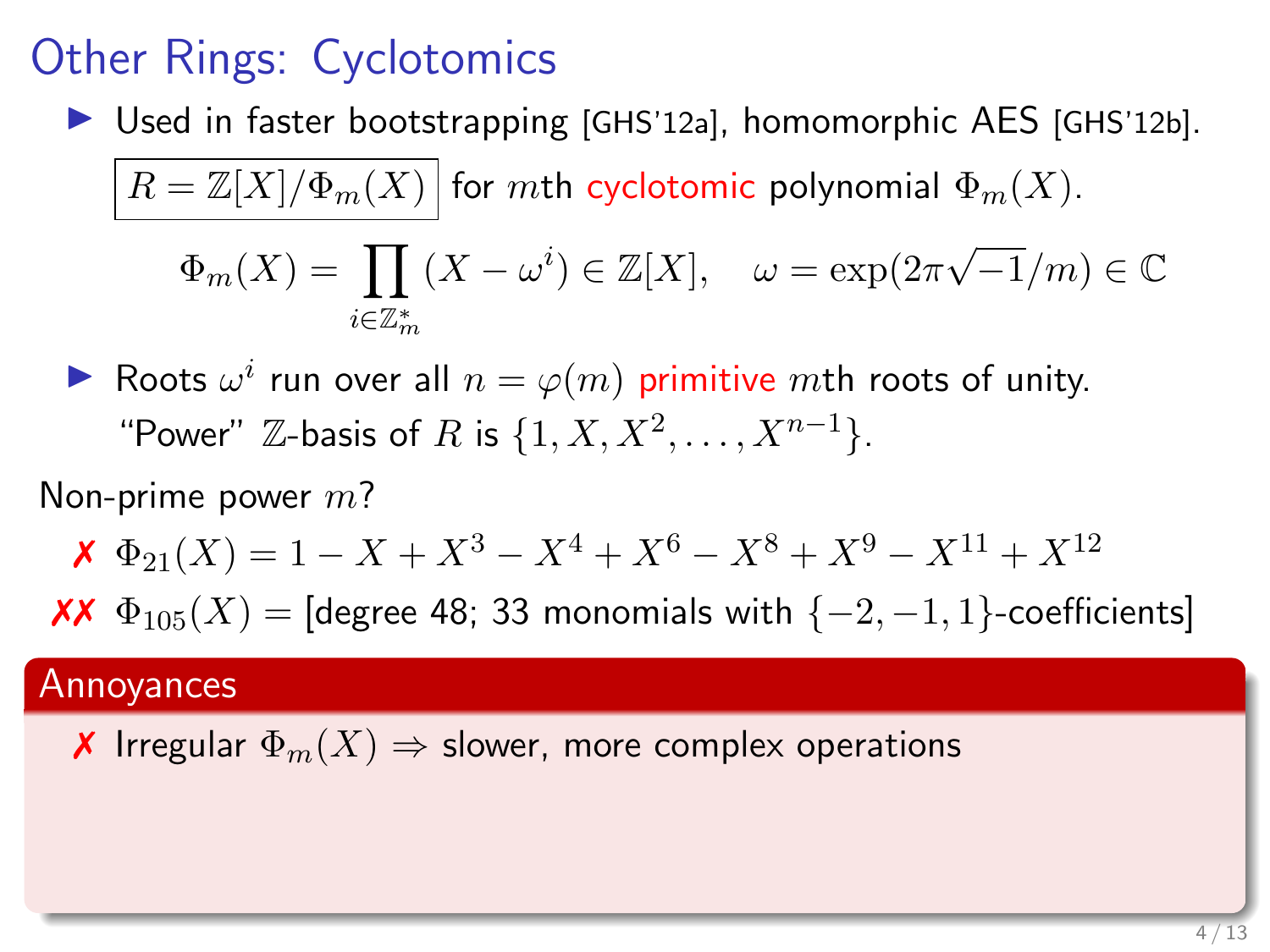$\triangleright$  Used in faster bootstrapping [GHS'12a], homomorphic AES [GHS'12b].

$$
\overline{R=\mathbb{Z}[X]/\Phi_m(X)} \text{ for } m\text{th cyclotomic polynomial } \Phi_m(X).
$$
  

$$
\Phi_m(X)=\prod_{i\in\mathbb{Z}_m^*} (X-\omega^i)\in\mathbb{Z}[X], \quad \omega=\exp(2\pi\sqrt{-1}/m)\in\mathbb{C}.
$$

Roots  $\omega^i$  run over all  $n = \varphi(m)$  primitive mth roots of unity. "Power"  $\mathbb{Z}$ -basis of R is  $\{1, X, X^2, ..., X^{n-1}\}.$ 

Non-prime power  $m$ ?

$$
\mathbf{X} \ \Phi_{21}(X) = 1 - X + X^3 - X^4 + X^6 - X^8 + X^9 - X^{11} + X^{12}
$$

 $\mathsf{XX}$   $\Phi_{105}(X) =$  [degree 48; 33 monomials with {−2, −1, 1}-coefficients]

#### Annoyances

- **★** Irregular  $\Phi_m(X)$  ⇒ slower, more complex operations
- $\bar{\mathsf{x}}$  Large expansion factor  $\gg \sqrt{n}$  even super-poly $(n)!$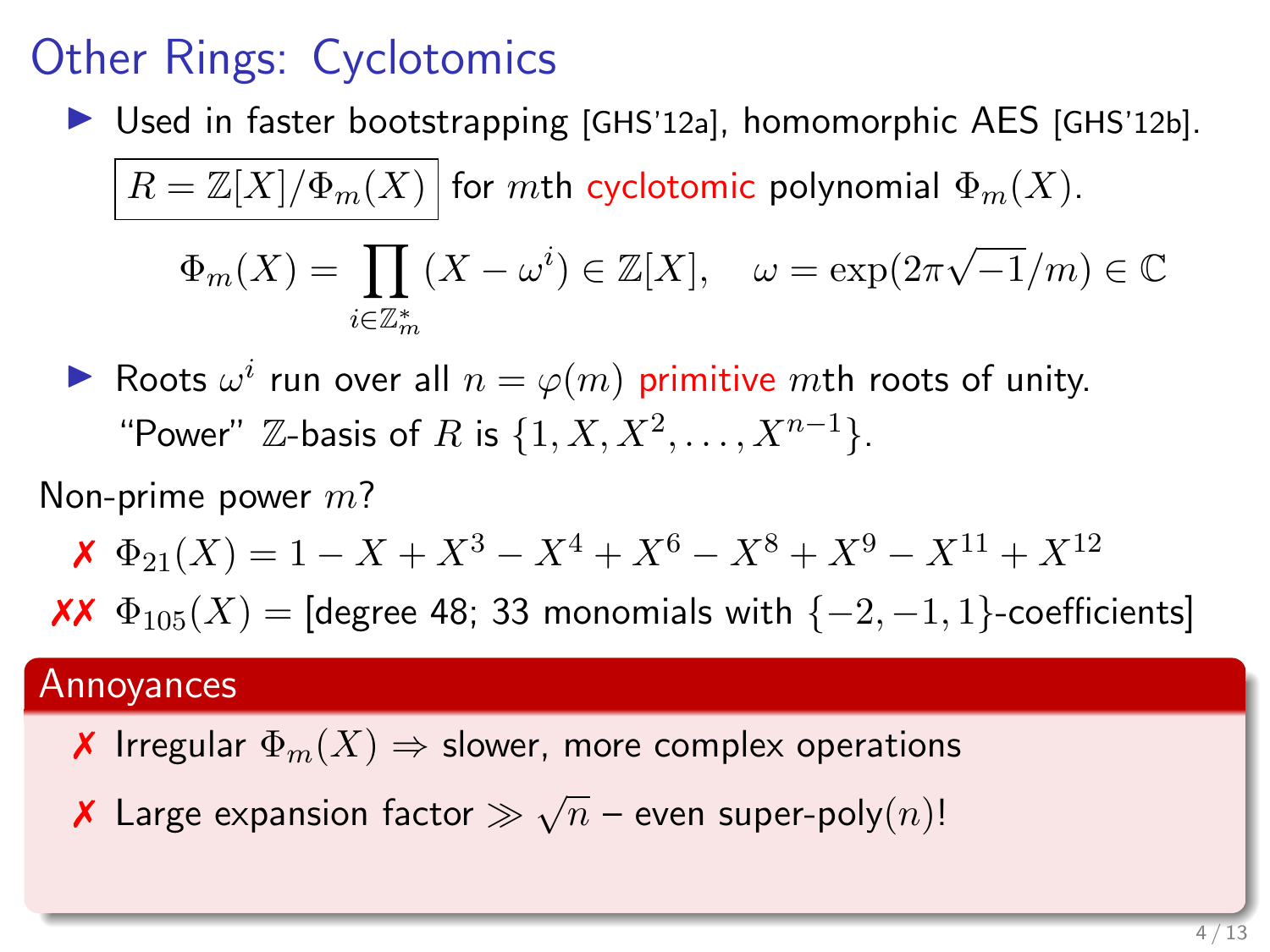$\triangleright$  Used in faster bootstrapping [GHS'12a], homomorphic AES [GHS'12b].

$$
\overline{R=\mathbb{Z}[X]/\Phi_m(X)} \text{ for } m\text{th cyclotomic polynomial } \Phi_m(X).
$$
  

$$
\Phi_m(X)=\prod_{i\in\mathbb{Z}_m^*} (X-\omega^i)\in\mathbb{Z}[X], \quad \omega=\exp(2\pi\sqrt{-1}/m)\in\mathbb{C}.
$$

Roots  $\omega^i$  run over all  $n = \varphi(m)$  primitive mth roots of unity. "Power"  $\mathbb{Z}$ -basis of R is  $\{1, X, X^2, ..., X^{n-1}\}.$ 

Non-prime power  $m$ ?

$$
\mathbf{X} \ \Phi_{21}(X) = 1 - X + X^3 - X^4 + X^6 - X^8 + X^9 - X^{11} + X^{12}
$$

 $\mathsf{XX}$   $\Phi_{105}(X) =$  [degree 48; 33 monomials with {−2, −1, 1}-coefficients]

#### Annoyances

- **★** Irregular  $\Phi_m(X)$  ⇒ slower, more complex operations
- $\bar{\mathsf{x}}$  Large expansion factor  $\gg \sqrt{n}$  even super-poly $(n)!$
- ✗ Provable hardness also degrades with expansion factor: pay twice!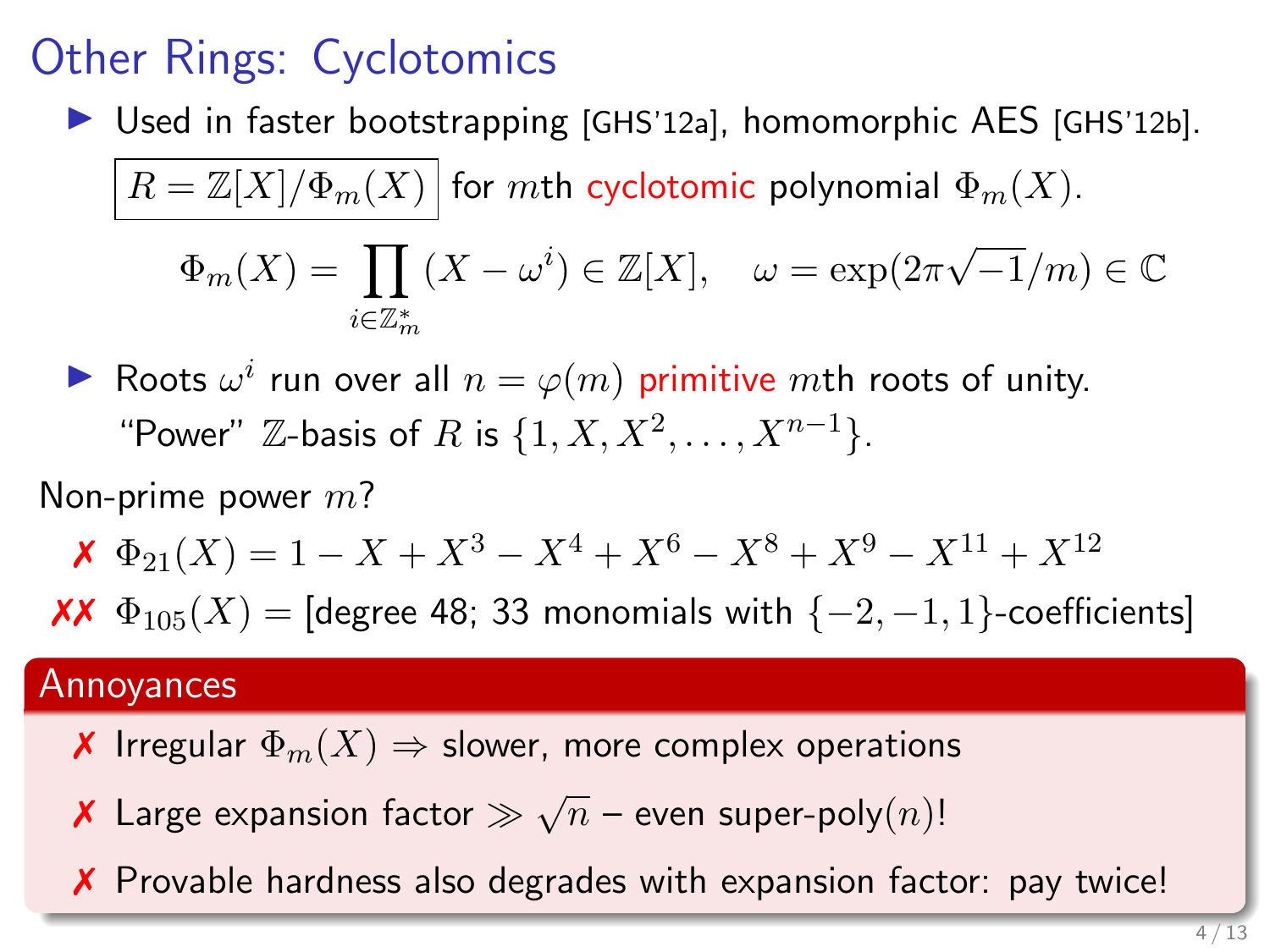- **1** Cyclotomic rings and their canonical geometry
	- $\vee$  No expansion factor anywhere
	- $\vee$  Provable, tight hardness same for all cyclotomics
	- $\checkmark$  Fast, modular ring operations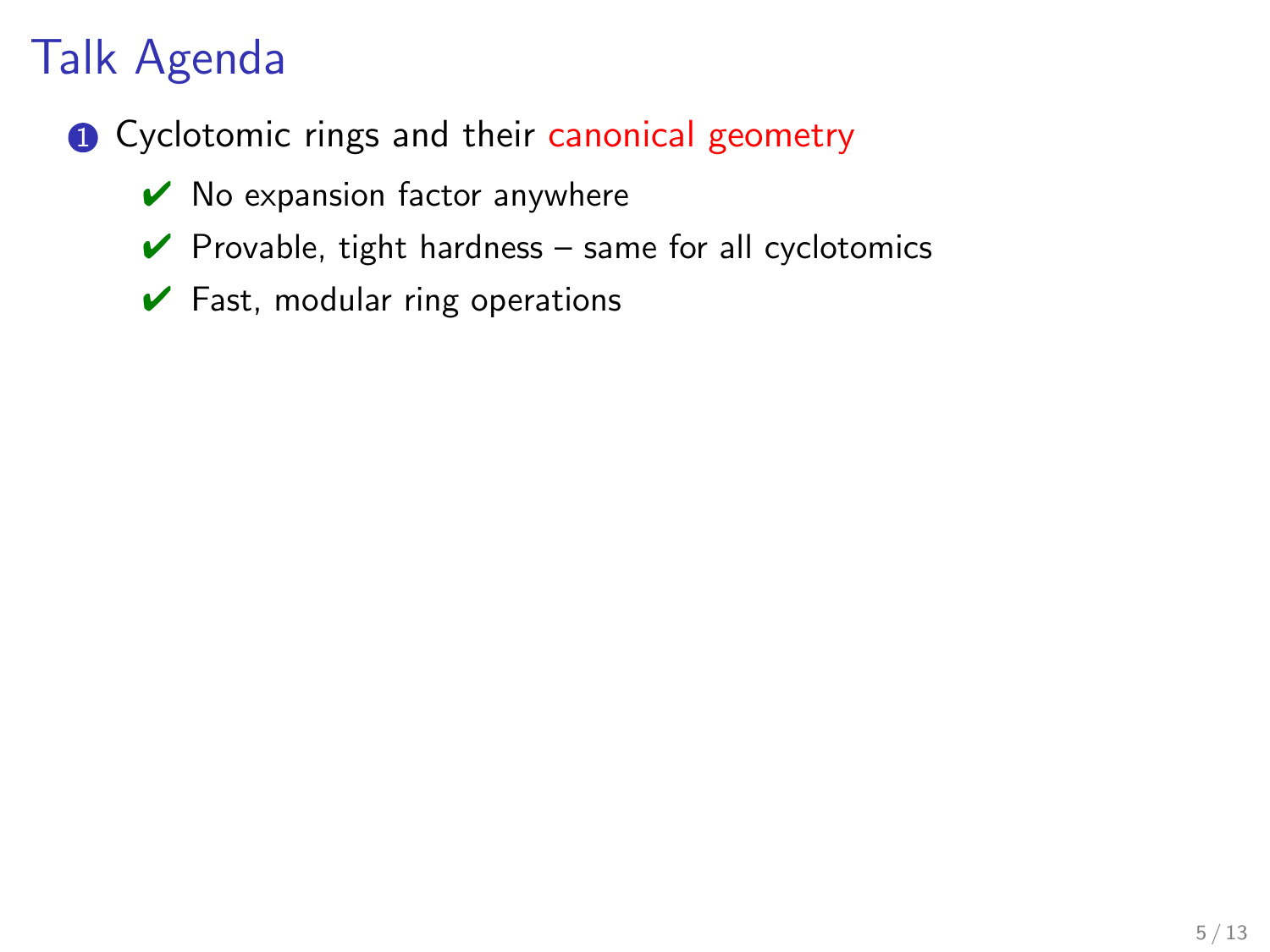- **1** Cyclotomic rings and their canonical geometry
	- $\vee$  No expansion factor anywhere
	- $\vee$  Provable, tight hardness same for all cyclotomics
	- $\vee$  Fast, modular ring operations
- **②** The dual ideal  $R^{\vee}$  and ring-LWE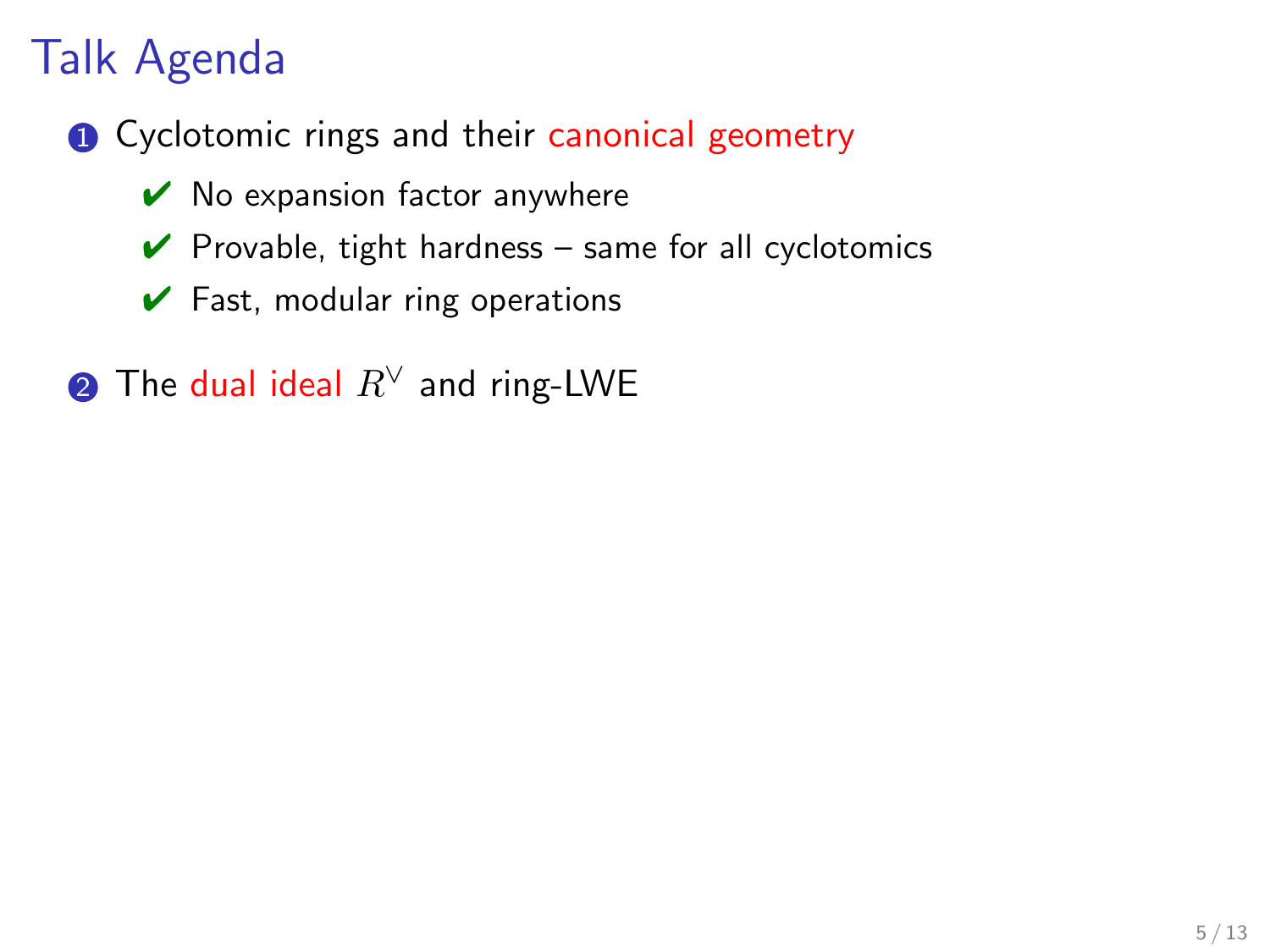- **1** Cyclotomic rings and their canonical geometry
	- $\vee$  No expansion factor anywhere
	- $\vee$  Provable, tight hardness same for all cyclotomics
	- $\vee$  Fast, modular ring operations
- **2** The dual ideal  $R^{\vee}$  and ring-LWE
- **3** The decoding basis of  $R^{\vee}$  and its properties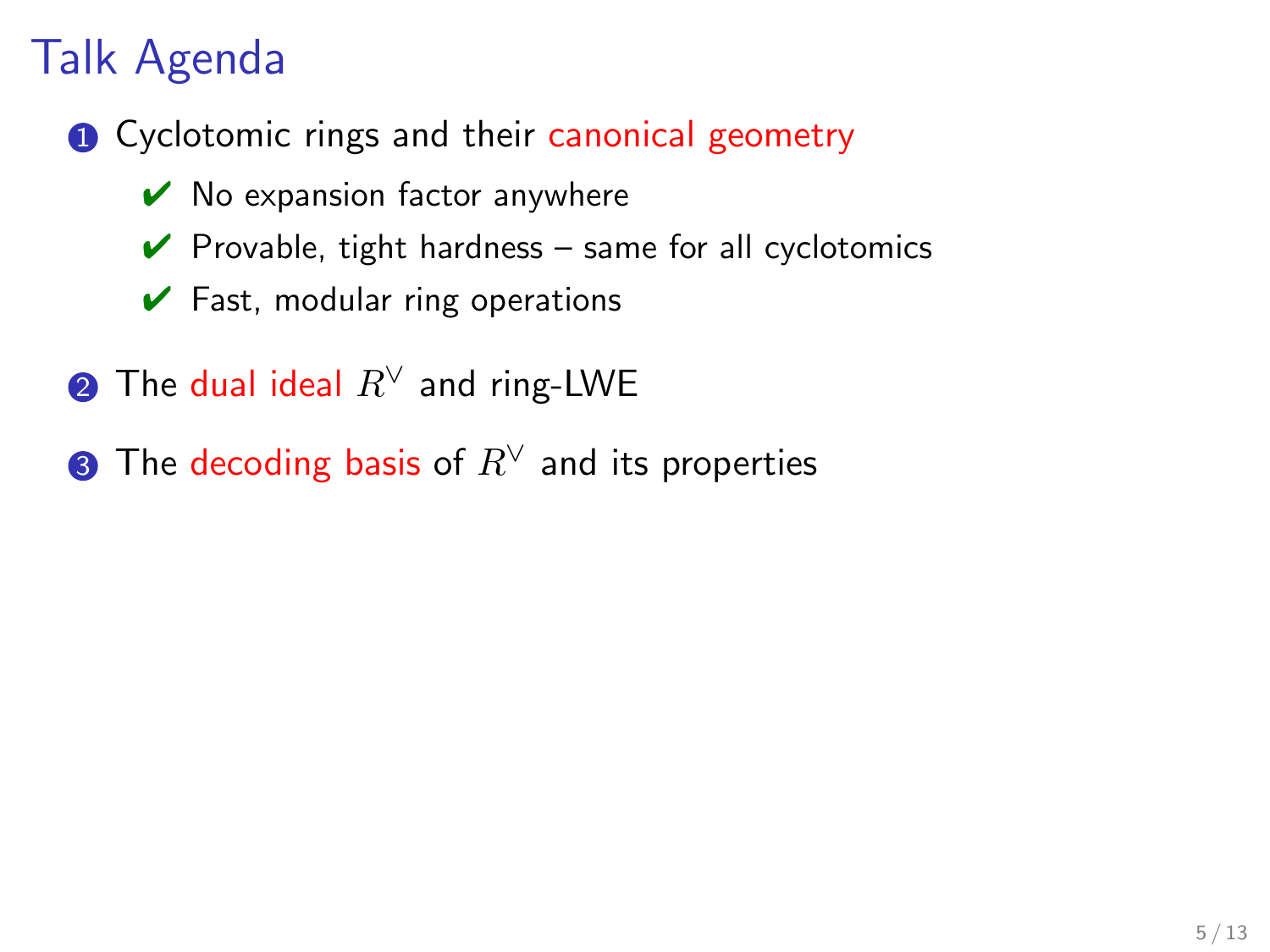- **1** Cyclotomic rings and their canonical geometry
	- $\vee$  No expansion factor anywhere
	- $\vee$  Provable, tight hardness same for all cyclotomics
	- $\vee$  Fast, modular ring operations
- **2** The dual ideal  $R^{\vee}$  and ring-LWE
- **3** The decoding basis of  $R^{\vee}$  and its properties
- **4** Benefits in applications: tight parameters, algorithmic efficiency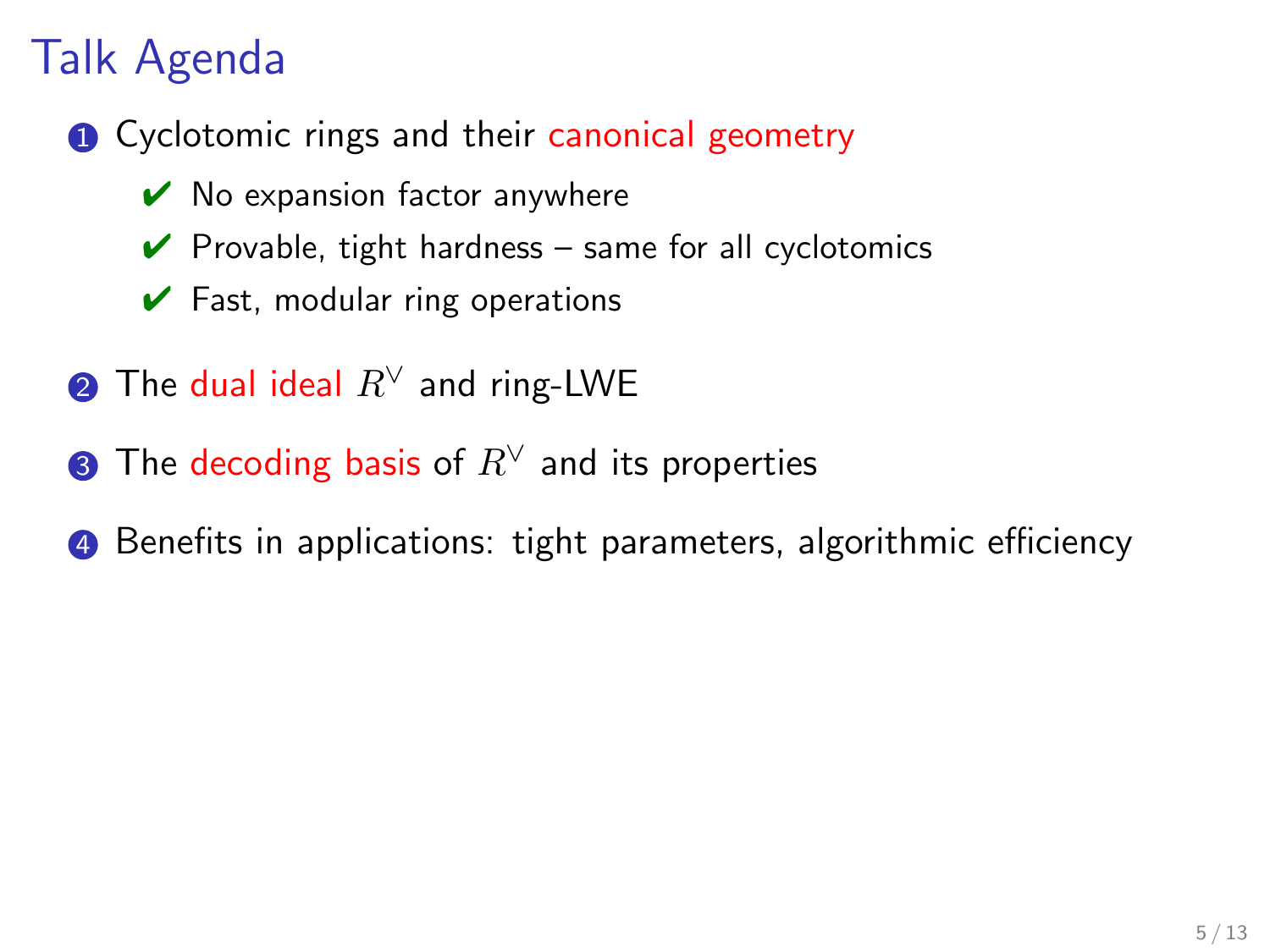- **1** Cyclotomic rings and their canonical geometry
	- $\vee$  No expansion factor anywhere
	- $\vee$  Provable, tight hardness same for all cyclotomics
	- $\vee$  Fast, modular ring operations
- **2** The dual ideal  $R^{\vee}$  and ring-LWE
- **3** The decoding basis of  $R^{\vee}$  and its properties
- **4** Benefits in applications: tight parameters, algorithmic efficiency

Based on:

- LPR'10 V. Lyubashevsky, C. Peikert, O. Regev. "On Ideal Lattices and Learning with Errors Over Rings."
- LPR'12 V. Lyubashevsky, C. Peikert, O. Regev. "A Toolkit for Ring-LWE Cryptography."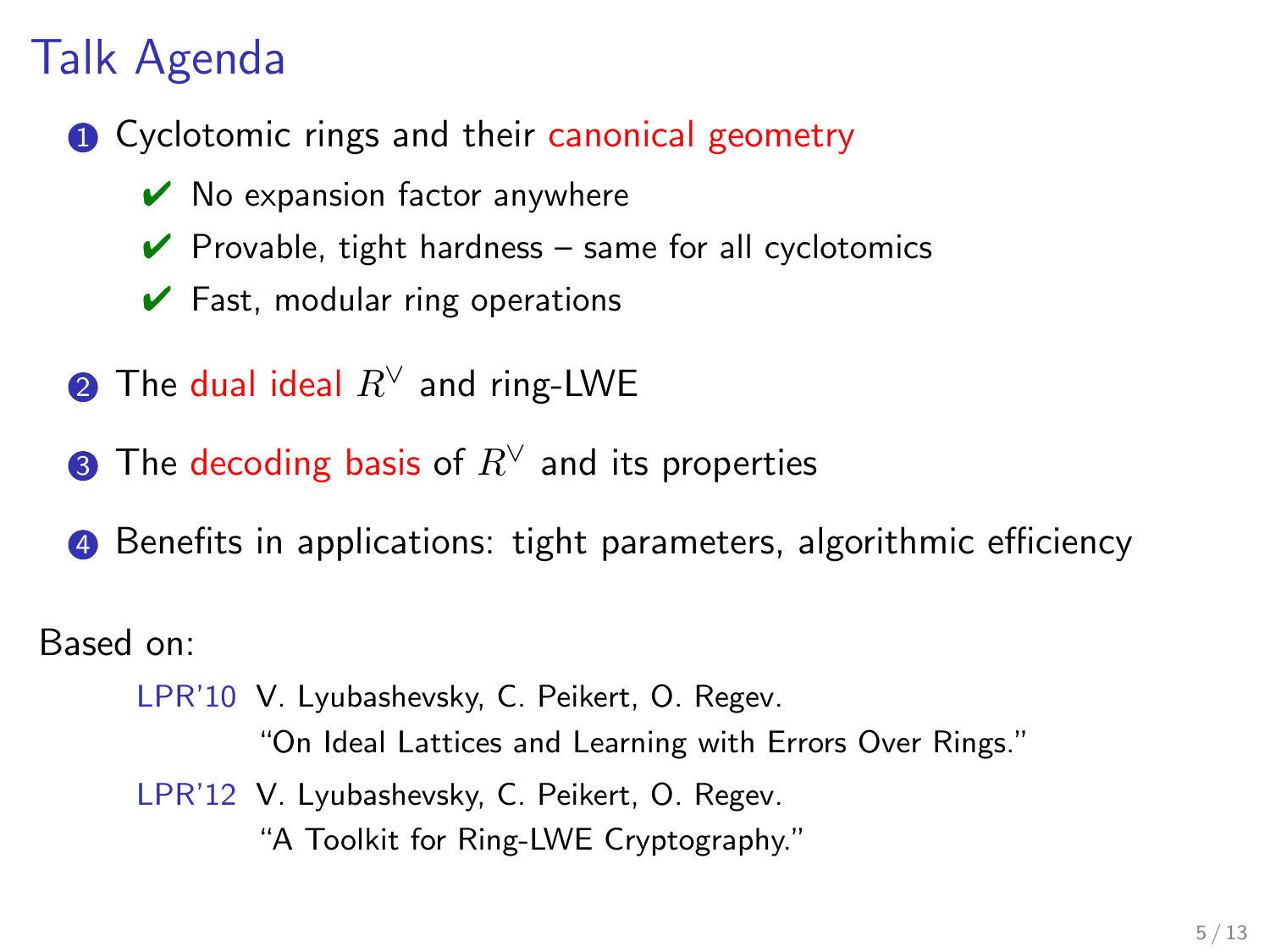#### Key Facts

• For prime 
$$
p: \Phi_p(X) = 1 + X + X^2 + \cdots + X^{p-1}
$$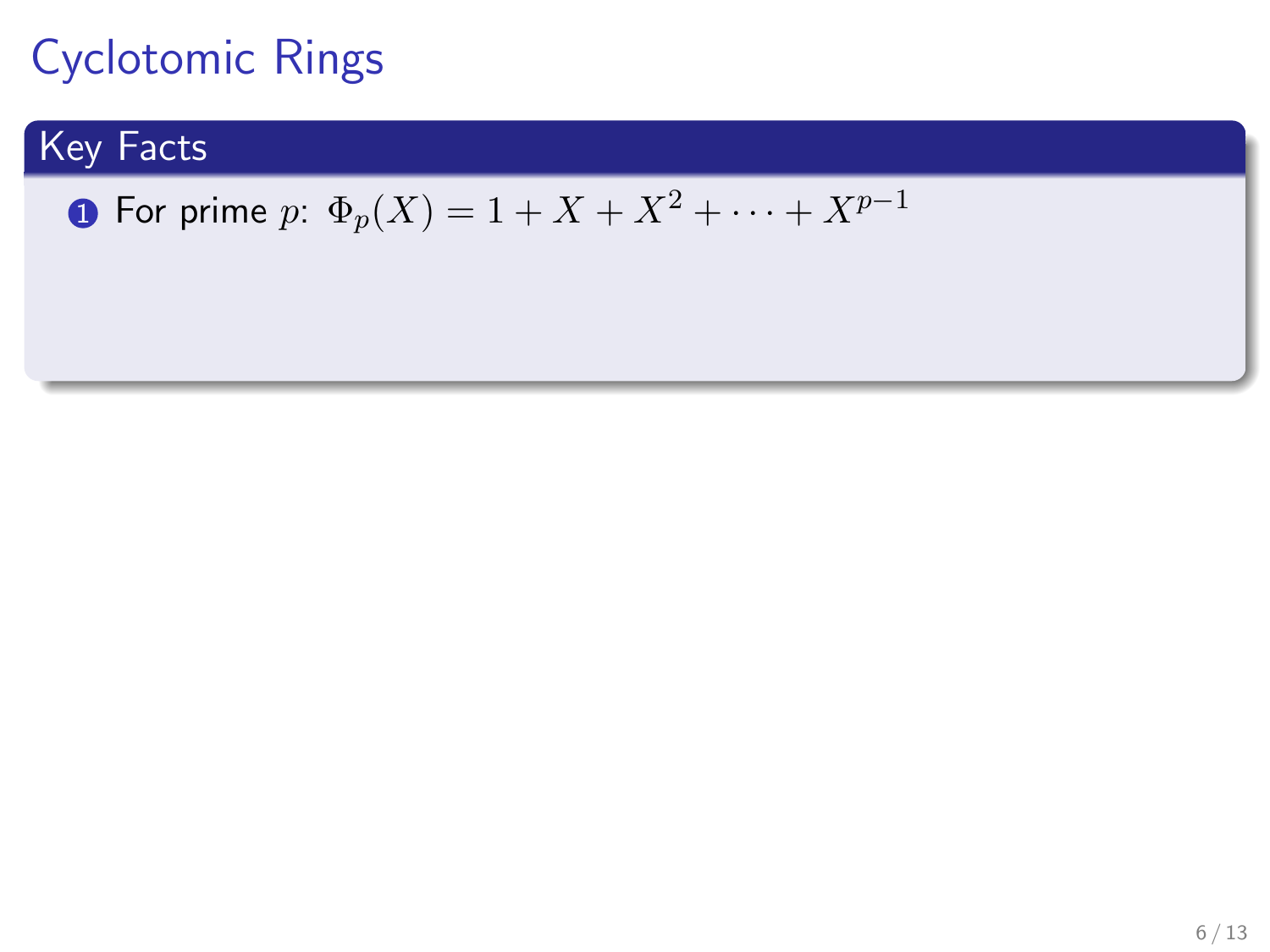#### Key Facts

**1** For prime p:  $\Phi_p(X) = 1 + X + X^2 + \cdots + X^{p-1}$ 

 ${\bf 2}$  For  $m=p^e\colon \Phi_m(X)=\Phi_p(X^{m/p})=1+X^{m/p}+\cdots+X^{m-m/p}$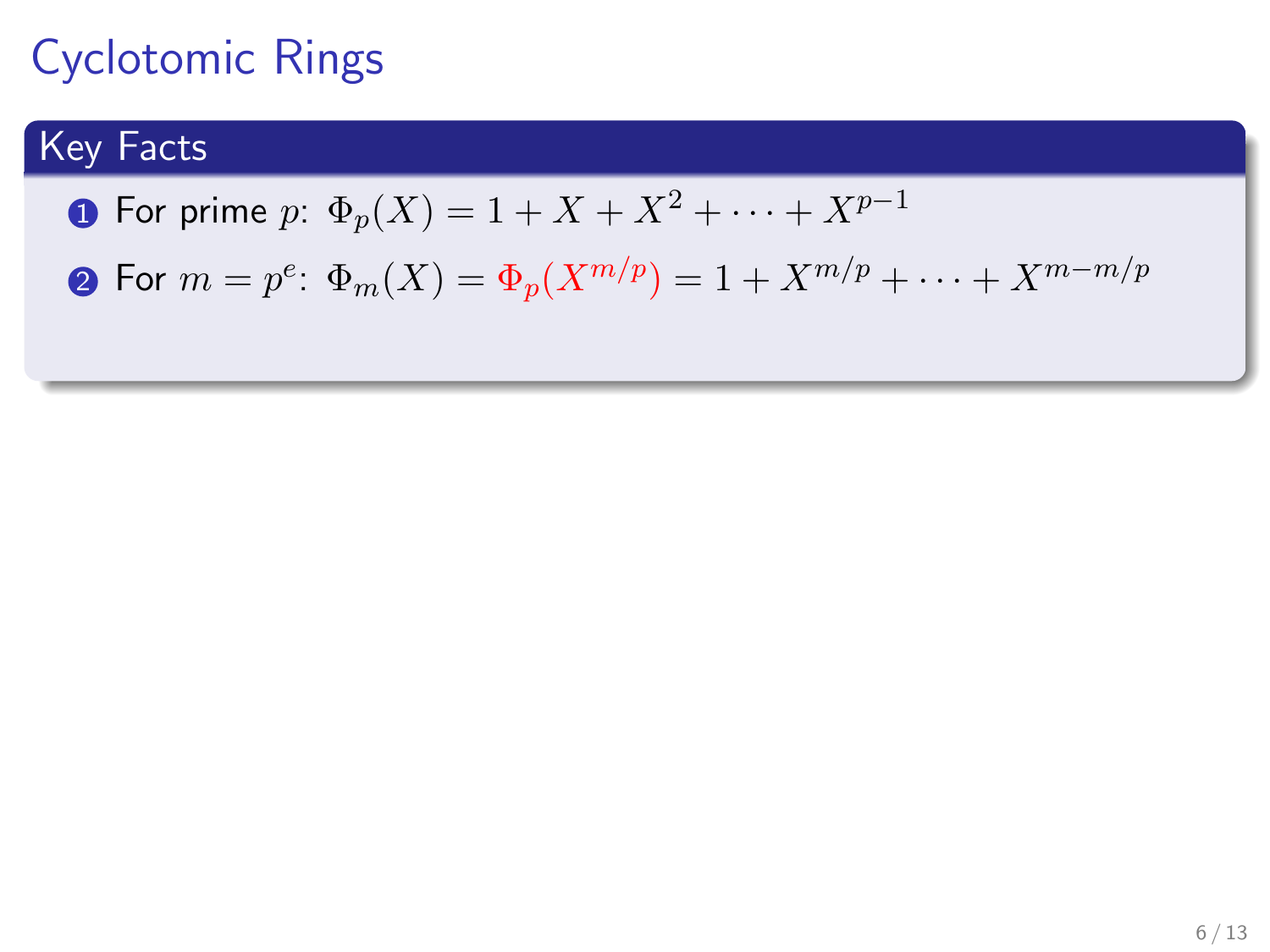#### Key Facts

- **1** For prime p:  $\Phi_p(X) = 1 + X + X^2 + \cdots + X^{p-1}$
- ${\bf 2}$  For  $m=p^e\colon \Phi_m(X)=\Phi_p(X^{m/p})=1+X^{m/p}+\cdots+X^{m-m/p}$
- **X** Otherwise,  $\Phi_m(X)$  is less "regular" and more dense.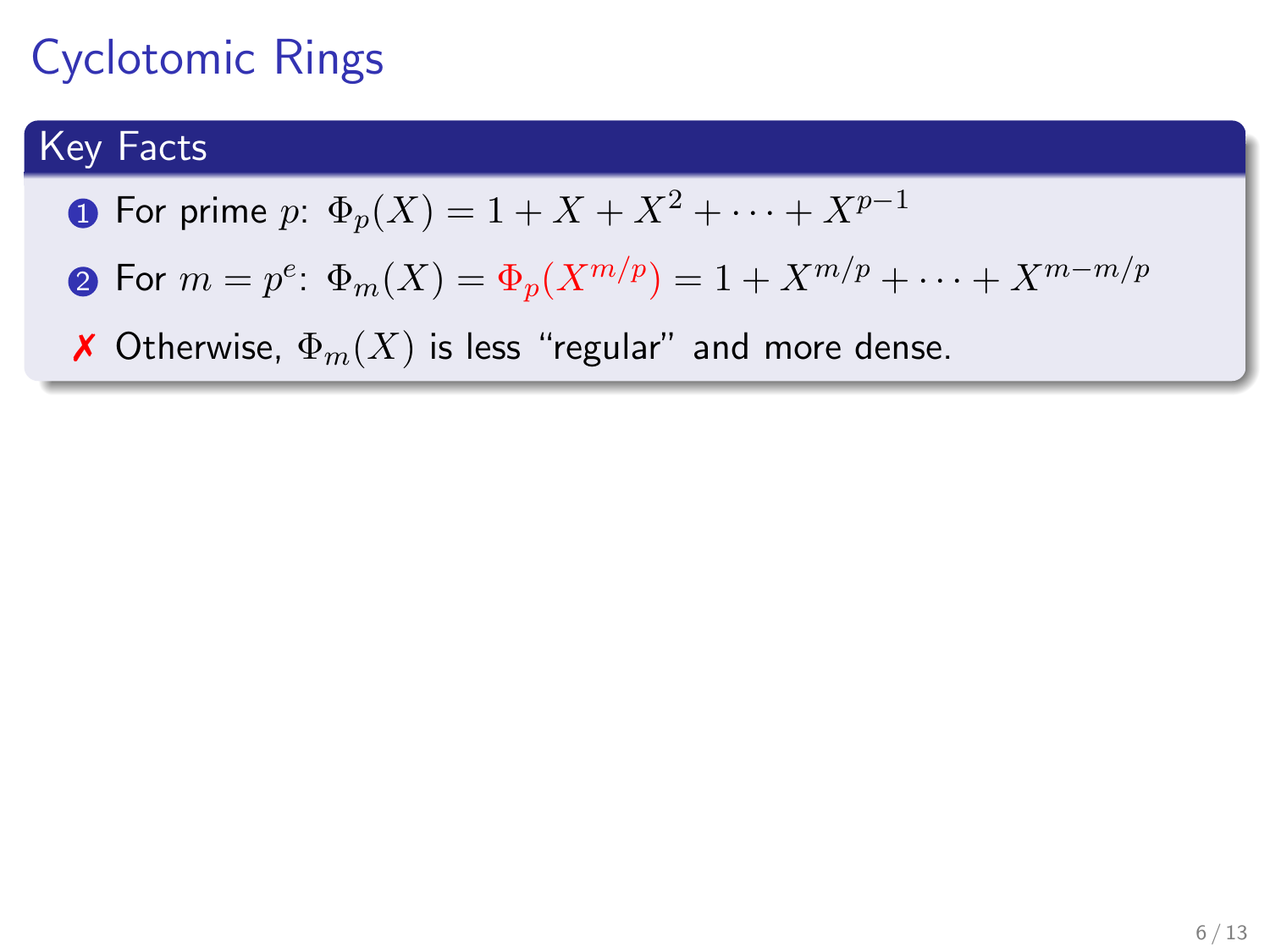#### Key Facts

- **1** For prime p:  $\Phi_p(X) = 1 + X + X^2 + \cdots + X^{p-1}$
- ${\bf 2}$  For  $m=p^e\colon \Phi_m(X)=\Phi_p(X^{m/p})=1+X^{m/p}+\cdots+X^{m-m/p}$
- **X** Otherwise,  $\Phi_m(X)$  is less "regular" and more dense.

#### Reducing to the Prime-Power Case

External have prime-power factorization  $m = m_1 \cdots m_\ell$ .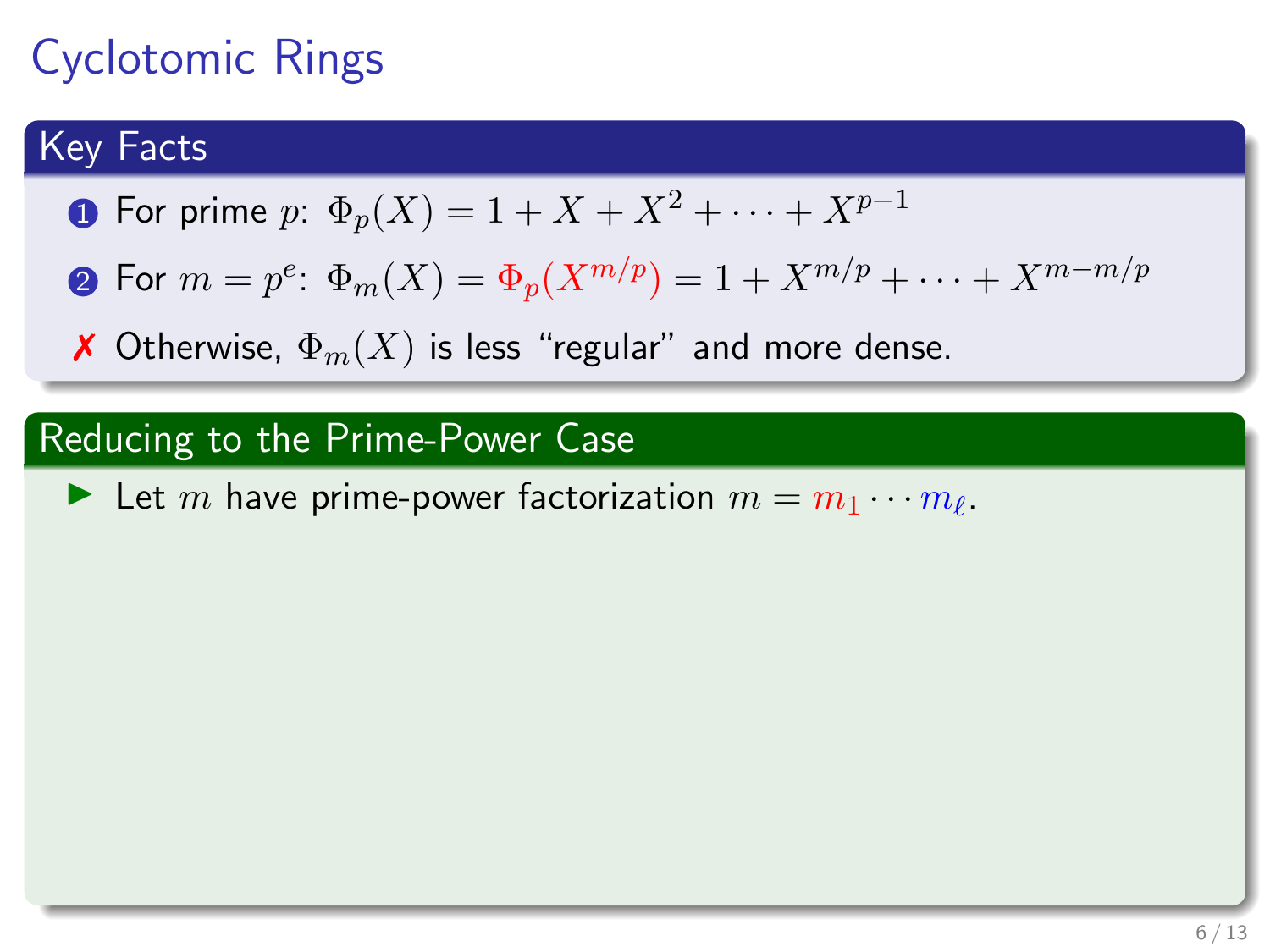#### Key Facts

**1** For prime p:  $\Phi_p(X) = 1 + X + X^2 + \cdots + X^{p-1}$ 

 ${\bf 2}$  For  $m=p^e\colon \Phi_m(X)=\Phi_p(X^{m/p})=1+X^{m/p}+\cdots+X^{m-m/p}$ 

**X** Otherwise,  $\Phi_m(X)$  is less "regular" and more dense.

#### Reducing to the Prime-Power Case

External have prime-power factorization  $m = m_1 \cdots m_\ell$ . Then

 $R = \mathbb{Z}[X]/\Phi_m(X) \cong \mathbb{Z}[X_1,\ldots,X_\ell]/(\Phi_{m_1}(X_1),\ldots,\Phi_{m_\ell}(X_\ell))$ 

via  $X_i \mapsto X^{m/m_i}.$  (Indeed,  $X^{m/m_i}$  has order  $m_i.$ )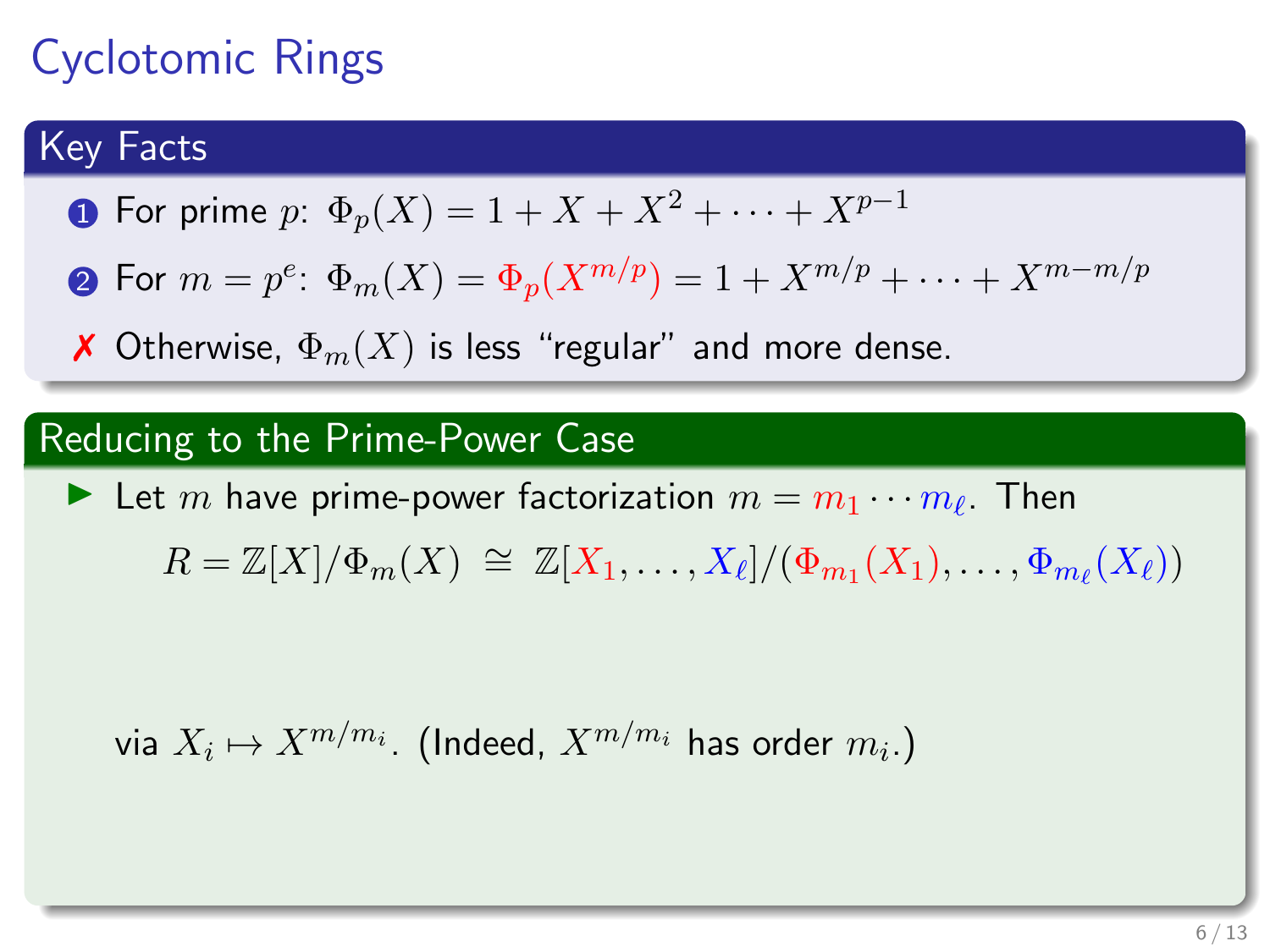#### Key Facts

**1** For prime p:  $\Phi_p(X) = 1 + X + X^2 + \cdots + X^{p-1}$ 

 ${\bf 2}$  For  $m=p^e\colon \Phi_m(X)=\Phi_p(X^{m/p})=1+X^{m/p}+\cdots+X^{m-m/p}$ 

**X** Otherwise,  $\Phi_m(X)$  is less "regular" and more dense.

#### Reducing to the Prime-Power Case

External have prime-power factorization  $m = m_1 \cdots m_\ell$ . Then  $R = \mathbb{Z}[X]/\Phi_m(X) \cong \mathbb{Z}[X_1,\ldots,X_\ell]/(\Phi_{m_1}(X_1),\ldots,\Phi_{m_\ell}(X_\ell))$  $=\bigotimes$  $\int_i \mathbb{Z}[X_i] / \Phi_{m_i}(X_i),$ 

via  $X_i \mapsto X^{m/m_i}.$  (Indeed,  $X^{m/m_i}$  has order  $m_i.$ )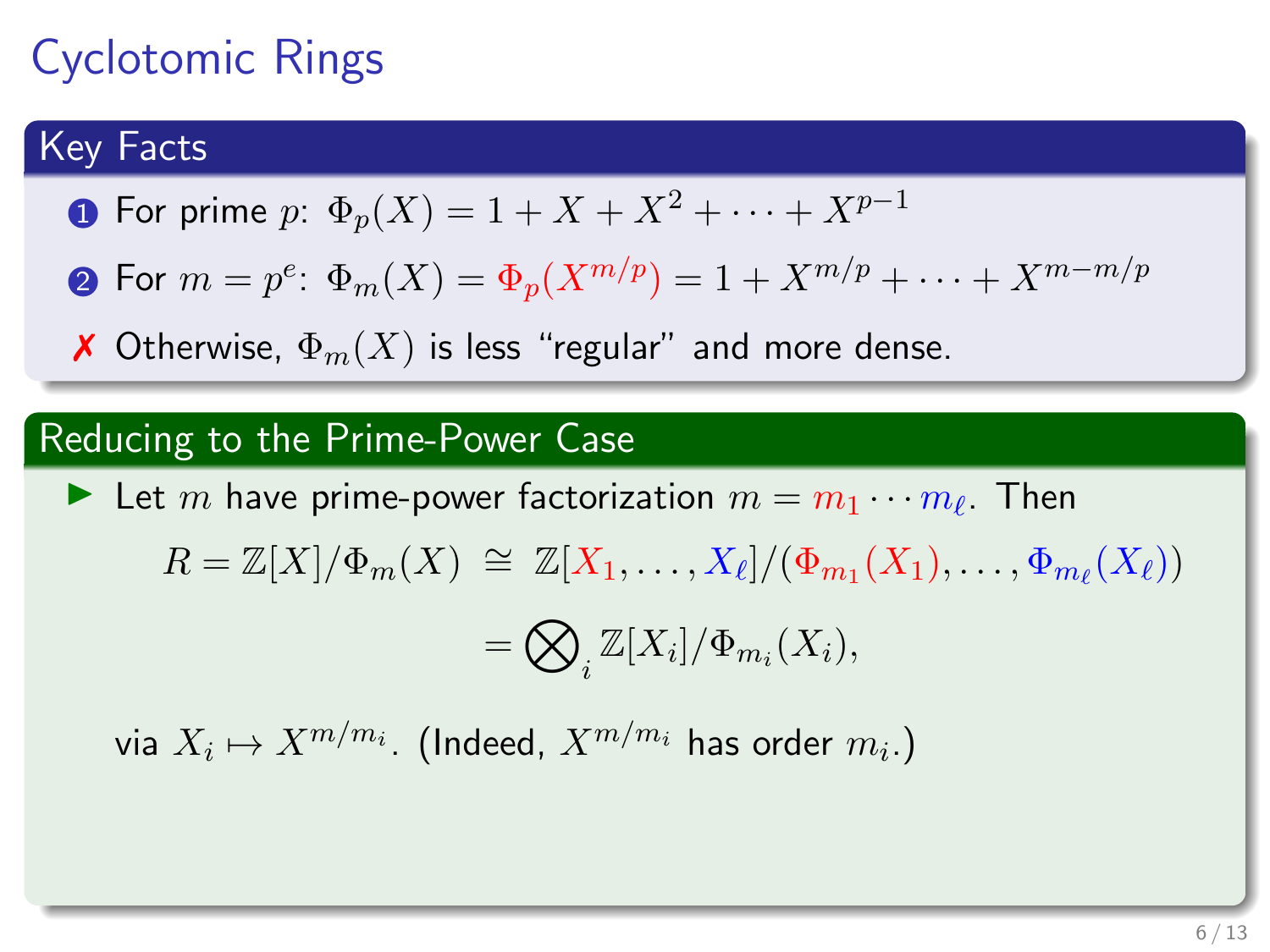#### Key Facts

**1** For prime p:  $\Phi_p(X) = 1 + X + X^2 + \cdots + X^{p-1}$ 

 ${\bf 2}$  For  $m=p^e\colon \Phi_m(X)=\Phi_p(X^{m/p})=1+X^{m/p}+\cdots+X^{m-m/p}$ 

**X** Otherwise,  $\Phi_m(X)$  is less "regular" and more dense.

#### Reducing to the Prime-Power Case

External have prime-power factorization  $m = m_1 \cdots m_\ell$ . Then  $R = \mathbb{Z}[X]/\Phi_m(X) \cong \mathbb{Z}[X_1,\ldots,X_\ell]/(\Phi_{m_1}(X_1),\ldots,\Phi_{m_\ell}(X_\ell))$  $=\bigotimes$  $\int_i \mathbb{Z}[X_i] / \Phi_{m_i}(X_i),$ 

via  $X_i \mapsto X^{m/m_i}.$  (Indeed,  $X^{m/m_i}$  has order  $m_i.$ )

▶ R has tensor  $\mathbb{Z}$ -basis  $\{X_1^{j_1}\cdots X_\ell^{j_\ell}\}$ , where each  $0\leq j_i < \varphi(m_i).$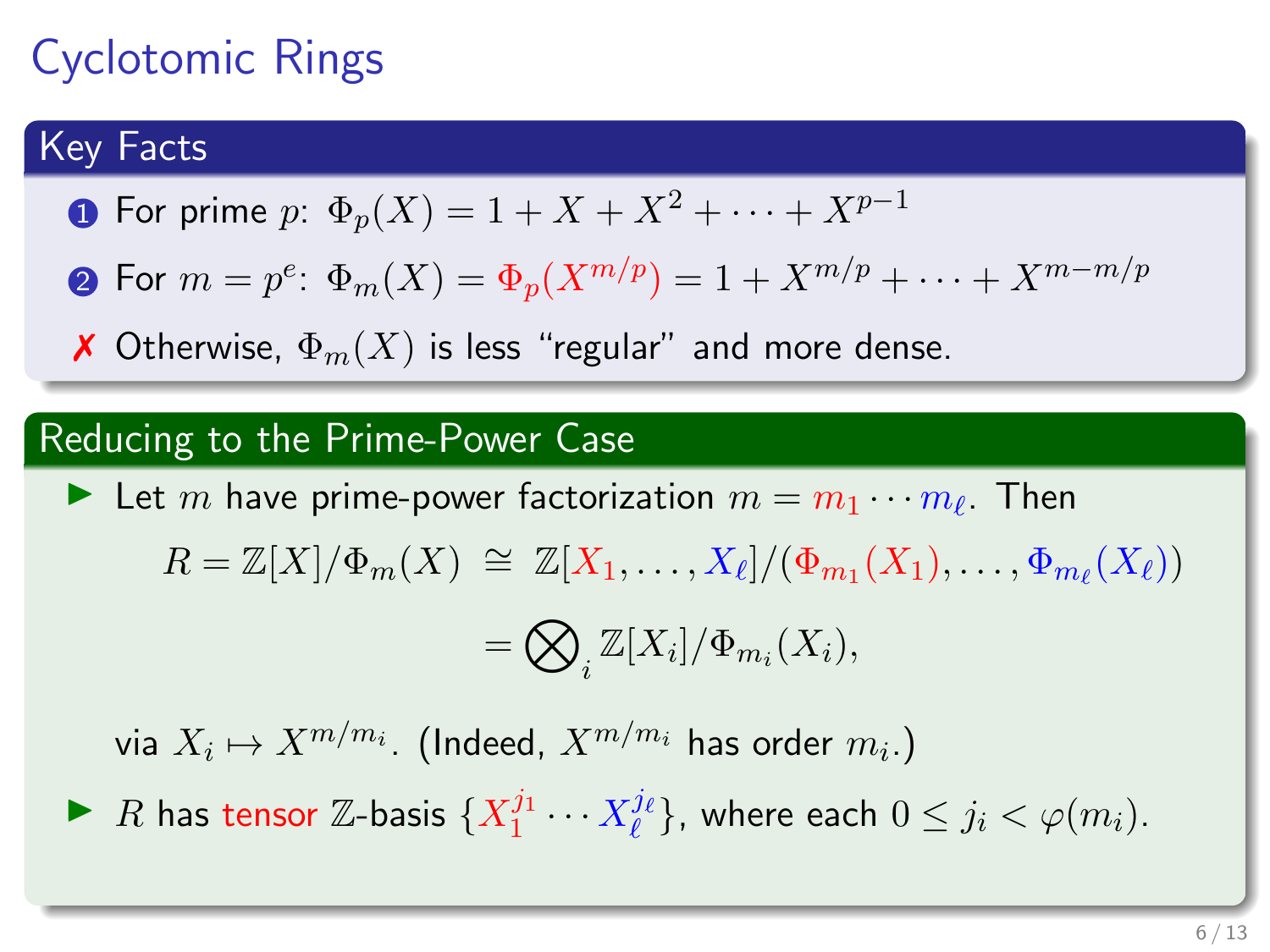#### Key Facts

**1** For prime p:  $\Phi_p(X) = 1 + X + X^2 + \cdots + X^{p-1}$ 

 ${\bf 2}$  For  $m=p^e\colon \Phi_m(X)=\Phi_p(X^{m/p})=1+X^{m/p}+\cdots+X^{m-m/p}$ 

**X** Otherwise,  $\Phi_m(X)$  is less "regular" and more dense.

#### Reducing to the Prime-Power Case

External have prime-power factorization  $m = m_1 \cdots m_\ell$ . Then  $R = \mathbb{Z}[X]/\Phi_m(X) \cong \mathbb{Z}[X_1,\ldots,X_\ell]/(\Phi_{m_1}(X_1),\ldots,\Phi_{m_\ell}(X_\ell))$  $=\bigotimes$  $\int_i \mathbb{Z}[X_i] / \Phi_{m_i}(X_i),$ 

via  $X_i \mapsto X^{m/m_i}.$  (Indeed,  $X^{m/m_i}$  has order  $m_i.$ )

▶ R has tensor  $\mathbb{Z}$ -basis  $\{X_1^{j_1}\cdots X_\ell^{j_\ell}\}$ , where each  $0\leq j_i < \varphi(m_i).$ Notice!: tensor basis  $\neq$  power basis  $\{X^j\}$  for  $0 \leq j < \varphi(m)$ .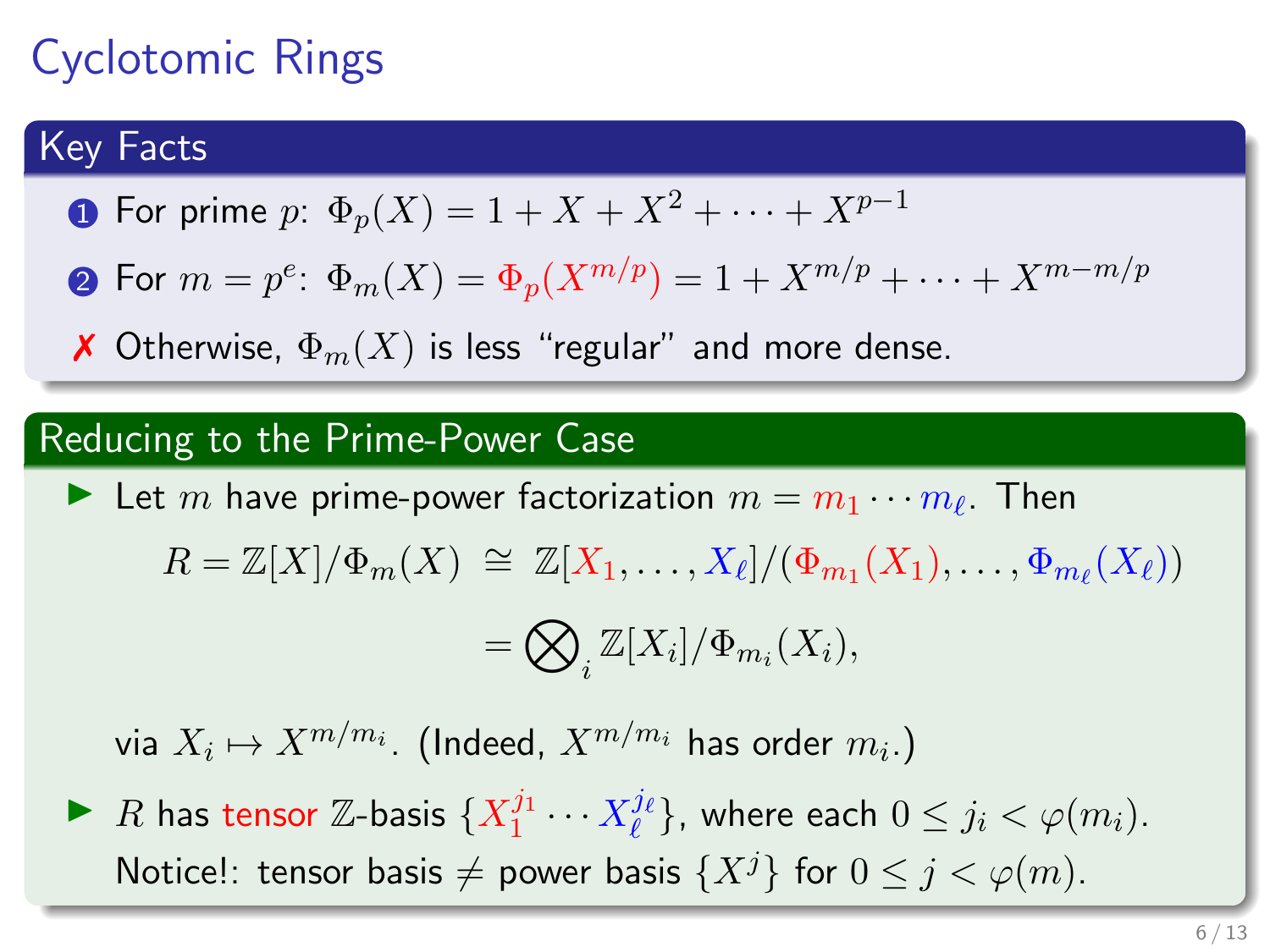# Cyclotomic Rings

### Key Facts

**1** For prime p:  $\Phi_p(X) = 1 + X + X^2 + \cdots + X^{p-1}$ 

 ${\bf 2}$  For  $m=p^e\colon \Phi_m(X)=\Phi_p(X^{m/p})=1+X^{m/p}+\cdots+X^{m-m/p}$ 

**X** Otherwise,  $\Phi_m(X)$  is less "regular" and more dense.

#### Reducing to the Prime-Power Case

External have prime-power factorization  $m = m_1 \cdots m_\ell$ . Then  $R = \mathbb{Z}[X]/\Phi_m(X) \cong \mathbb{Z}[X_1,\ldots,X_\ell]/(\Phi_{m_1}(X_1),\ldots,\Phi_{m_\ell}(X_\ell))$ 

$$
= \bigotimes_i \mathbb{Z}[X_i]/\Phi_{m_i}(X_i),
$$

via  $X_i \mapsto X^{m/m_i}.$  (Indeed,  $X^{m/m_i}$  has order  $m_i.$ )

 $\triangleright$  Bottom line: can reduce operations in R to independent operations in prime-power cyclotomic rings  $\mathbb{Z}[X_i]/\Phi_{m_i}(X_i).$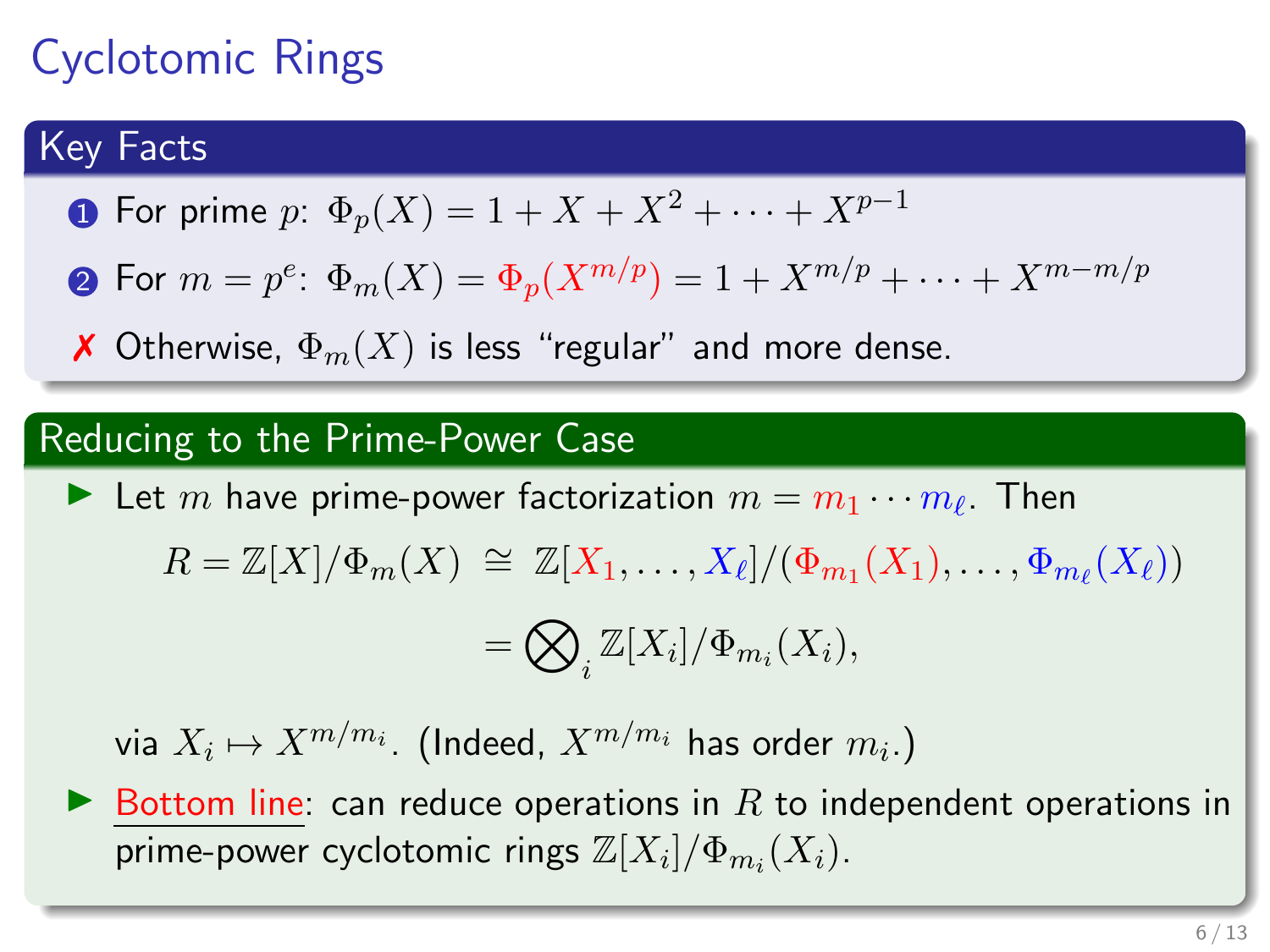$\blacktriangleright$   $R = \mathbb{Z}[X]/\Phi_m(X)$  has  $n = \varphi(m)$  ring embeddings (homomorphisms) into C, each given by evaluation at a root of  $\Phi_m$ :

 $X \mapsto \omega^i$  for each  $i \in \mathbb{Z}_m^*$ .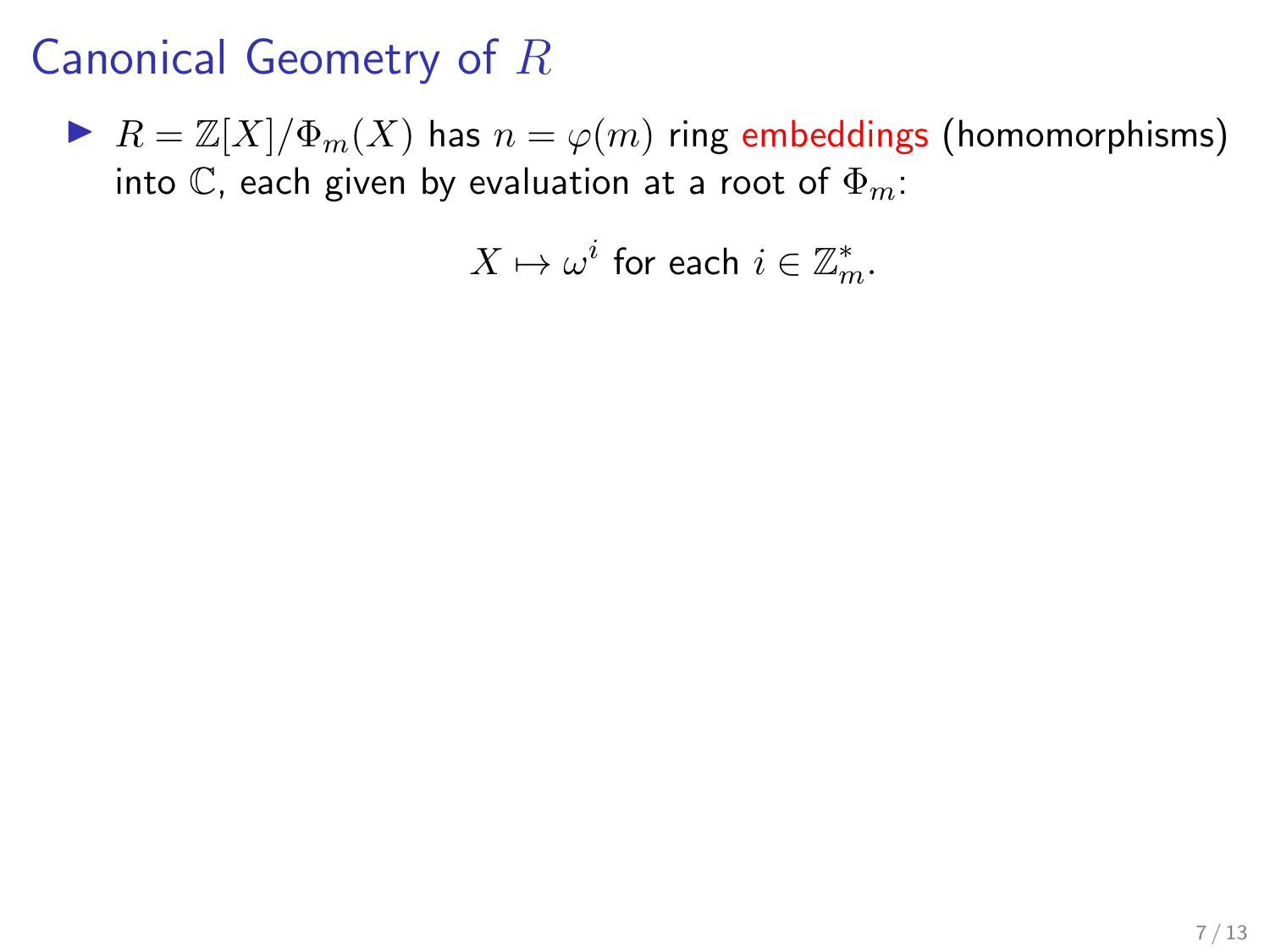$\blacktriangleright$   $R = \mathbb{Z}[X]/\Phi_m(X)$  has  $n = \varphi(m)$  ring embeddings (homomorphisms) into C, each given by evaluation at a root of  $\Phi_m$ :

 $X \mapsto \omega^i$  for each  $i \in \mathbb{Z}_m^*$ .

The canonical embedding  $\sigma$  of R into  $\mathbb{C}^n$  is  $\sigma(a) = (a(\omega^i))_{i \in \mathbb{Z}_m^*}$ .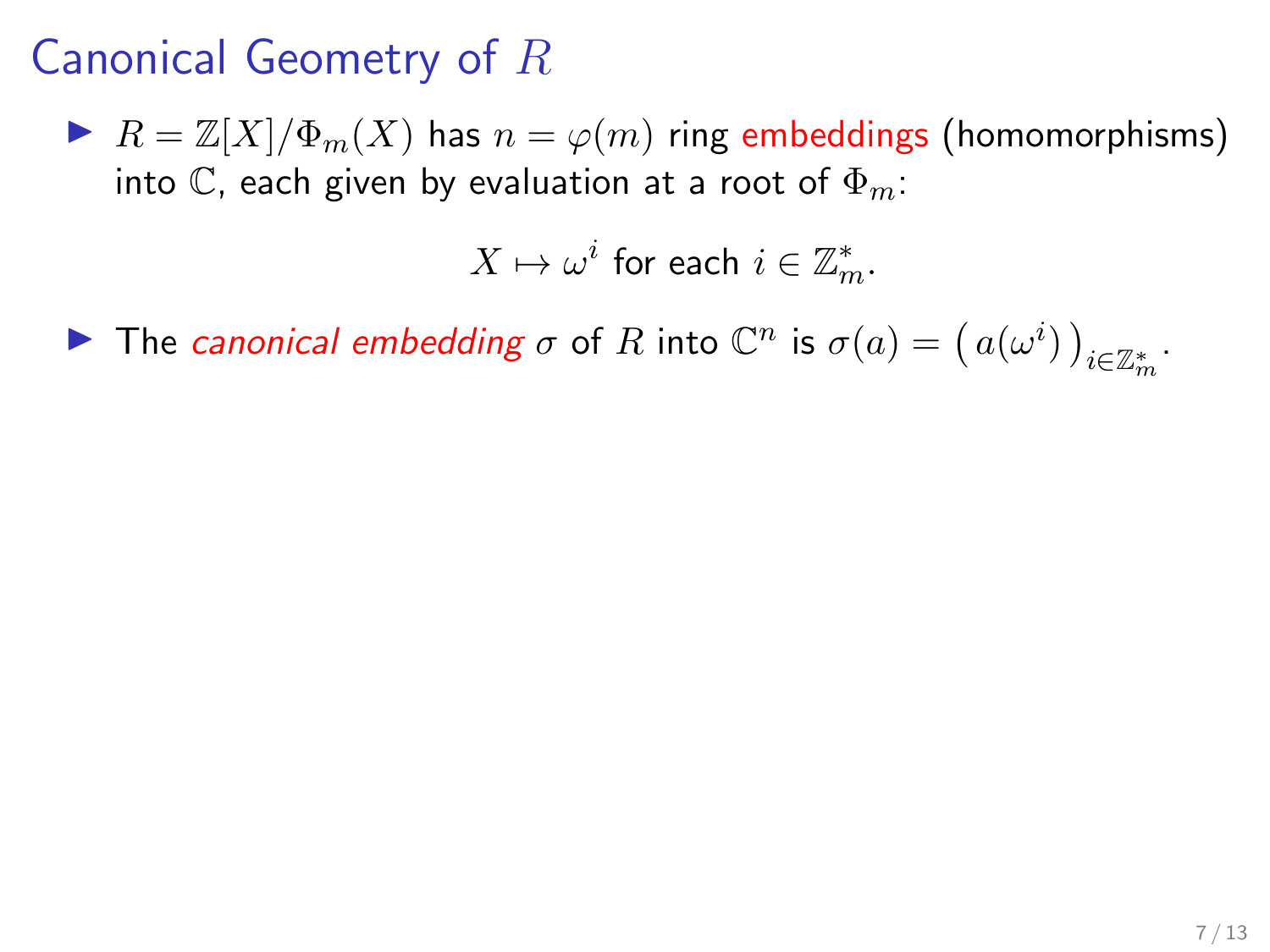$\blacktriangleright$   $R = \mathbb{Z}[X]/\Phi_m(X)$  has  $n = \varphi(m)$  ring embeddings (homomorphisms) into C, each given by evaluation at a root of  $\Phi_m$ :

 $X \mapsto \omega^i$  for each  $i \in \mathbb{Z}_m^*$ .

- The canonical embedding  $\sigma$  of R into  $\mathbb{C}^n$  is  $\sigma(a) = (a(\omega^i))_{i \in \mathbb{Z}_m^*}$ .
- Define all geometric quantities using  $\sigma$  (not coefficient vectors!!). E.g.,  $||a||_2 := ||\sigma(a)||_2$ .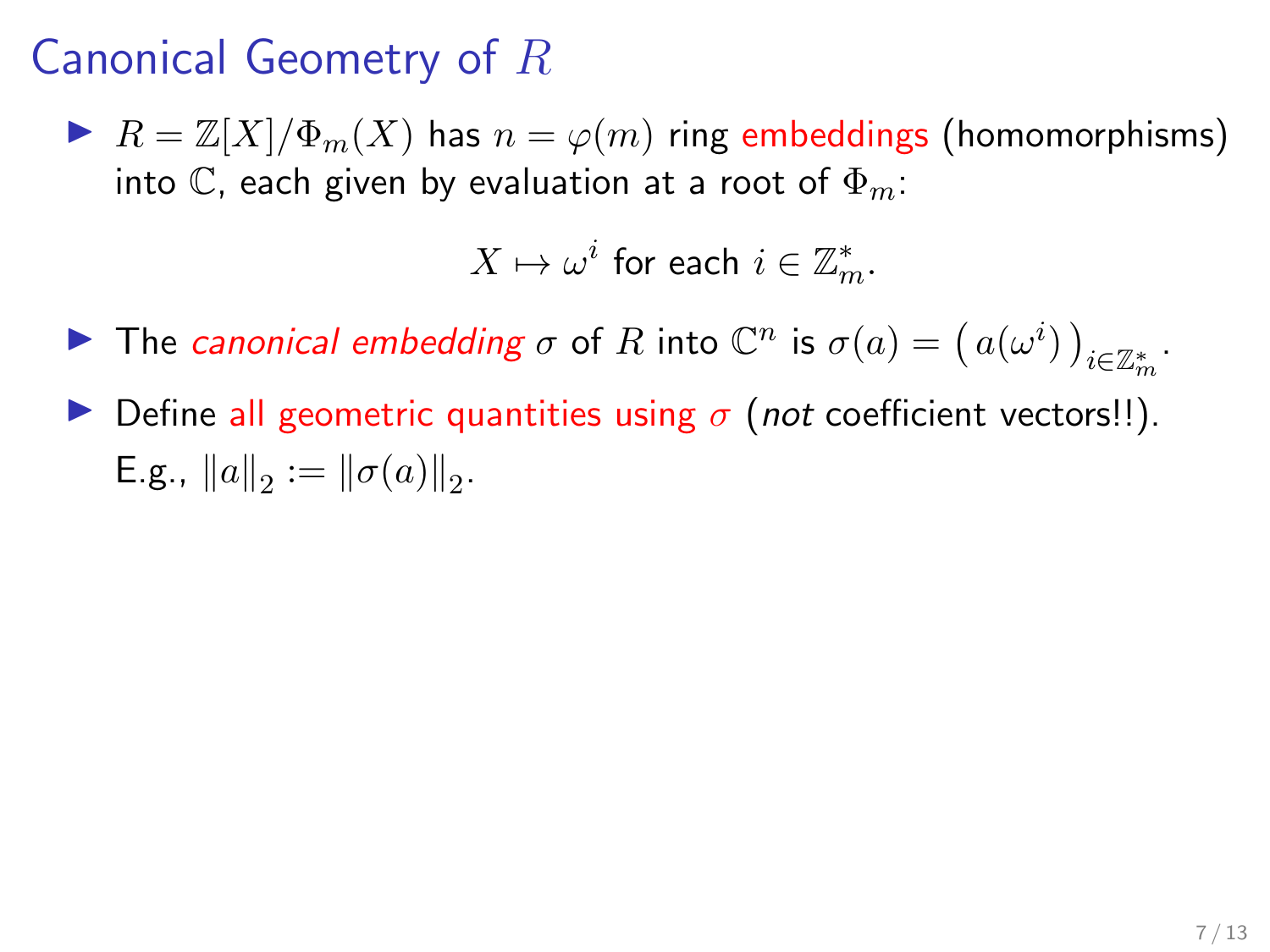$\blacktriangleright$   $R = \mathbb{Z}[X]/\Phi_m(X)$  has  $n = \varphi(m)$  ring embeddings (homomorphisms) into C, each given by evaluation at a root of  $\Phi_m$ :

 $X \mapsto \omega^i$  for each  $i \in \mathbb{Z}_m^*$ .

- The canonical embedding  $\sigma$  of R into  $\mathbb{C}^n$  is  $\sigma(a) = (a(\omega^i))_{i \in \mathbb{Z}_m^*}$ .
- Define all geometric quantities using  $\sigma$  (not coefficient vectors!!). E.g.,  $||a||_2 := ||\sigma(a)||_2$ .

### Nice Properties

 $\blacktriangleright$  Under  $\sigma$ , both  $+$  and  $\cdot$  are coordinate-wise:  $\sigma(a \cdot b) = \sigma(a) \odot \sigma(b)$ .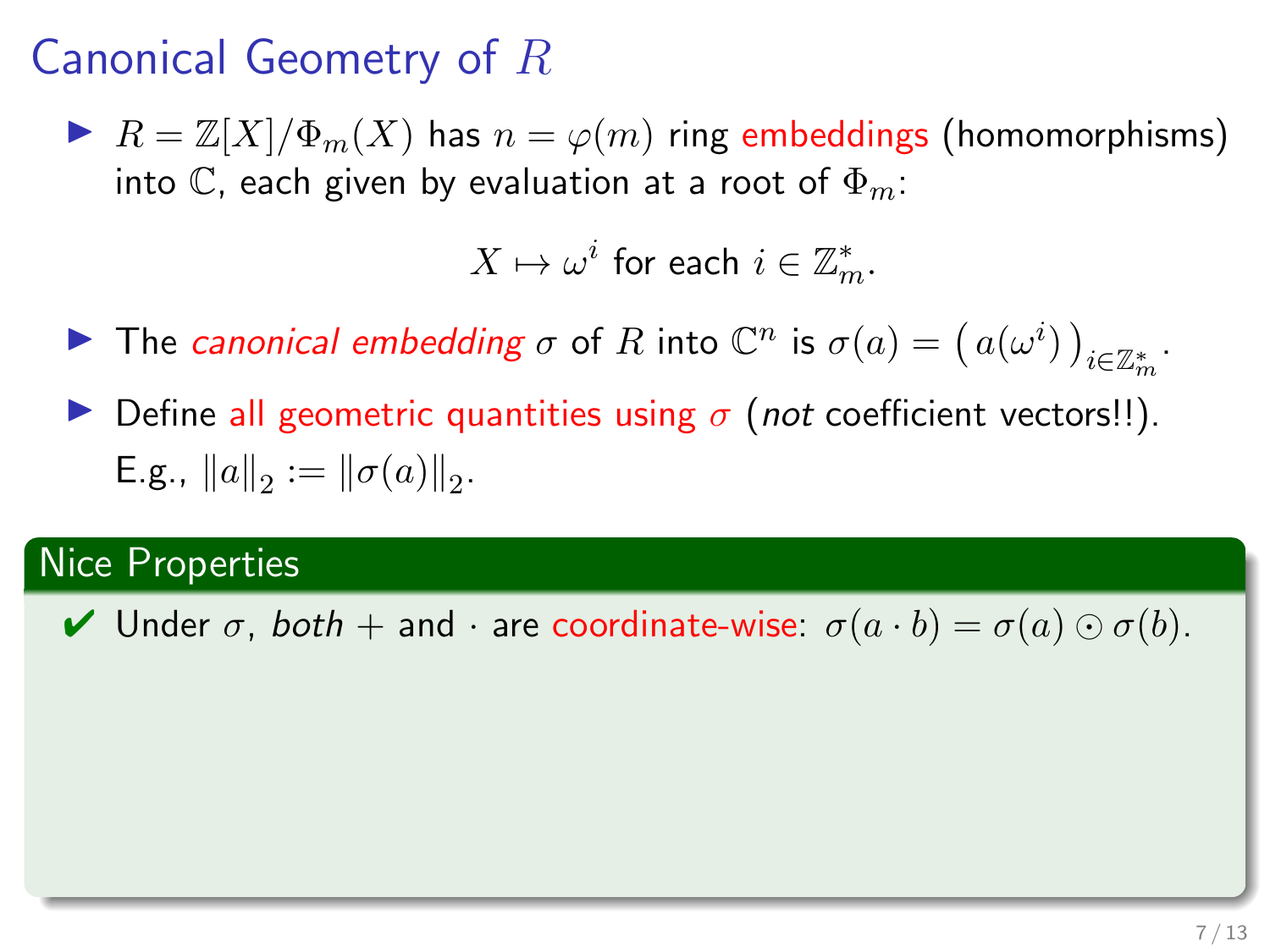$\blacktriangleright$   $R = \mathbb{Z}[X]/\Phi_m(X)$  has  $n = \varphi(m)$  ring embeddings (homomorphisms) into C, each given by evaluation at a root of  $\Phi_m$ :

 $X \mapsto \omega^i$  for each  $i \in \mathbb{Z}_m^*$ .

- The canonical embedding  $\sigma$  of R into  $\mathbb{C}^n$  is  $\sigma(a) = (a(\omega^i))_{i \in \mathbb{Z}_m^*}$ .
- Define all geometric quantities using  $\sigma$  (not coefficient vectors!!). E.g.,  $||a||_2 := ||\sigma(a)||_2$ .

### Nice Properties

 $\blacktriangleright$  Under  $\sigma$ , both  $+$  and  $\cdot$  are coordinate-wise:  $\sigma(a \cdot b) = \sigma(a) \odot \sigma(b)$ . This yields the "expansion" bound

$$
\left\|a \cdot b\right\|_2 \, \leq \, \left\|a\right\|_{\infty} \cdot \left\|b\right\|_2, \quad \text{where } \left\|a\right\|_{\infty} = \max_i \left|a(\omega^i)\right|.
$$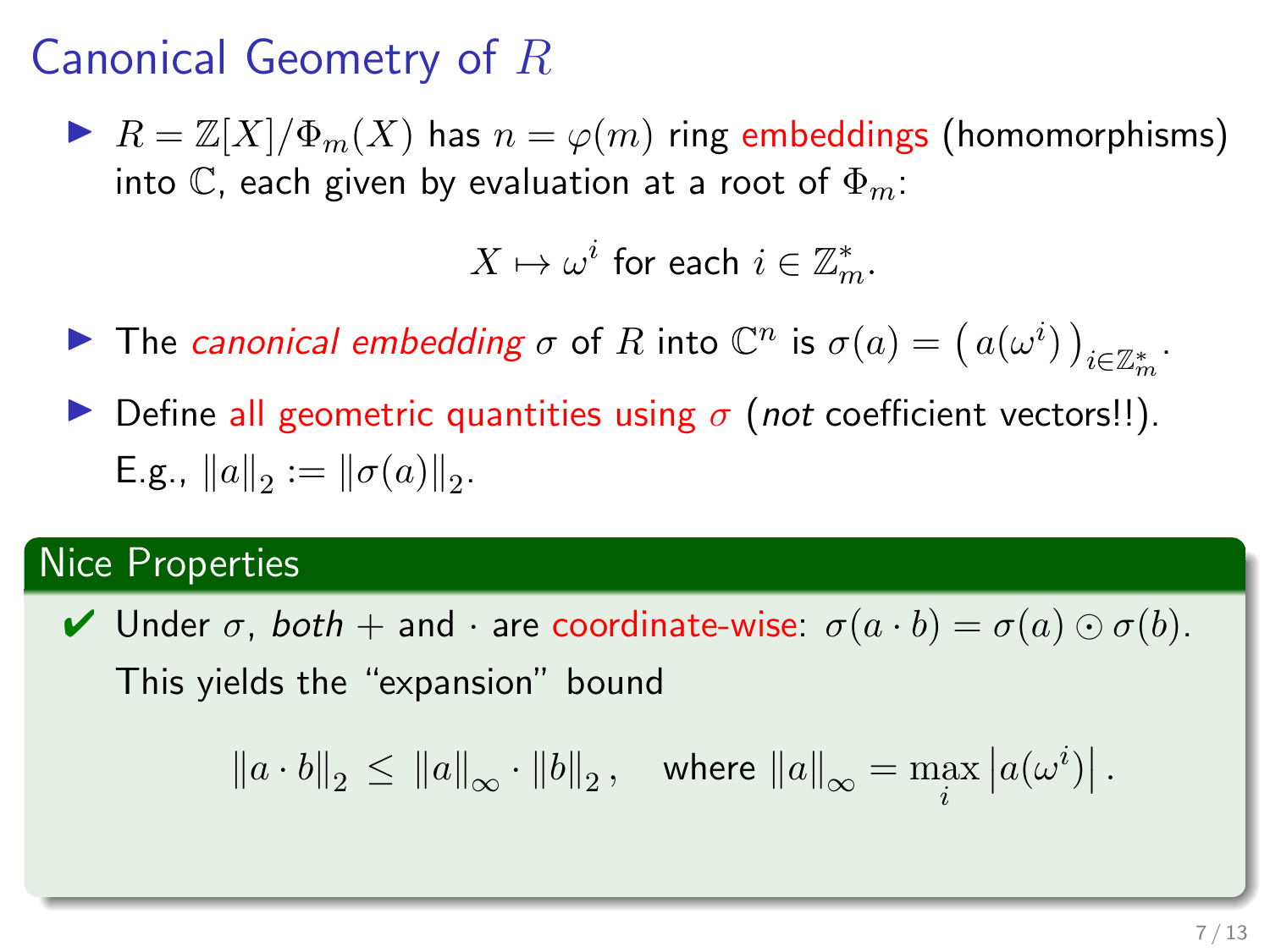$\blacktriangleright$   $R = \mathbb{Z}[X]/\Phi_m(X)$  has  $n = \varphi(m)$  ring embeddings (homomorphisms) into C, each given by evaluation at a root of  $\Phi_m$ :

 $X \mapsto \omega^i$  for each  $i \in \mathbb{Z}_m^*$ .

- The canonical embedding  $\sigma$  of R into  $\mathbb{C}^n$  is  $\sigma(a) = (a(\omega^i))_{i \in \mathbb{Z}_m^*}$ .
- Define all geometric quantities using  $\sigma$  (not coefficient vectors!!). E.g.,  $||a||_2 := ||\sigma(a)||_2$ .

### Nice Properties

 $\blacktriangleright$  Under  $\sigma$ , both  $+$  and  $\cdot$  are coordinate-wise:  $\sigma(a \cdot b) = \sigma(a) \odot \sigma(b)$ . This yields the "expansion" bound

$$
\left\|a\cdot b\right\|_2\,\leq\,\left\|a\right\|_{\infty}\cdot\left\|b\right\|_2,\quad\text{where $\left\|a\right\|_{\infty}=\max\limits_{i}\left|a(\omega^i)\right|$.}
$$

 $\vee$  Expansion is element-specific. No more ring "expansion factor."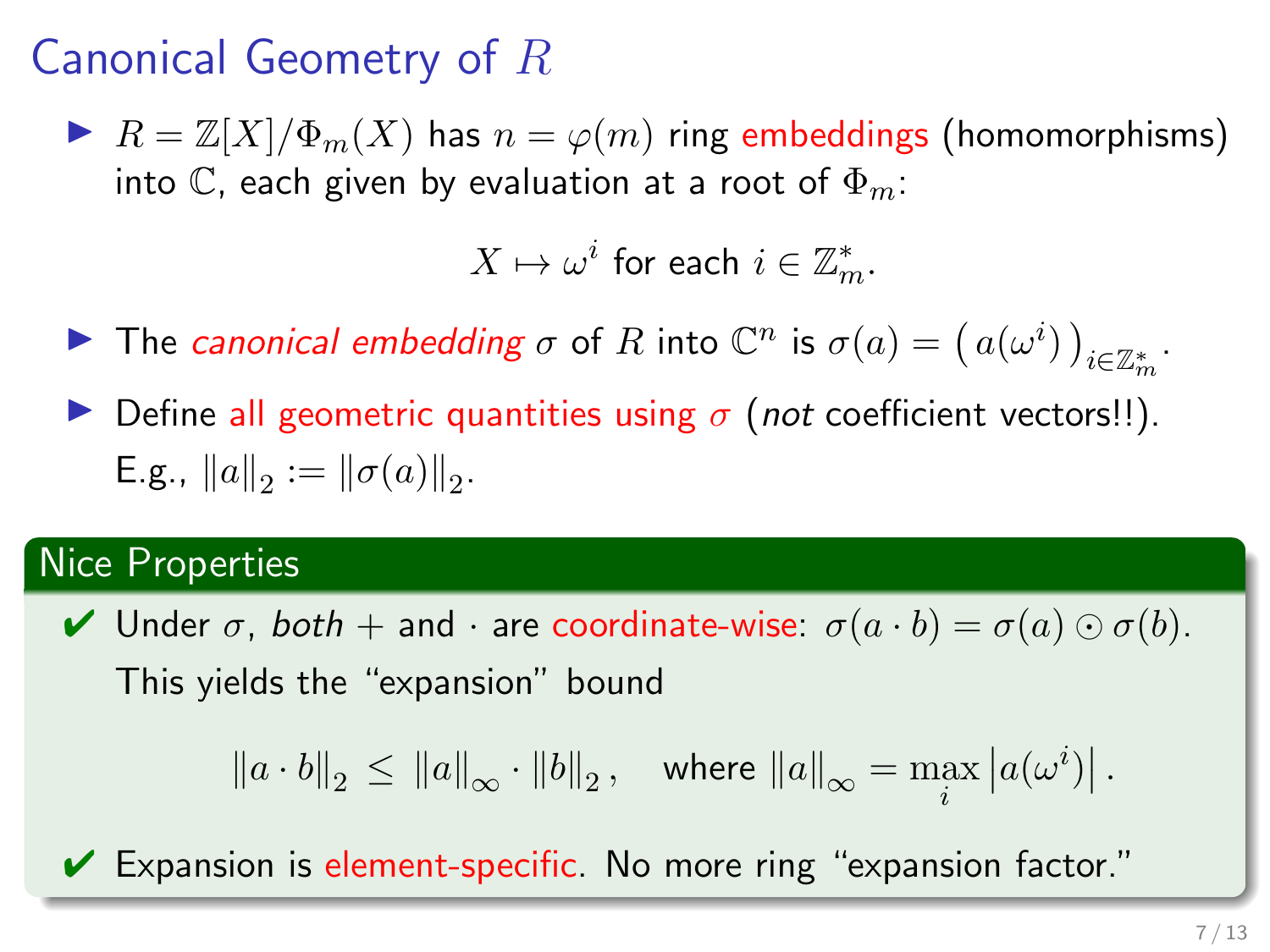▶ 4th cyclotomic  $R = \mathbb{Z}[X]/(1 + X^2)$ : embeddings  $X \mapsto \pm \sqrt{-1}$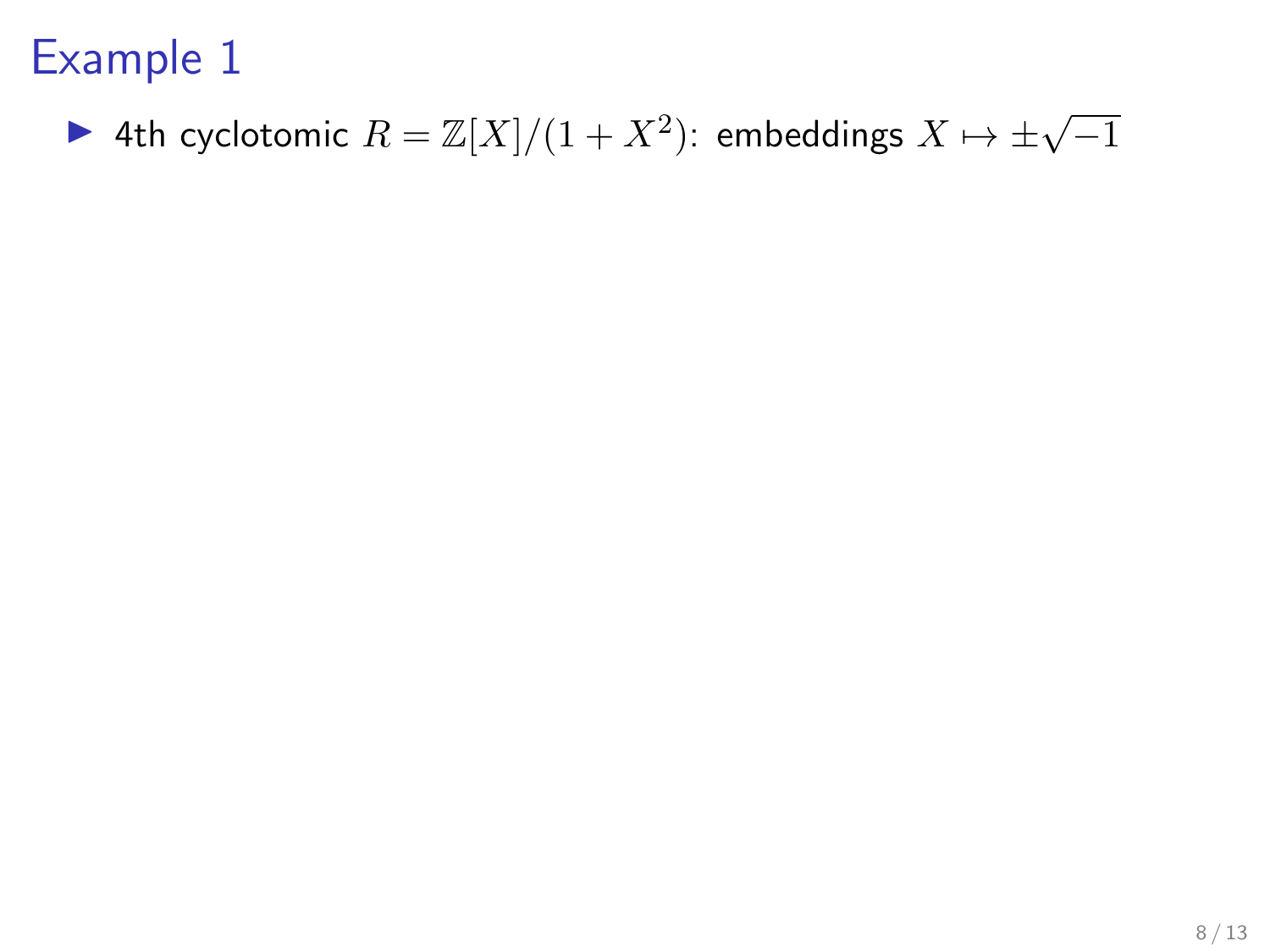▶ 4th cyclotomic  $R = \mathbb{Z}[X]/(1 + X^2)$ : embeddings  $X \mapsto \pm \sqrt{-1}$ 

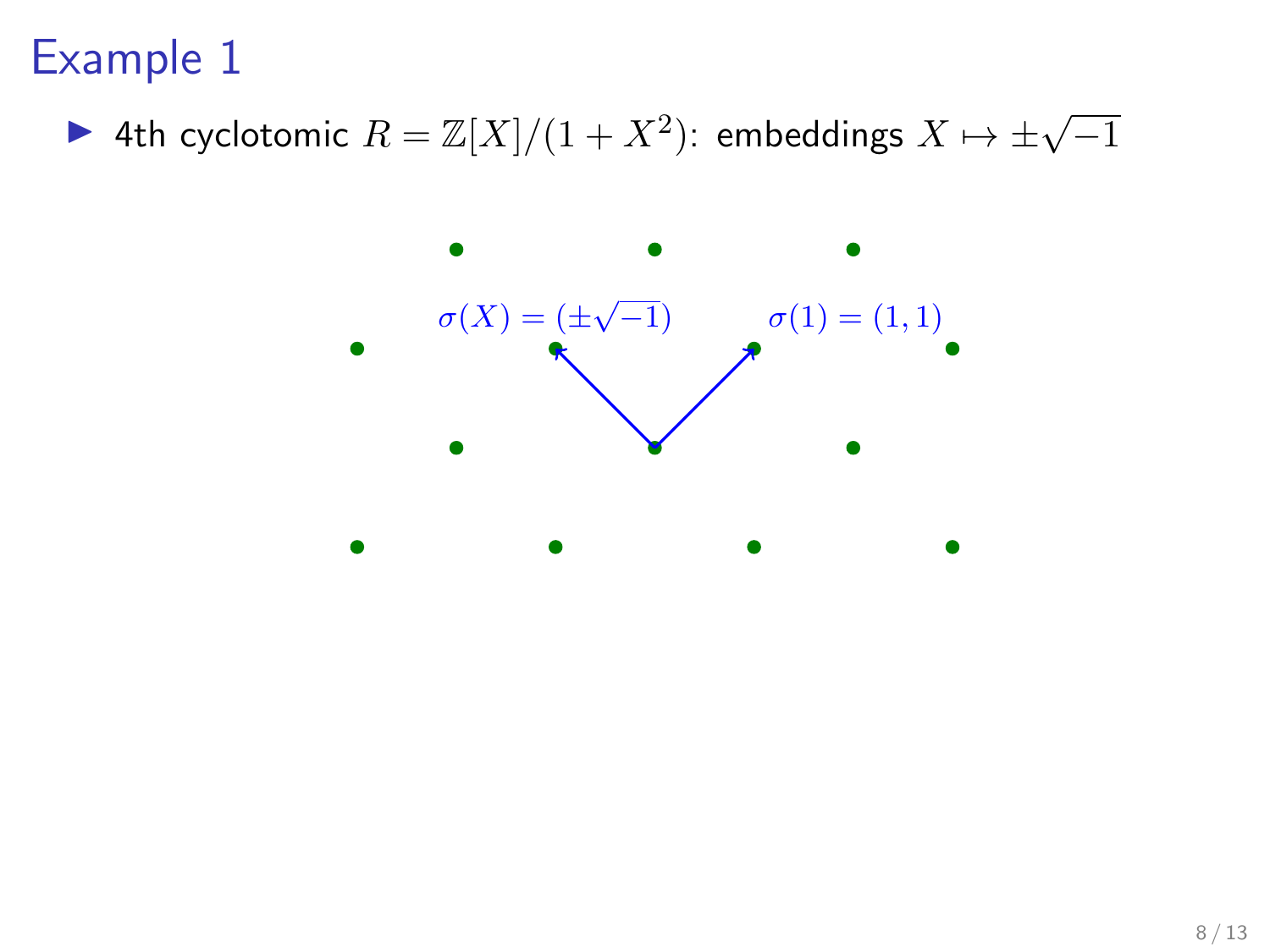▶ 4th cyclotomic  $R = \mathbb{Z}[X]/(1 + X^2)$ : embeddings  $X \mapsto \pm \sqrt{-1}$ 



In Any  $2^k$ -th Cyclotomic...

For any 
$$
j
$$
,  $||X^j||_2 = \sqrt{n}$  and  $||X^j||_{\infty} = 1$ .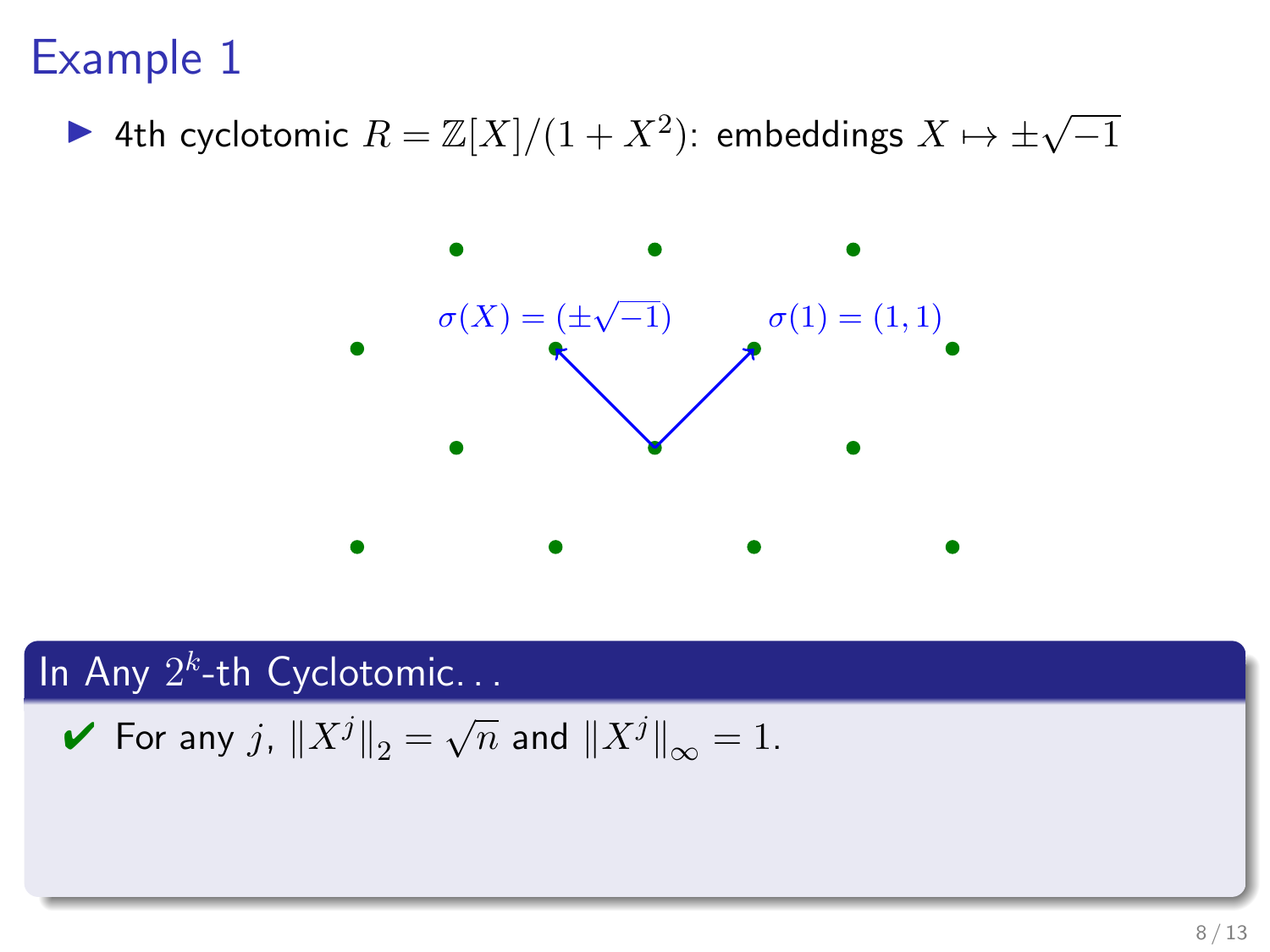▶ 4th cyclotomic  $R = \mathbb{Z}[X]/(1 + X^2)$ : embeddings  $X \mapsto \pm \sqrt{-1}$ 



### In Any  $2^k$ -th Cyclotomic...

- $\blacktriangleright$  For any  $j$ ,  $\|X^j\|_2 = \sqrt{n}$  and  $\|X^j\|_{\infty} = 1$ .
- $\blacktriangleright$  Power basis  $\{1, X, \ldots, X^{n-1}\}$  is orthogonal under embedding σ. So coefficient/canonical embeddings equivalent (up to  $\sqrt{n}$  scaling).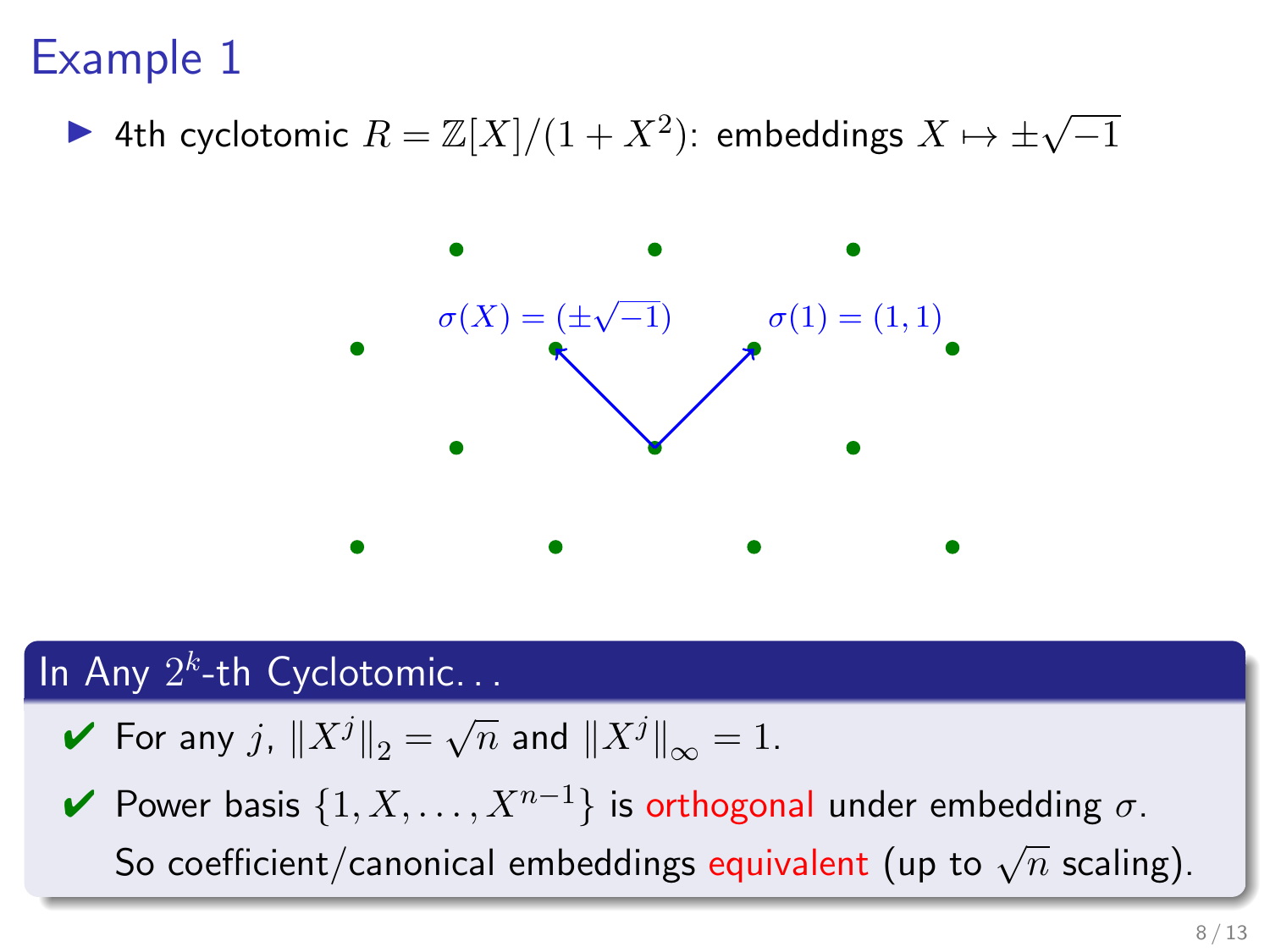▶ 3rd cyclotomic  $R = \mathbb{Z}[X]/(1 + X + X^2)$ : embed  $X \mapsto -\frac{1}{2} \pm \frac{1}{2}$  $\sqrt{-3}$ 2

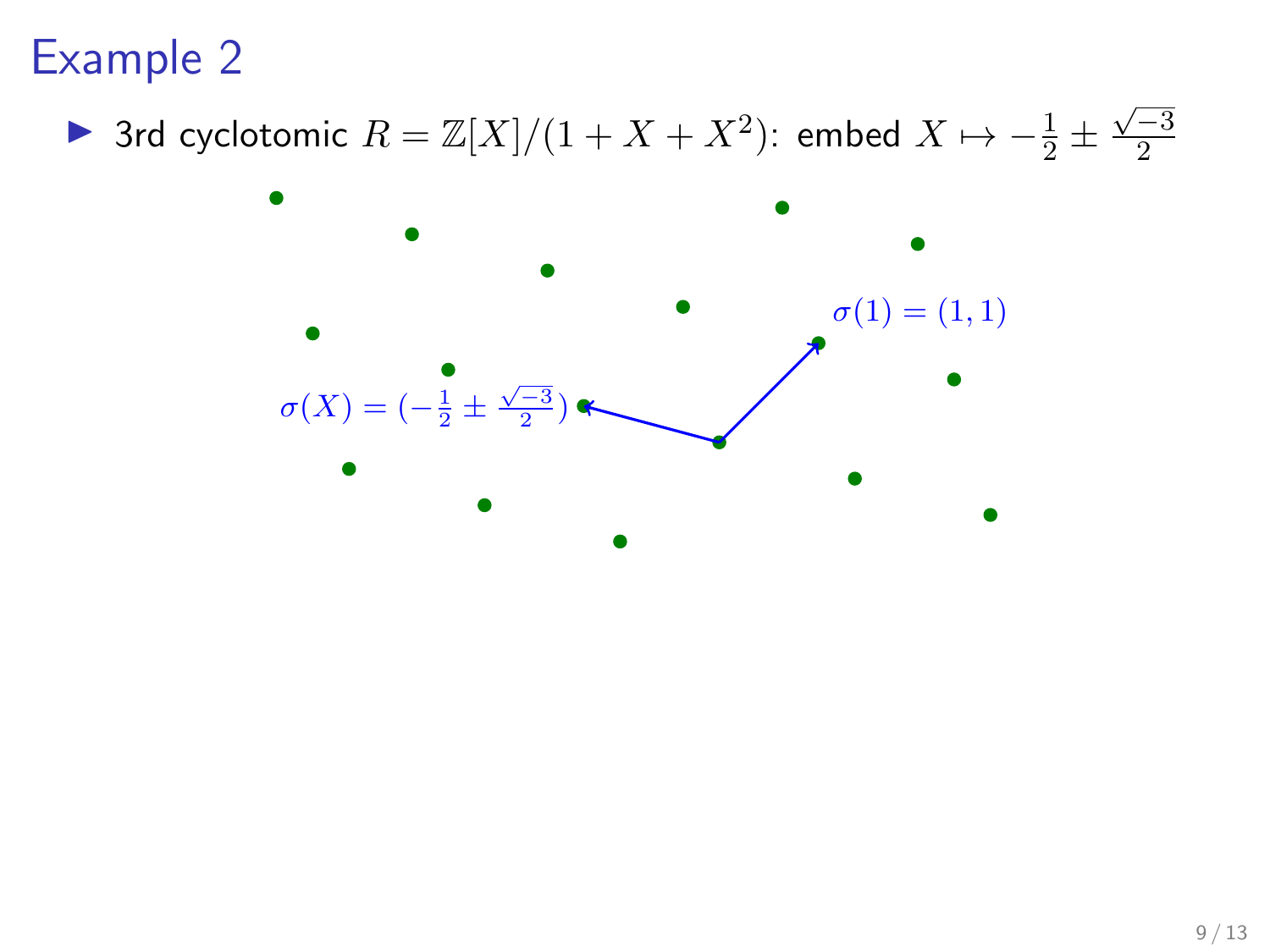▶ 3rd cyclotomic  $R = \mathbb{Z}[X]/(1 + X + X^2)$ : embed  $X \mapsto -\frac{1}{2} \pm \frac{1}{2}$  $\sqrt{-3}$ 2



### In Any Cyclotomic...

For any 
$$
j
$$
,  $||X^j||_2 = \sqrt{n}$  and  $||X^j||_{\infty} = 1$ .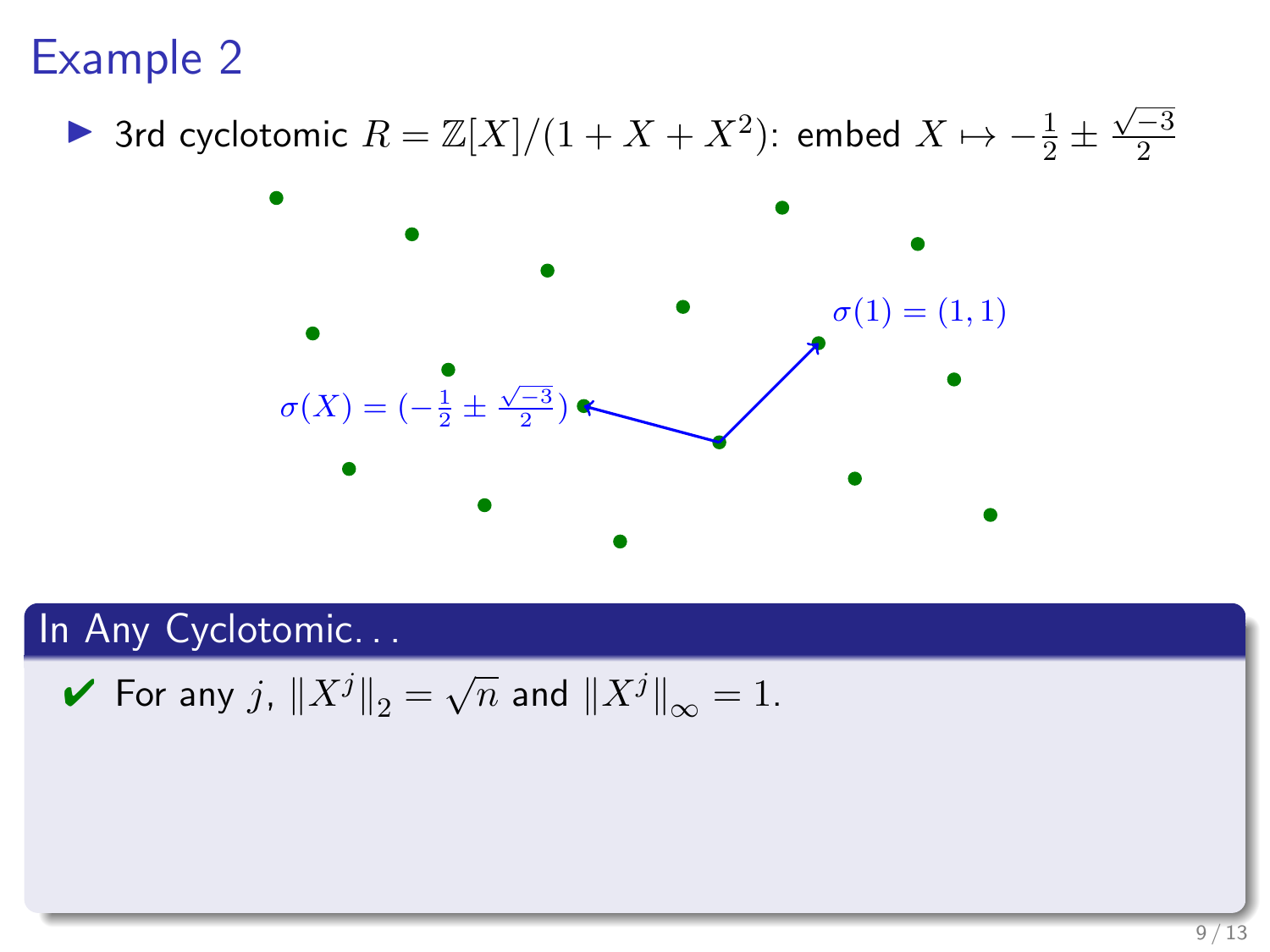▶ 3rd cyclotomic  $R = \mathbb{Z}[X]/(1 + X + X^2)$ : embed  $X \mapsto -\frac{1}{2} \pm \frac{1}{2}$  $\sqrt{-3}$ 2



### In Any Cyclotomic. . .

- $\blacktriangleright$  For any  $j$ ,  $\|X^j\|_2 = \sqrt{n}$  and  $\|X^j\|_\infty = 1$ .
- Power basis  $\{1, X, \ldots, X^{n-1}\}$  is not orthogonal (unless  $m = 2^k$ ).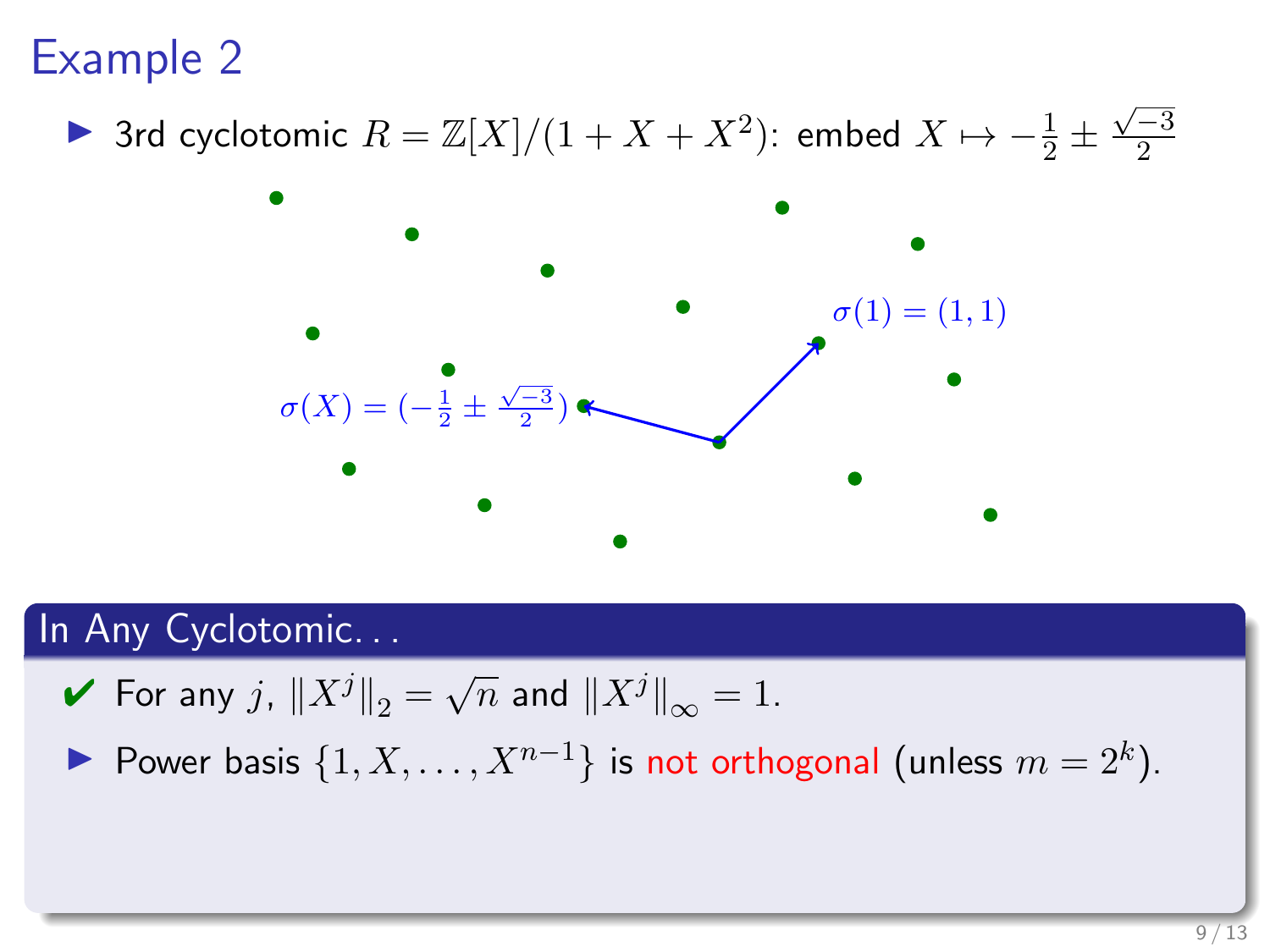▶ 3rd cyclotomic  $R = \mathbb{Z}[X]/(1 + X + X^2)$ : embed  $X \mapsto -\frac{1}{2} \pm \frac{1}{2}$  $\sqrt{-3}$ 2



### In Any Cyclotomic. . .

- $\blacktriangleright$  For any  $j$ ,  $\|X^j\|_2 = \sqrt{n}$  and  $\|X^j\|_\infty = 1$ .
- Power basis  $\{1, X, \ldots, X^{n-1}\}$  is not orthogonal (unless  $m = 2^k$ ).
- $\triangleright$  So in power basis, short elements can have long coeff vectors.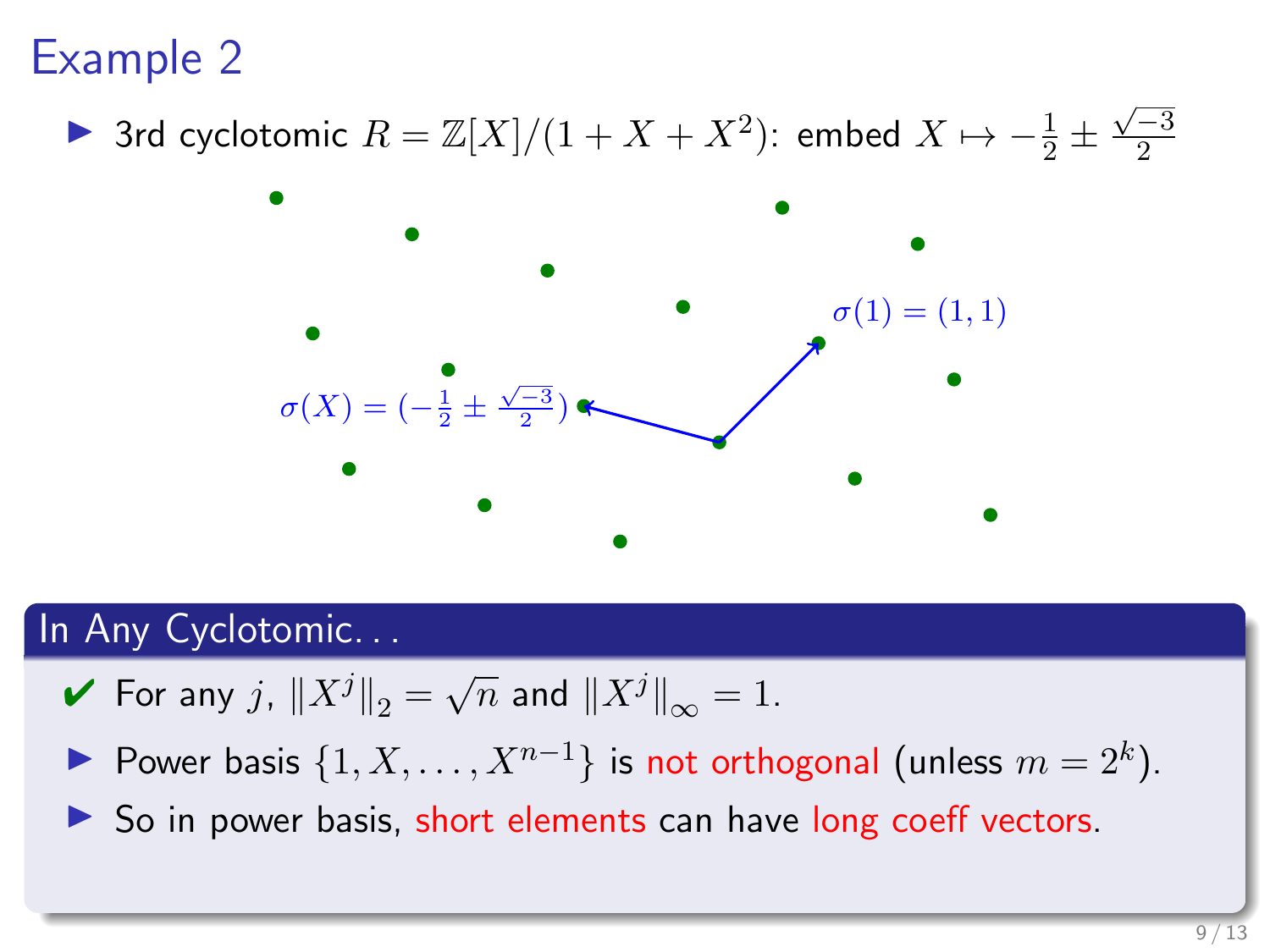▶ 3rd cyclotomic  $R = \mathbb{Z}[X]/(1 + X + X^2)$ : embed  $X \mapsto -\frac{1}{2} \pm \frac{1}{2}$  $\sqrt{-3}$ 2



#### In Any Cyclotomic. . .

- $\blacktriangleright$  For any  $j$ ,  $\|X^j\|_2 = \sqrt{n}$  and  $\|X^j\|_\infty = 1$ .
- Power basis  $\{1, X, \ldots, X^{n-1}\}$  is not orthogonal (unless  $m = 2^k$ ).

So in power basis, short elements can have long coeff vectors.

**E.g.,** 
$$
||e|| = ||1|| = ||X|| = \sqrt{n}
$$
 but  $e = 1 + X$ .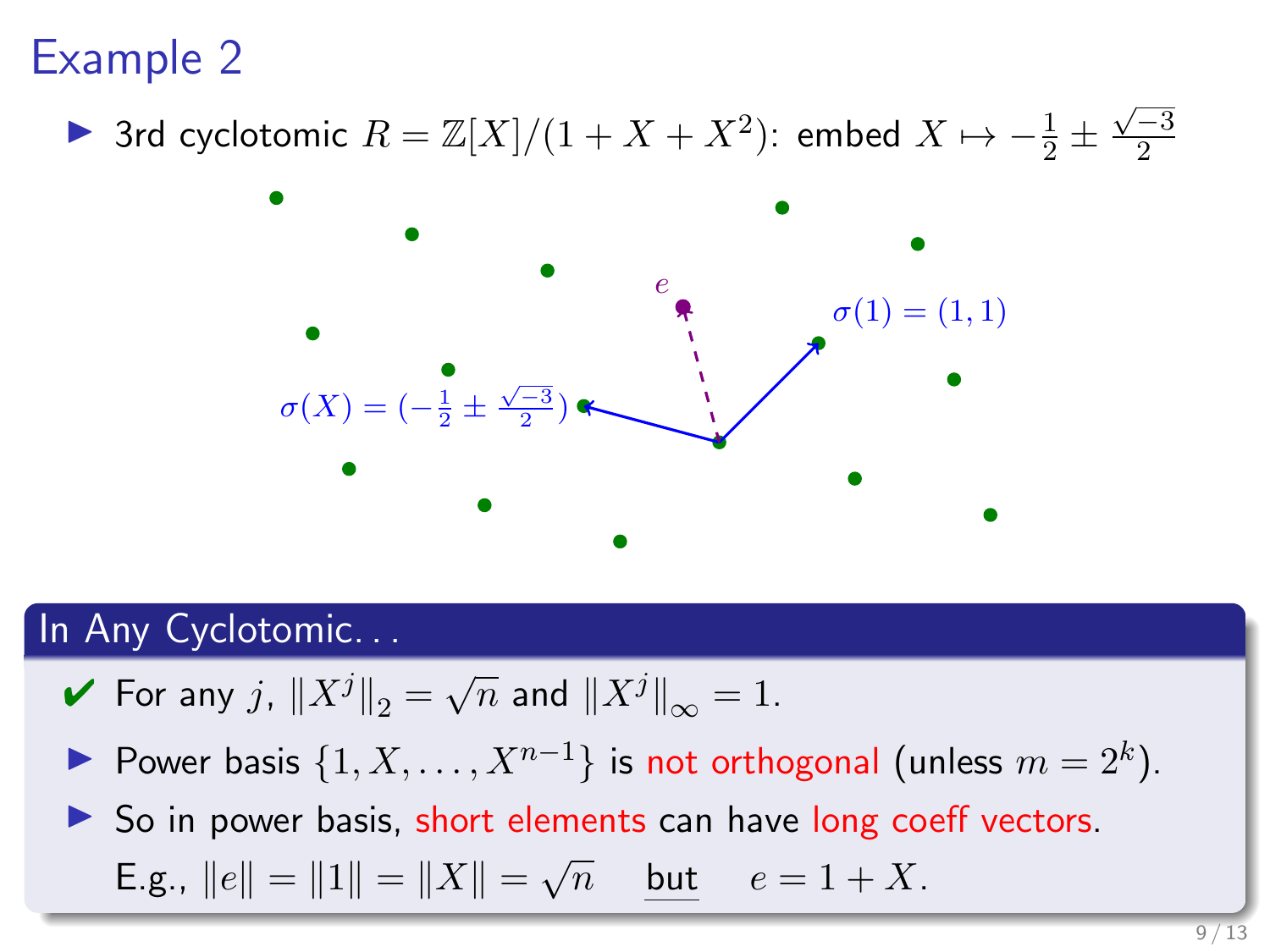Define trace function Tr:  $R \to \mathbb{Z}$  as  $\text{Tr}(a) = \sum_{i \in \mathbb{Z}_m^*} a(\omega^i)$ .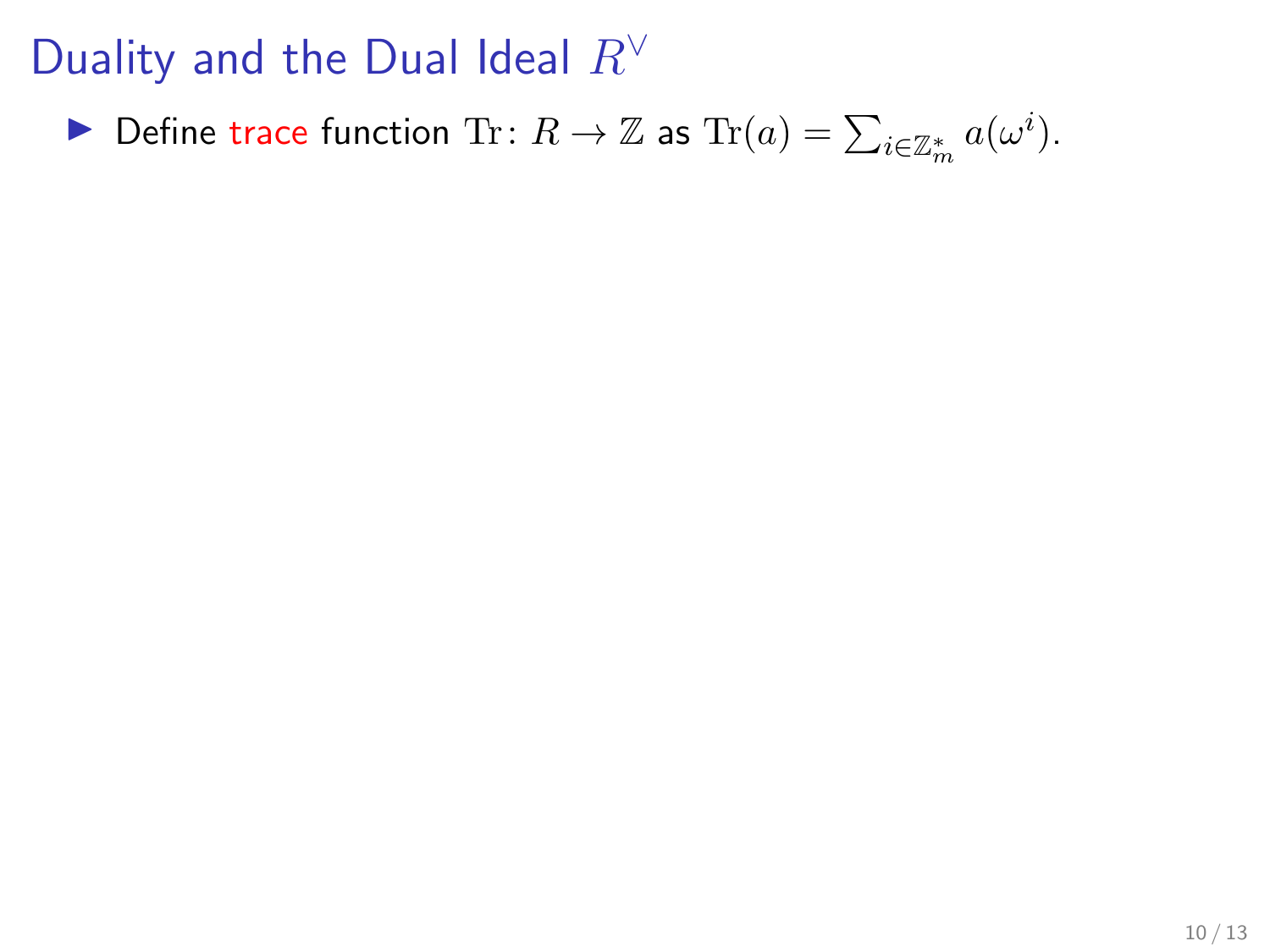Define trace function Tr:  $R \to \mathbb{Z}$  as  $\text{Tr}(a) = \sum_{i \in \mathbb{Z}_m^*} a(\omega^i)$ .  $Tr(a \cdot b)$  is (essentially) the "inner product" of embedded a, b:

$$
\text{Tr}(a \cdot b) = \sum_{i} a(\omega^{i}) \cdot b(\omega^{i}) = \langle \sigma(a), \overline{\sigma(b)} \rangle.
$$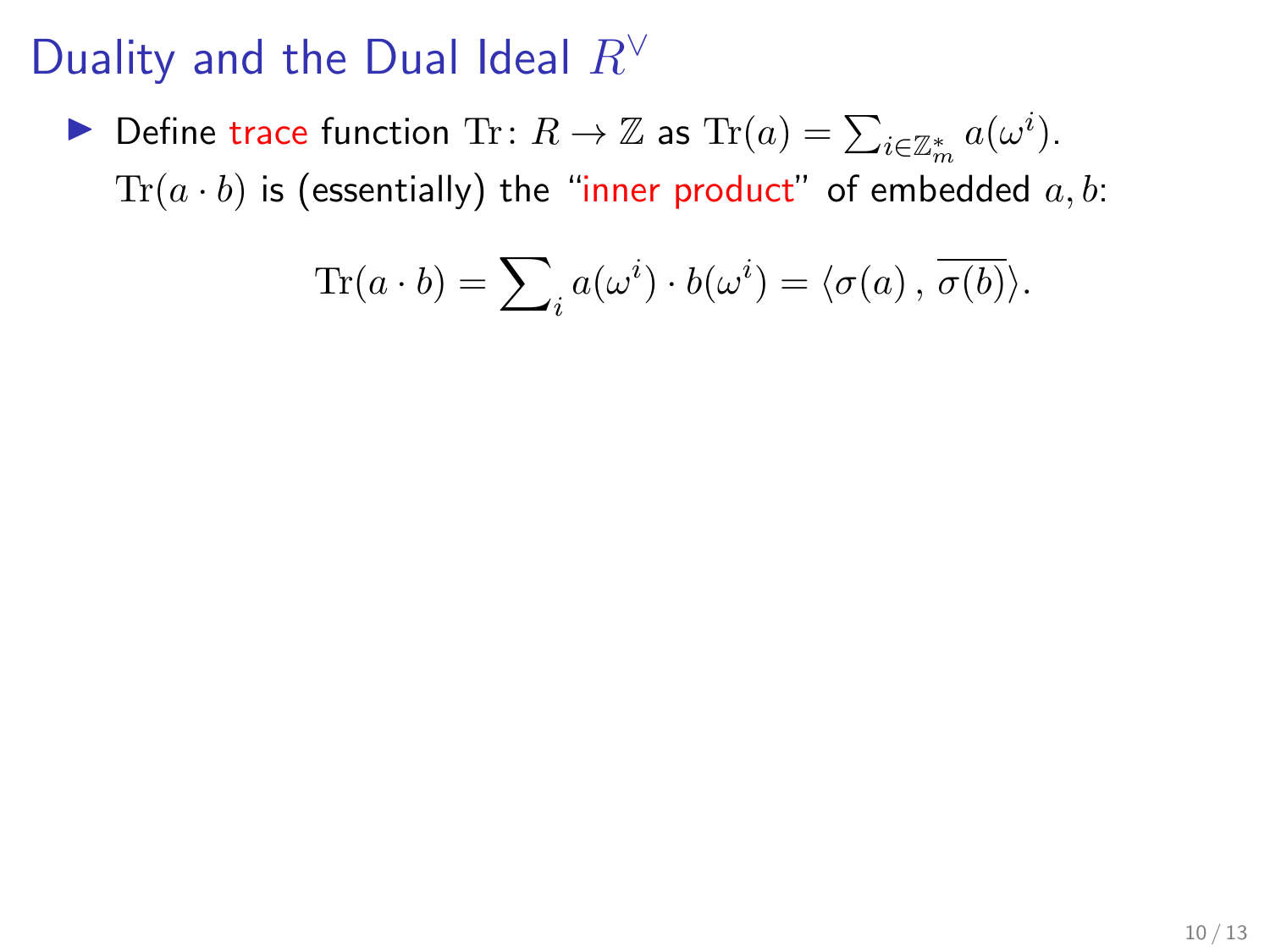Define trace function Tr:  $R \to \mathbb{Z}$  as  $\text{Tr}(a) = \sum_{i \in \mathbb{Z}_m^*} a(\omega^i)$ .  $Tr(a \cdot b)$  is (essentially) the "inner product" of embedded a, b:

$$
\text{Tr}(a \cdot b) = \sum_{i} a(\omega^{i}) \cdot b(\omega^{i}) = \langle \sigma(a), \overline{\sigma(b)} \rangle.
$$

Define R's "dual"  $R^{\vee} := \{d : \text{Tr}(a \cdot d) \in \mathbb{Z}, \forall a \in R\}.$ 

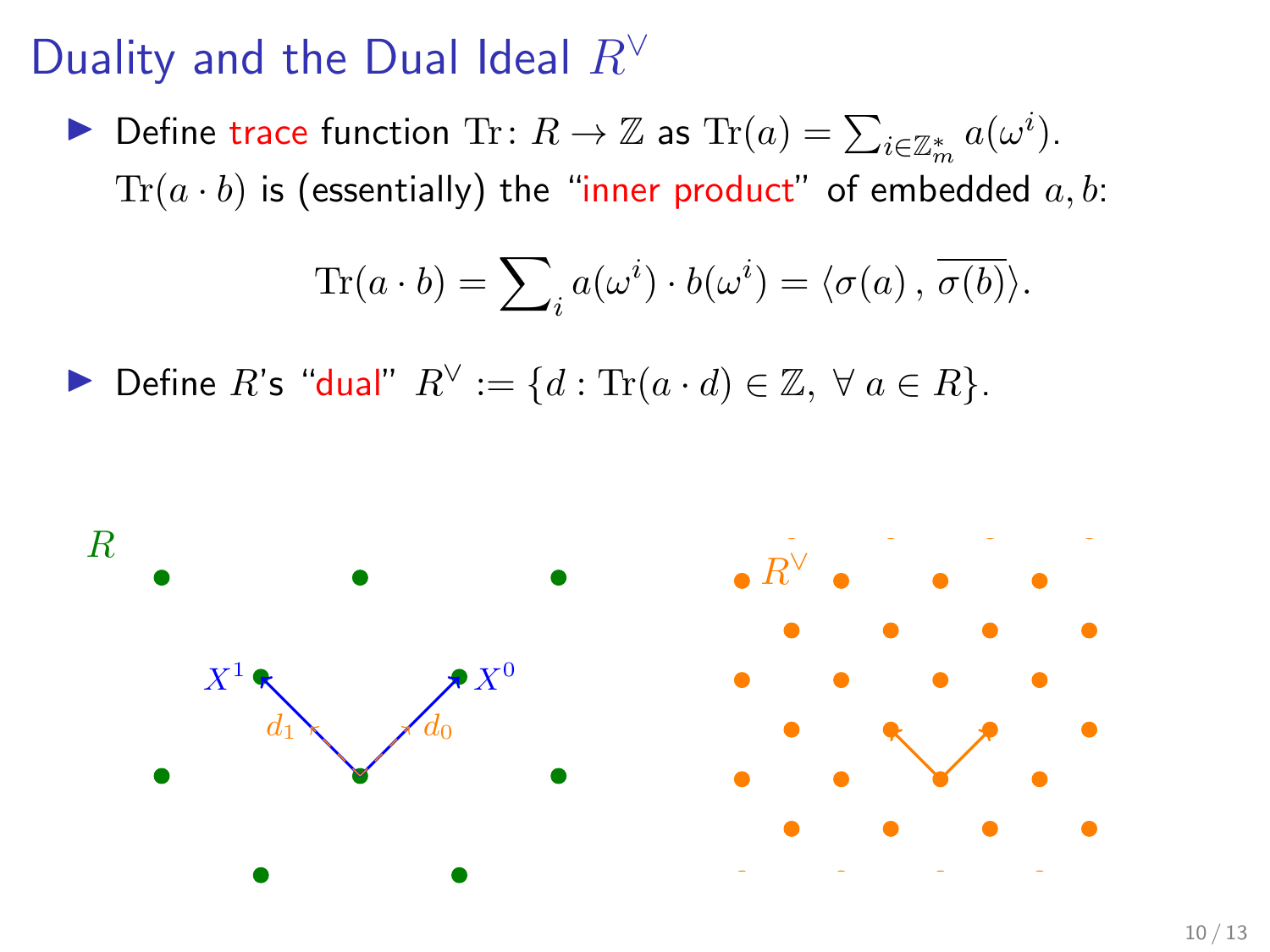Define trace function Tr:  $R \to \mathbb{Z}$  as  $\text{Tr}(a) = \sum_{i \in \mathbb{Z}_m^*} a(\omega^i)$ .  $Tr(a \cdot b)$  is (essentially) the "inner product" of embedded a, b:

$$
\text{Tr}(a \cdot b) = \sum_{i} a(\omega^{i}) \cdot b(\omega^{i}) = \langle \sigma(a), \overline{\sigma(b)} \rangle.
$$

Define R's "dual"  $R^{\vee} := \{d : \text{Tr}(a \cdot d) \in \mathbb{Z}, \forall a \in R\}.$ Has "decoding"  $\mathbb{Z}$ -basis  $\{d_{j'}\}$ , where  $\text{Tr}(X^j \cdot d_{j'}) = \delta_{j,j'}.$ 

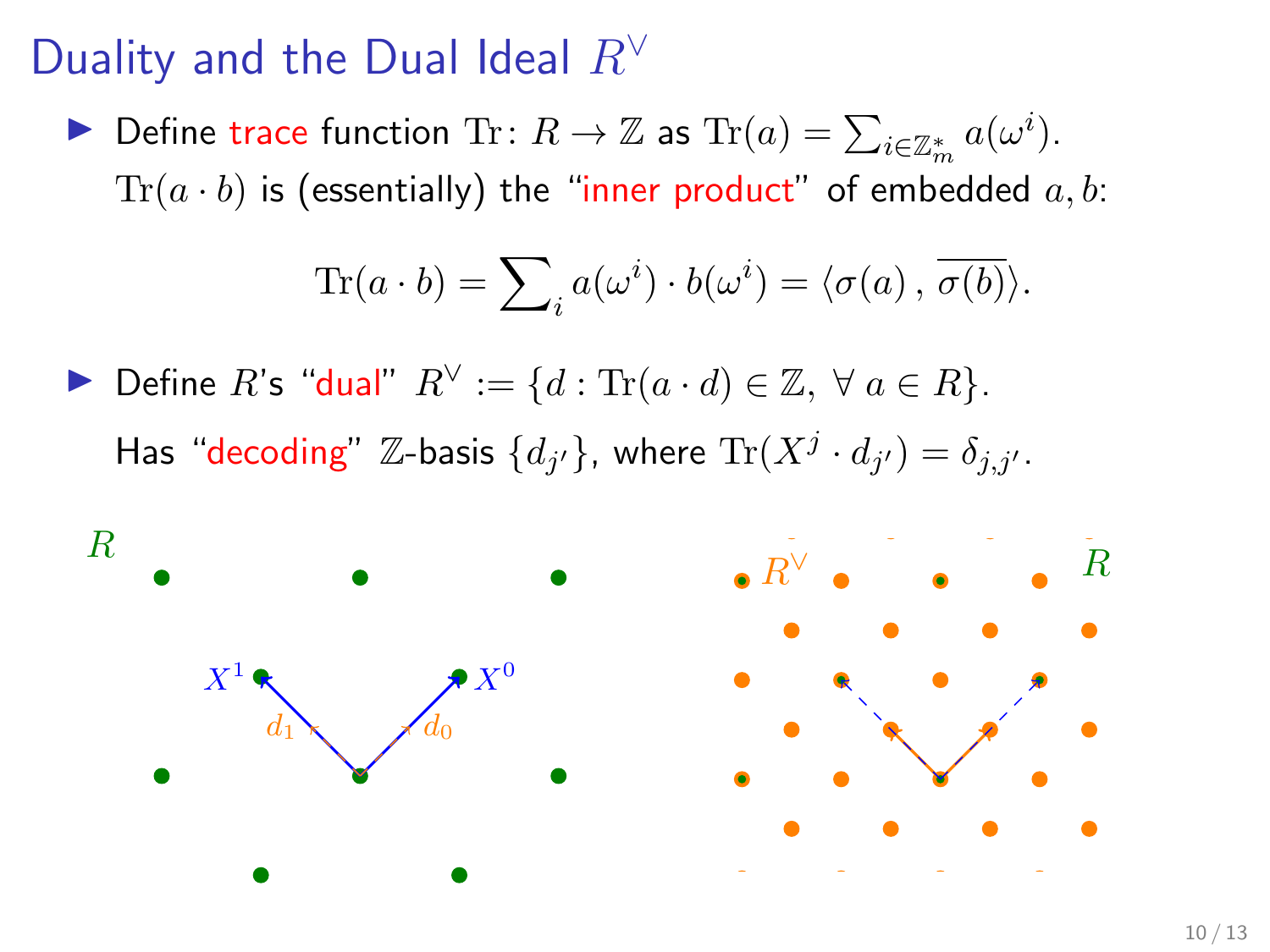Define trace function Tr:  $R \to \mathbb{Z}$  as  $\text{Tr}(a) = \sum_{i \in \mathbb{Z}_m^*} a(\omega^i)$ .  $Tr(a \cdot b)$  is (essentially) the "inner product" of embedded  $a, b$ :

$$
\text{Tr}(a \cdot b) = \sum_{i} a(\omega^{i}) \cdot b(\omega^{i}) = \langle \sigma(a), \overline{\sigma(b)} \rangle.
$$

Define R's "dual"  $R^{\vee} := \{d : \text{Tr}(a \cdot d) \in \mathbb{Z}, \forall a \in R\}.$ Has "decoding"  $\mathbb{Z}$ -basis  $\{d_{j'}\}$ , where  $\text{Tr}(X^j \cdot d_{j'}) = \delta_{j,j'}.$ 

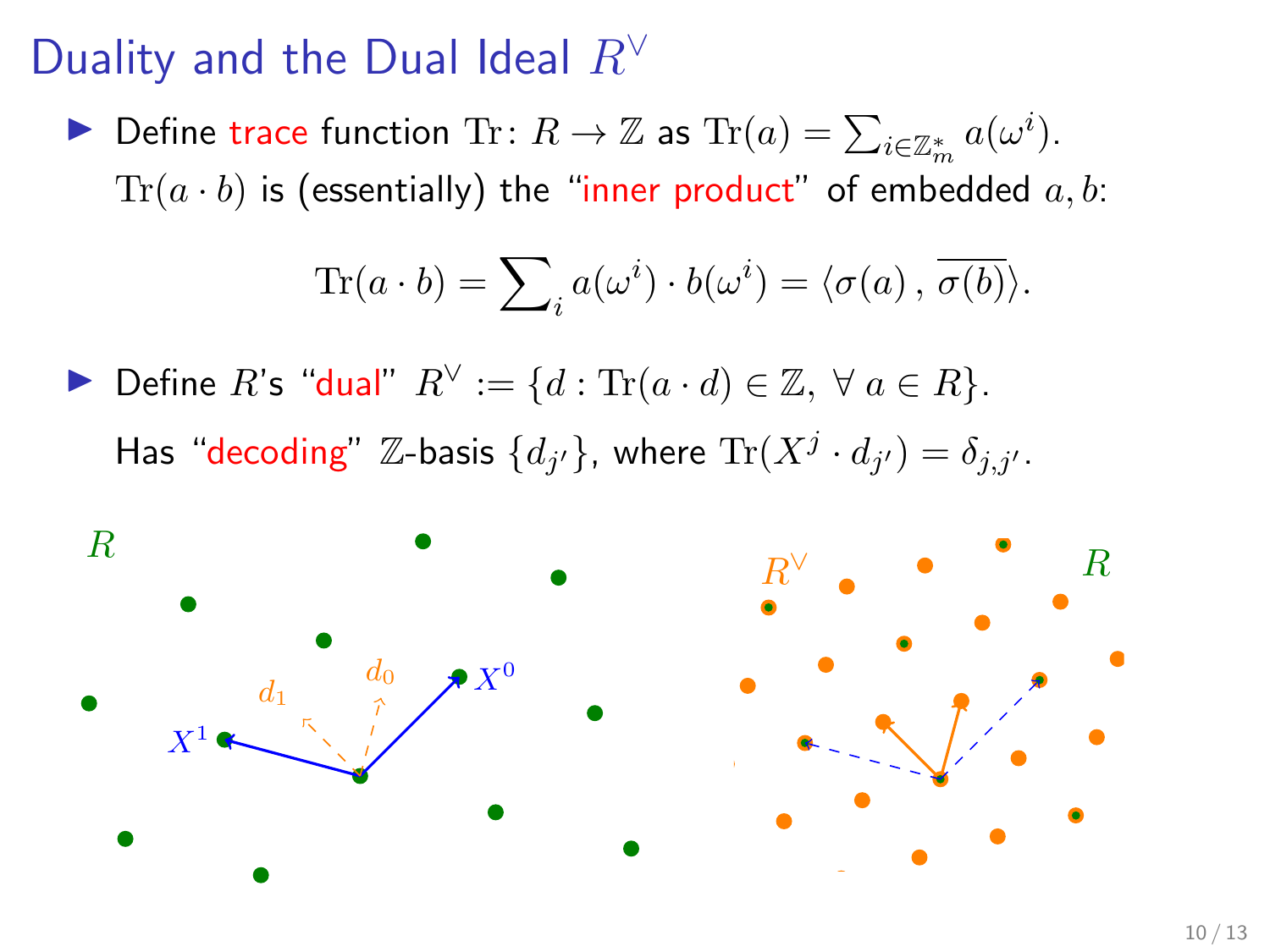▶ Dual  $R^{\vee} := \{ d : \text{Tr}(a \cdot d) \in \mathbb{Z}, \ \forall \ a \in R \}.$  Basis:  $\text{Tr}(X^j \cdot d_{j'}) = \delta_{j,j'}.$ 

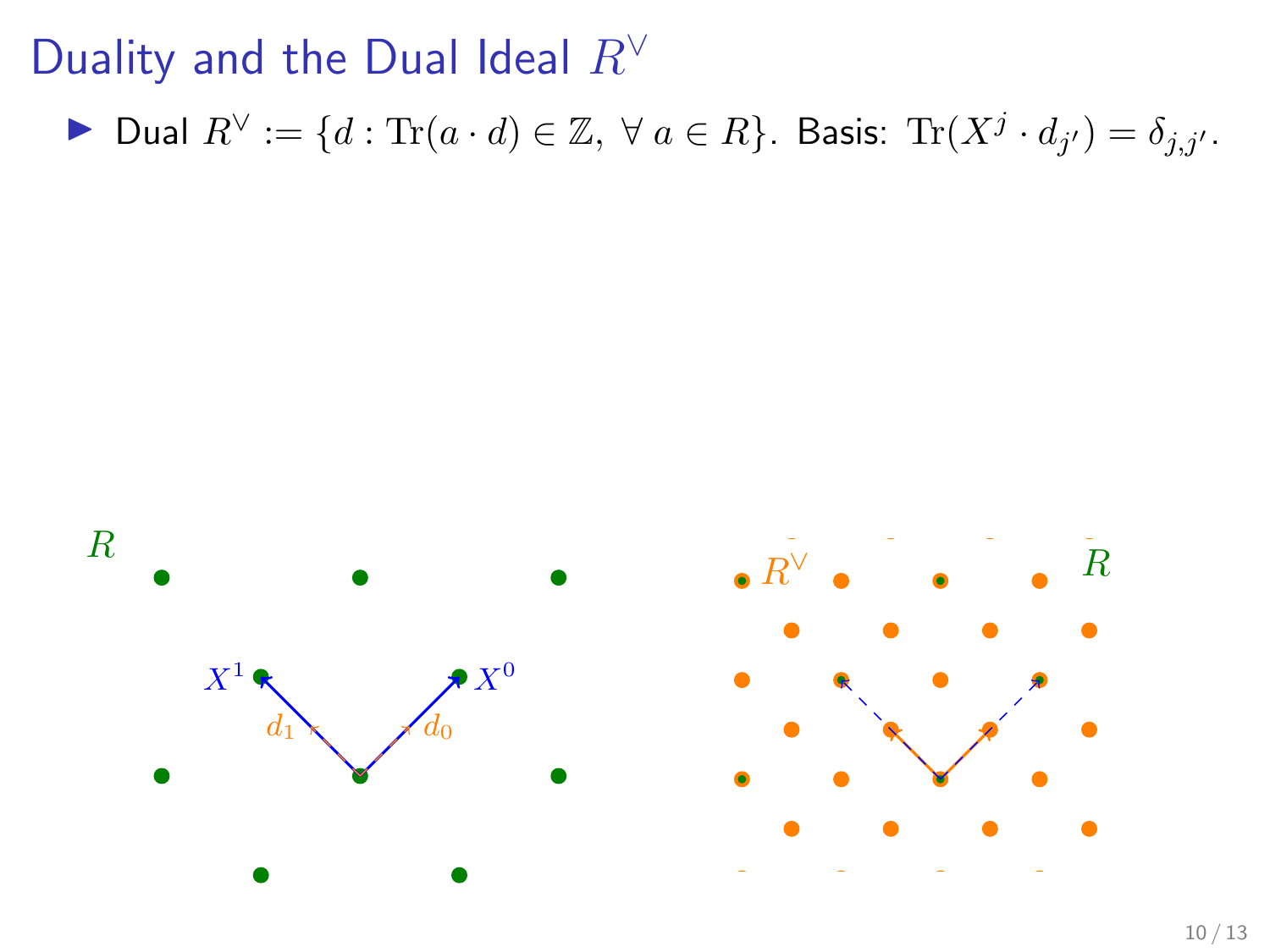▶ Dual  $R^{\vee} := \{ d : \text{Tr}(a \cdot d) \in \mathbb{Z}, \ \forall \ a \in R \}.$  Basis:  $\text{Tr}(X^j \cdot d_{j'}) = \delta_{j,j'}.$ 

### Useful Facts

**1**  $R^{\vee}$  is an ideal:  $-a, a + b, a \cdot r \in R^{\vee}$  for all  $a, b \in R^{\vee}$ ,  $r \in R$ .

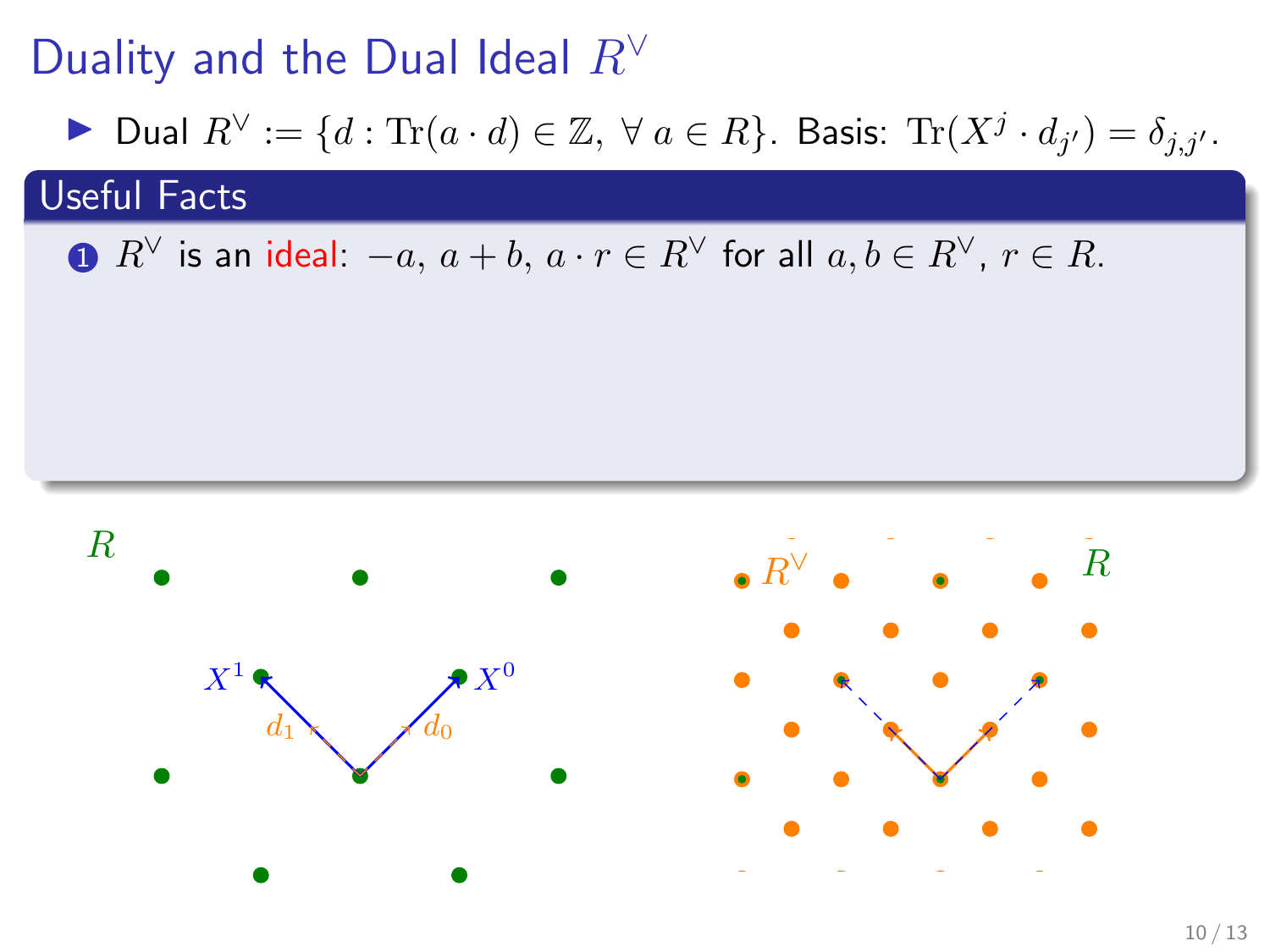▶ Dual  $R^{\vee} := \{ d : \text{Tr}(a \cdot d) \in \mathbb{Z}, \ \forall \ a \in R \}.$  Basis:  $\text{Tr}(X^j \cdot d_{j'}) = \delta_{j,j'}.$ 

### Useful Facts

**1**  $R^{\vee}$  is an ideal:  $-a, a + b, a \cdot r \in R^{\vee}$  for all  $a, b \in R^{\vee}$ ,  $r \in R$ .

• For 
$$
m = 2^k
$$
 (dim  $n = m/2$ ):  $\{X^j\}$  orthogonal and  $||X^j|| = \sqrt{n}$ .  
So  $d_j = \frac{1}{n}X^j$  and  $R^{\vee} = \frac{1}{n}R$ . I.e., R and  $R^{\vee}$  equivalent up to scale.

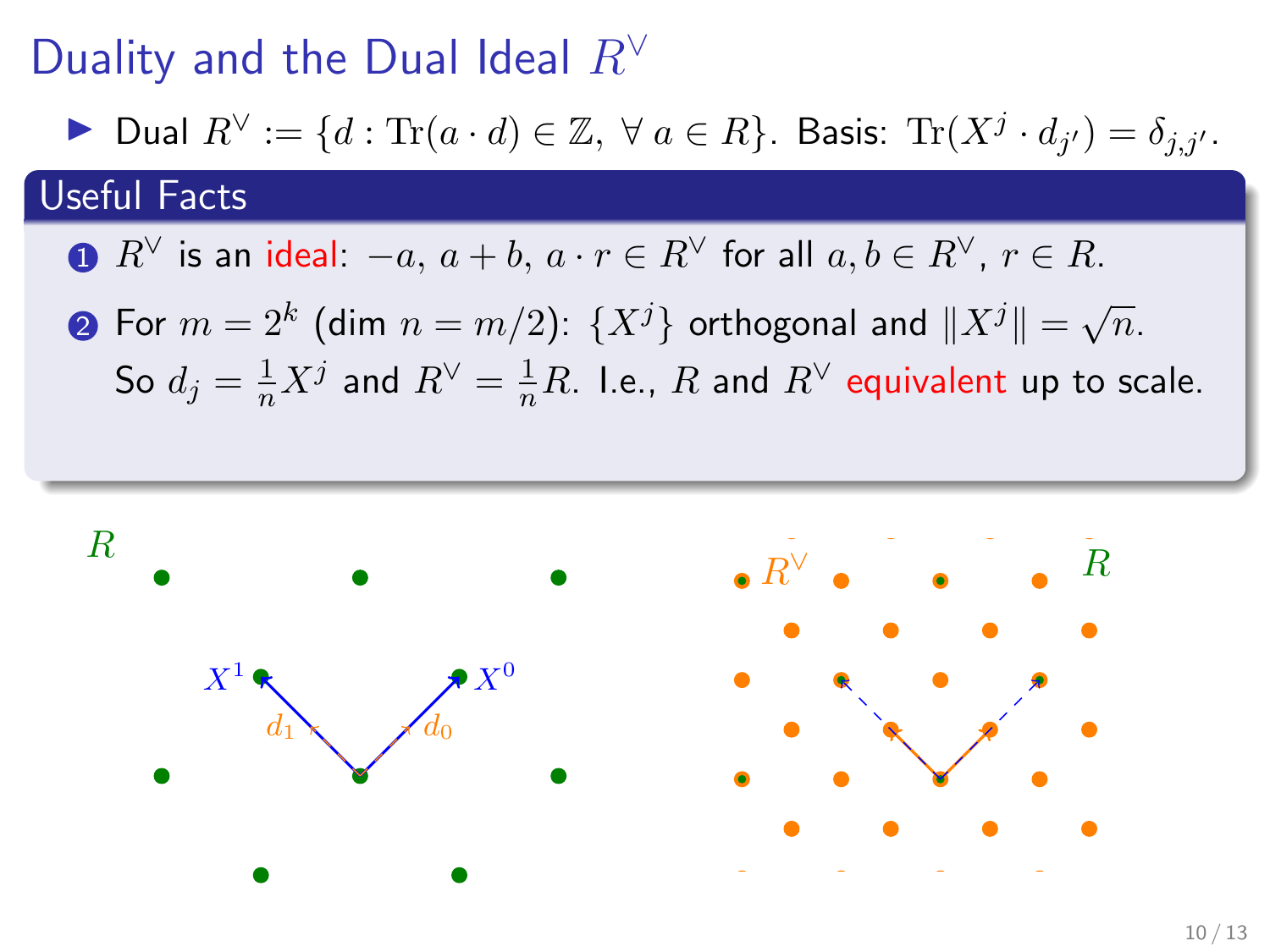▶ Dual  $R^{\vee} := \{ d : \text{Tr}(a \cdot d) \in \mathbb{Z}, \ \forall \ a \in R \}.$  Basis:  $\text{Tr}(X^j \cdot d_{j'}) = \delta_{j,j'}.$ 

#### Useful Facts

**1**  $R^{\vee}$  is an ideal:  $-a, a + b, a \cdot r \in R^{\vee}$  for all  $a, b \in R^{\vee}, r \in R$ .

 $\textbf{2}$  For  $m=2^k$  (dim  $n=m/2$ ):  $\{X^j\}$  orthogonal and  $\|X^j\|=\sqrt{n}.$ So  $d_j=\frac{1}{n}X^j$  and  $R^\vee=\frac{1}{n}R$ . I.e.,  $R$  and  $R^\vee$  equivalent up to scale. **3** In general,  $mR^{\vee} \subseteq R \subseteq R^{\vee}$ , with  $mR^{\vee} \approx R$ .

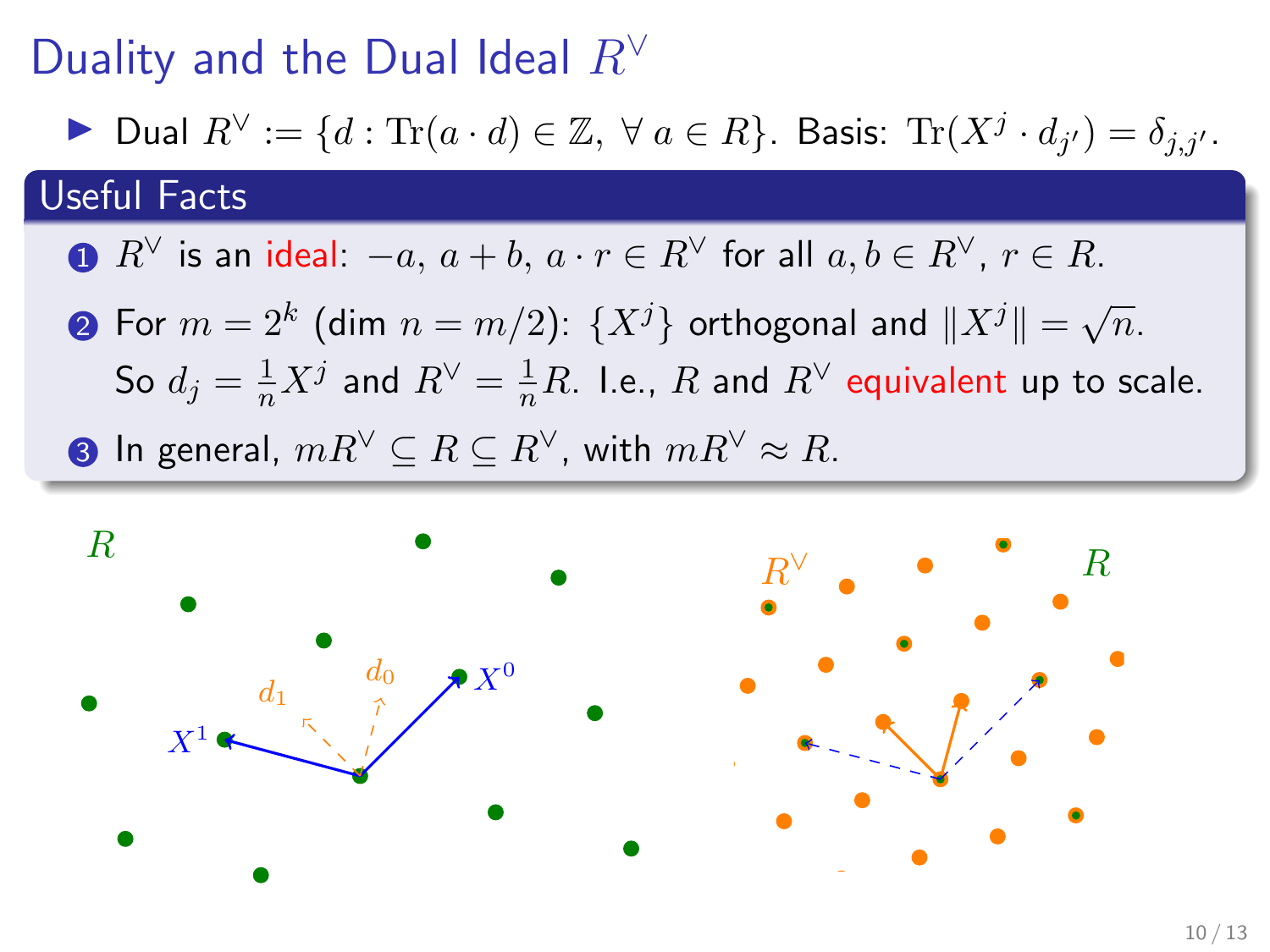▶ Dual  $R^{\vee} := \{ d : \text{Tr}(a \cdot d) \in \mathbb{Z}, \ \forall \ a \in R \}.$  Basis:  $\text{Tr}(X^j \cdot d_{j'}) = \delta_{j,j'}.$ 

Super-Useful Fact

 $\blacktriangleright$  If  $e \in R^{\vee}$  is short, its  $\mathbb{Z}$ -coeffs in decoding basis  $\{d_i\}$  are small:

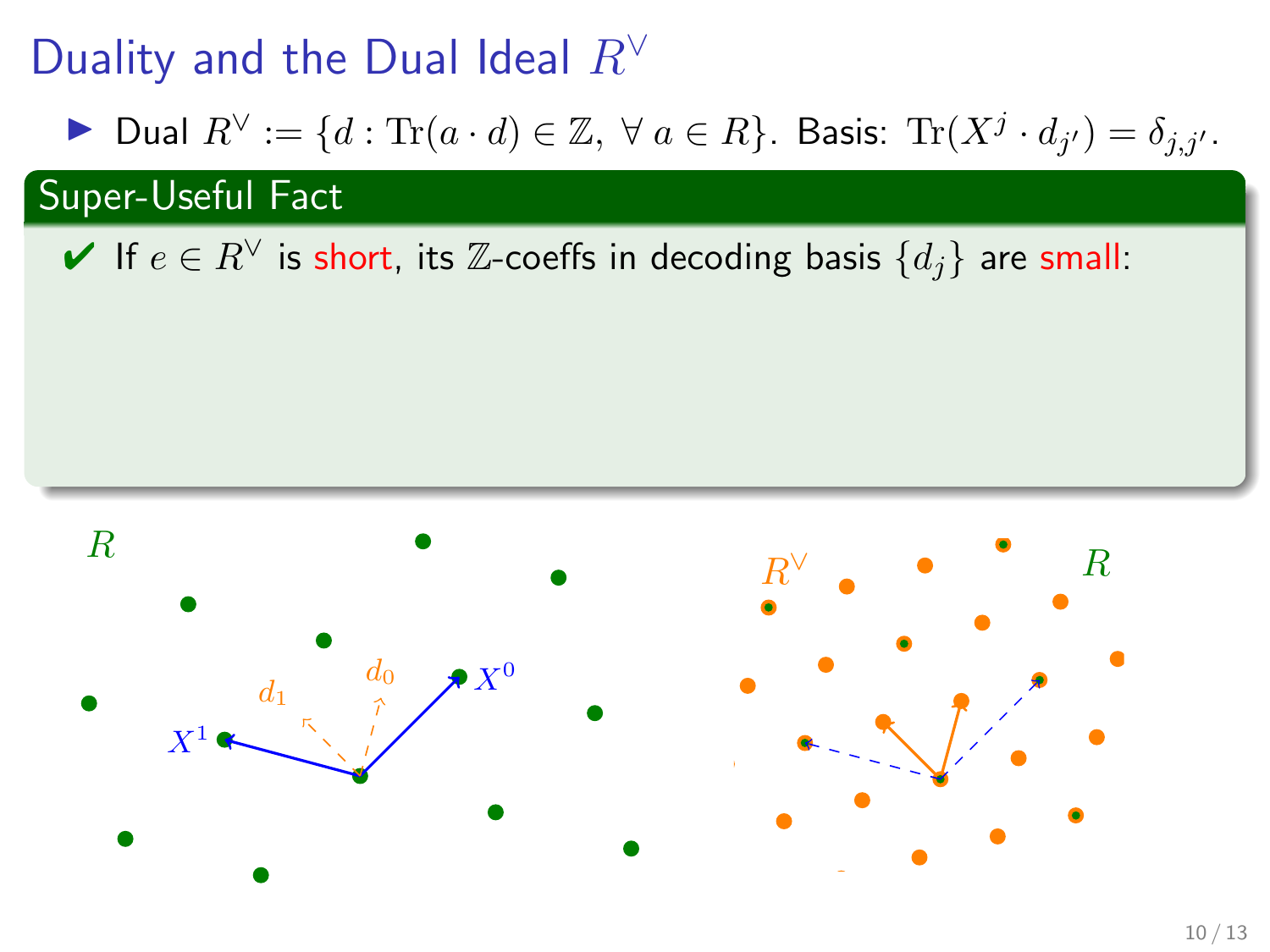▶ Dual  $R^{\vee} := \{ d : \text{Tr}(a \cdot d) \in \mathbb{Z}, \ \forall \ a \in R \}.$  Basis:  $\text{Tr}(X^j \cdot d_{j'}) = \delta_{j,j'}.$ 

### Super-Useful Fact

 $\blacktriangleright$  If  $e \in R^{\vee}$  is short, its  $\mathbb{Z}$ -coeffs in decoding basis  $\{d_i\}$  are small:

$$
e = \sum_{j} e_j d_j \quad (e_j \in \mathbb{Z}) \quad \Longrightarrow \quad e_j = \text{Tr}(X^j \cdot e) \le ||e|| \cdot \sqrt{n}.
$$

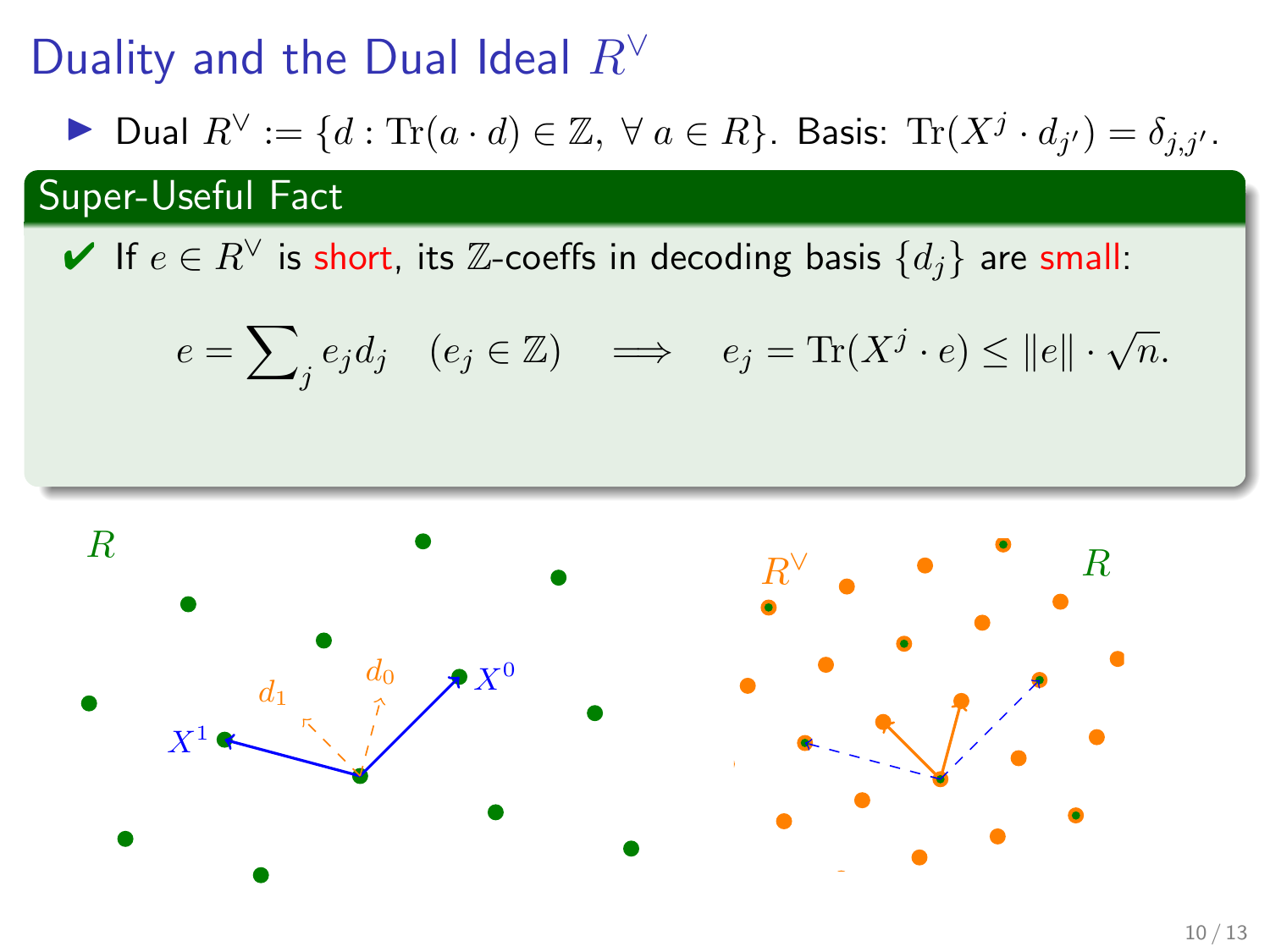▶ Dual  $R^{\vee} := \{ d : \text{Tr}(a \cdot d) \in \mathbb{Z}, \ \forall \ a \in R \}.$  Basis:  $\text{Tr}(X^j \cdot d_{j'}) = \delta_{j,j'}.$ 

Super-Useful Fact

 $\blacktriangleright$  If  $e \in R^{\vee}$  is short, its  $\mathbb{Z}$ -coeffs in decoding basis  $\{d_i\}$  are small:

$$
e = \sum_{j} e_j d_j \quad (e_j \in \mathbb{Z}) \quad \Longrightarrow \quad e_j = \text{Tr}(X^j \cdot e) \le ||e|| \cdot \sqrt{n}.
$$

(Better: Gaussian  $e$  w/std. dev.  $s \Rightarrow$  Gaussian  $e_j$  w/std. dev.  $s\sqrt{n}$ .)

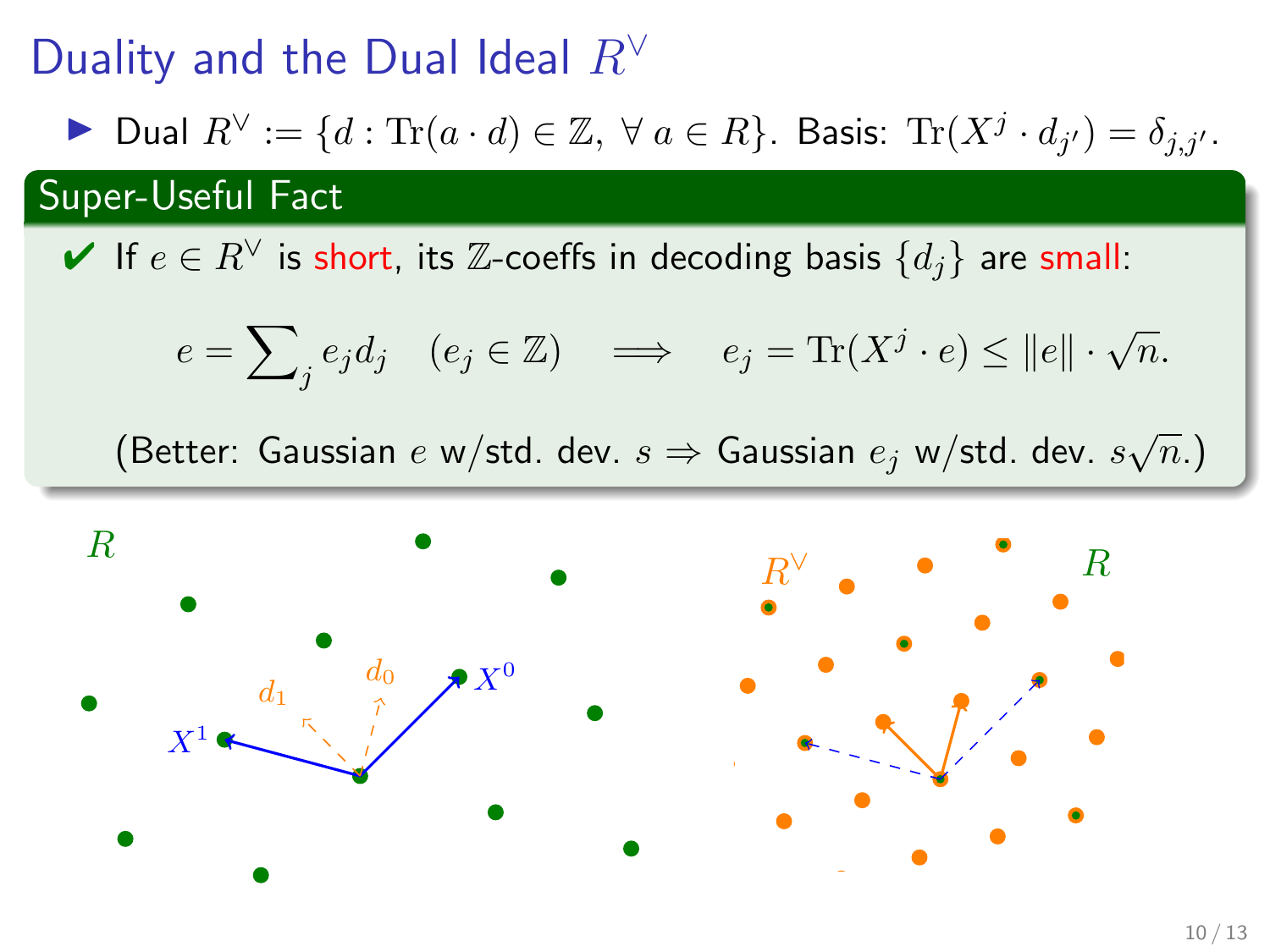$$
\operatorname{Ring} \Big[R:=\mathbb{Z}[X]/\Phi_m(X)\Big] \text{ for any } m, \quad R_q=R/qR, \ R_q^\vee=R^\vee/qR^\vee.
$$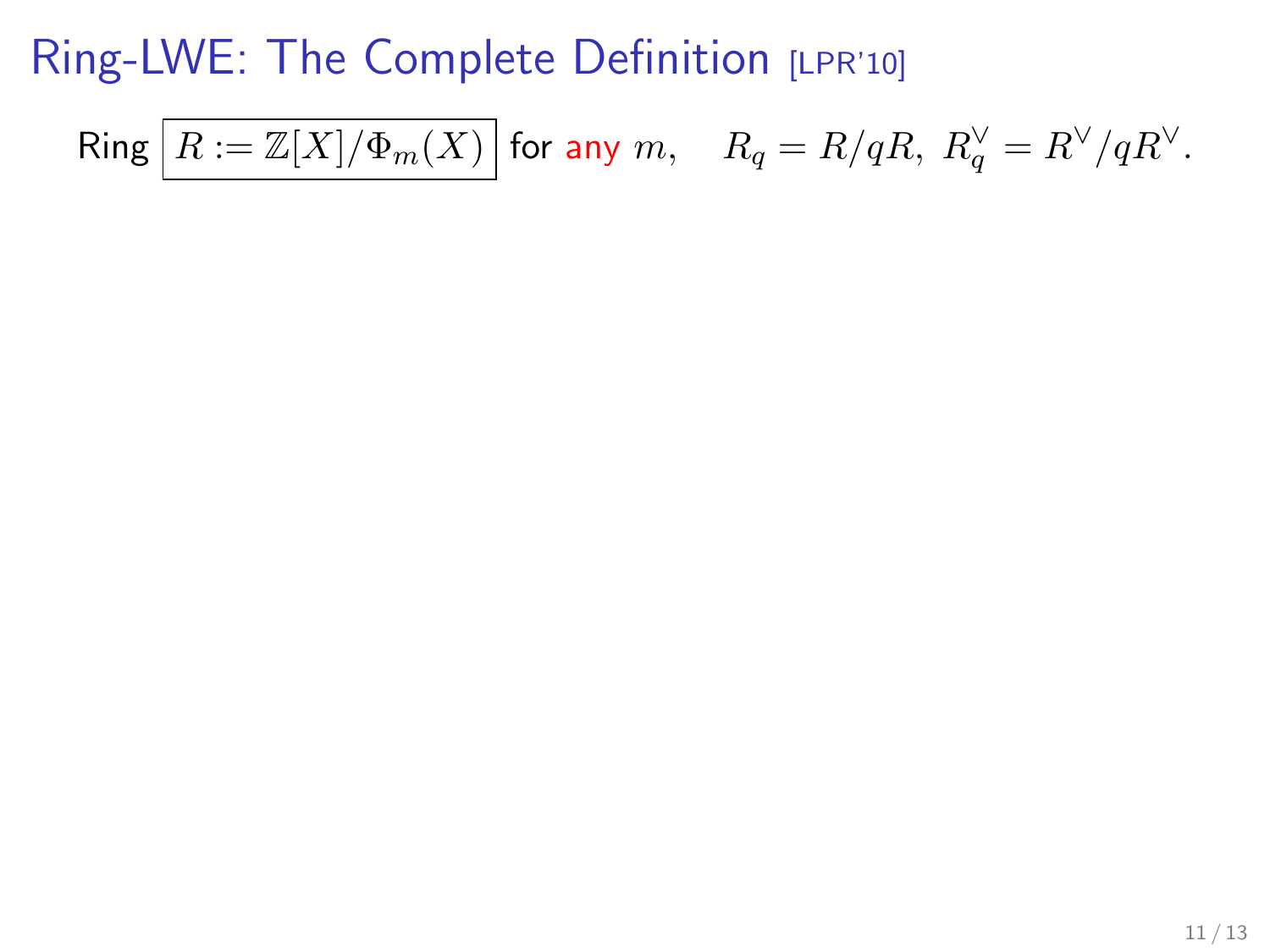$$
\operatorname{Ring} \left[R:=\mathbb{Z}[X]/\Phi_m(X)\right] \text{for any } m, \quad R_q=R/qR, \ R_q^\vee=R^\vee/qR^\vee.
$$

▶ Problem: for  $s \leftarrow R_q^{\vee}$ , distinguish  $\{(a_i, b_i)\}\$  from uniform  $\{(a_i, b_i)\}\$ .

. . .

$$
a_1 \leftarrow R_q \quad , \quad b_1 = a_1 \cdot s + e_1 \in R_q^{\vee}
$$

$$
a_2 \leftarrow R_q \quad , \quad b_2 = a_2 \cdot s + e_2 \in R_q^{\vee}
$$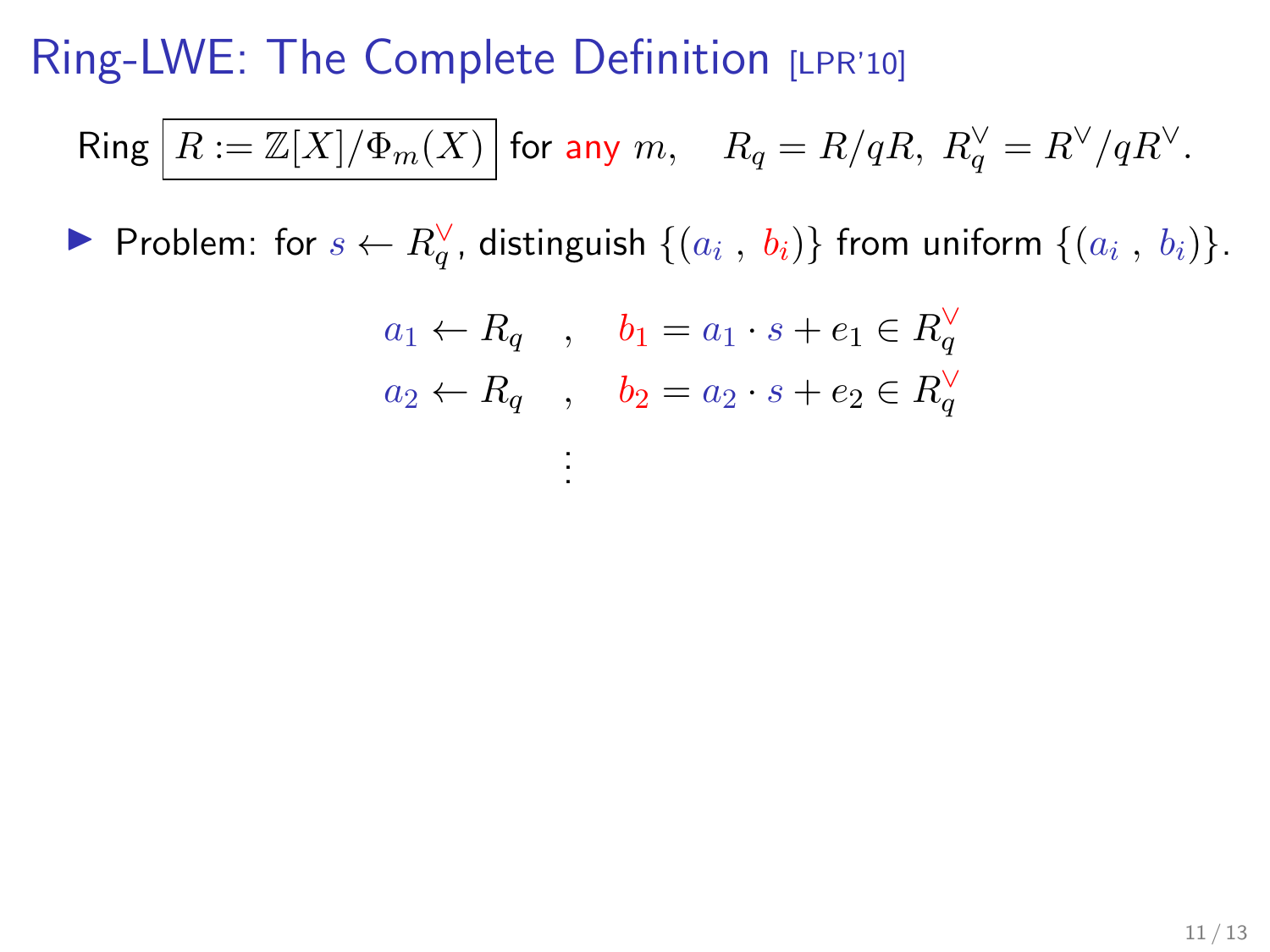$$
\mathsf{Ring}\left[R:=\mathbb{Z}[X]/\Phi_m(X)\right]\text{ for any }m,\quad R_q=R/qR,\;R_q^\vee=R^\vee/qR^\vee.
$$

▶ Problem: for  $s \leftarrow R_q^{\vee}$ , distinguish  $\{(a_i, b_i)\}\$  from uniform  $\{(a_i, b_i)\}\$ .

$$
a_1 \leftarrow R_q \quad , \quad b_1 = a_1 \cdot s + e_1 \in R_q^{\vee}
$$
  

$$
a_2 \leftarrow R_q \quad , \quad b_2 = a_2 \cdot s + e_2 \in R_q^{\vee}
$$
  

$$
\vdots
$$

► Errors  $e \in R^{\vee}$  Gaussian (w/std. dev.  $\alpha q$ ) in canonical embedding. So  $|e(\omega^i)| \approx \alpha q$  are independent<sup>\*</sup> – but coeffs  $|e_j| \approx \alpha q \sqrt{n}$  are not!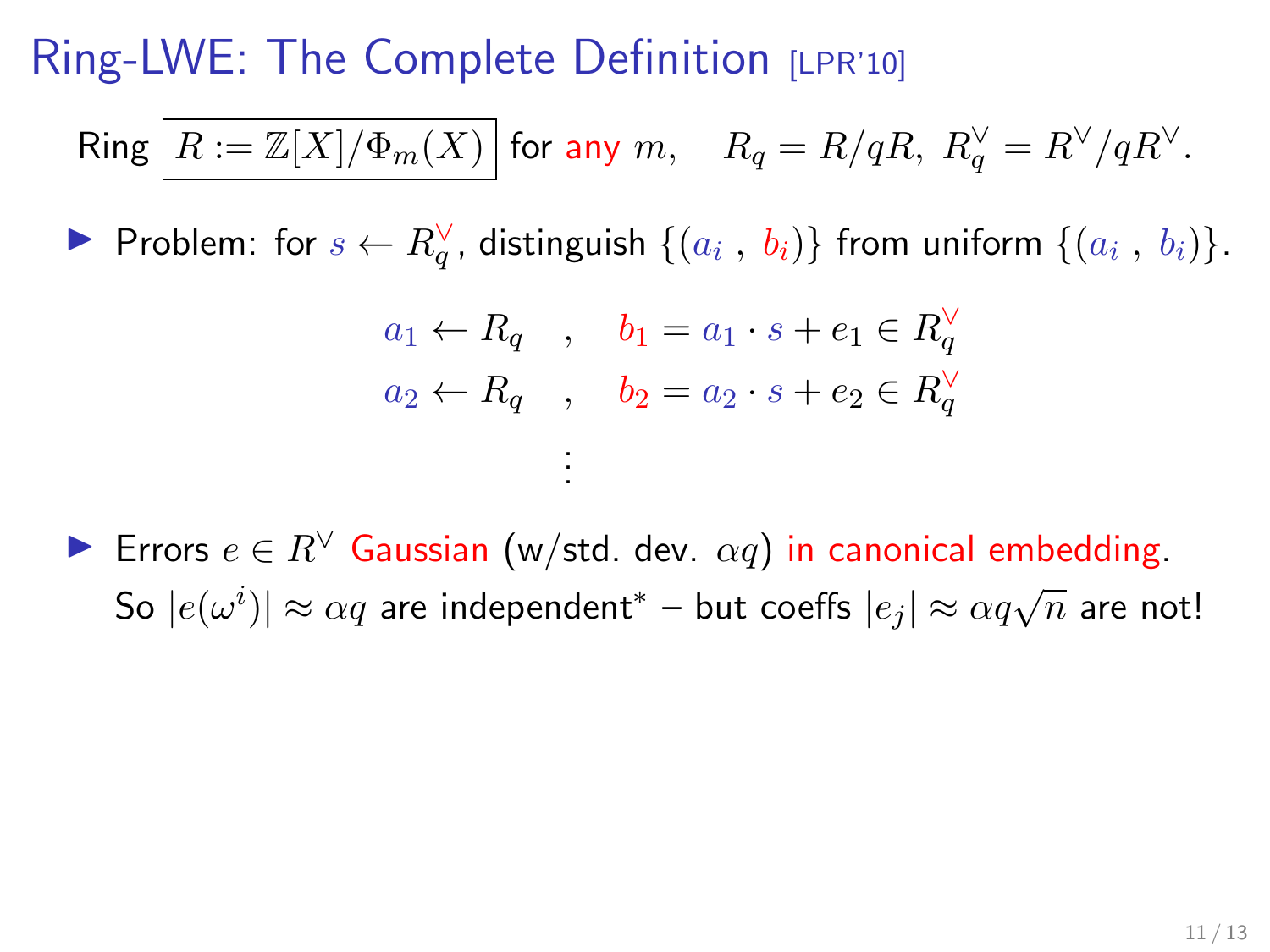$$
\mathsf{Ring}\left[R:=\mathbb{Z}[X]/\Phi_m(X)\right]\text{ for any }m,\quad R_q=R/qR,\;R_q^\vee=R^\vee/qR^\vee.
$$

▶ Problem: for  $s \leftarrow R_q^{\vee}$ , distinguish  $\{(a_i, b_i)\}\$  from uniform  $\{(a_i, b_i)\}\$ .

$$
a_1 \leftarrow R_q \quad , \quad b_1 = a_1 \cdot s + e_1 \in R_q^{\vee}
$$
  

$$
a_2 \leftarrow R_q \quad , \quad b_2 = a_2 \cdot s + e_2 \in R_q^{\vee}
$$
  

$$
\vdots
$$

**►** Errors  $e \in R^{\vee}$  Gaussian (w/std. dev.  $\alpha q$ ) in canonical embedding. So  $|e(\omega^i)| \approx \alpha q$  are independent<sup>\*</sup> – but coeffs  $|e_j| \approx \alpha q \sqrt{n}$  are not!

#### Theorem

For any m, ring-LWE with error std. dev.  $\alpha q \geq 6^*$ is (quantumly) as hard as  $\tilde{O}(n/\alpha)$ -SVP on any ideal lattice in R.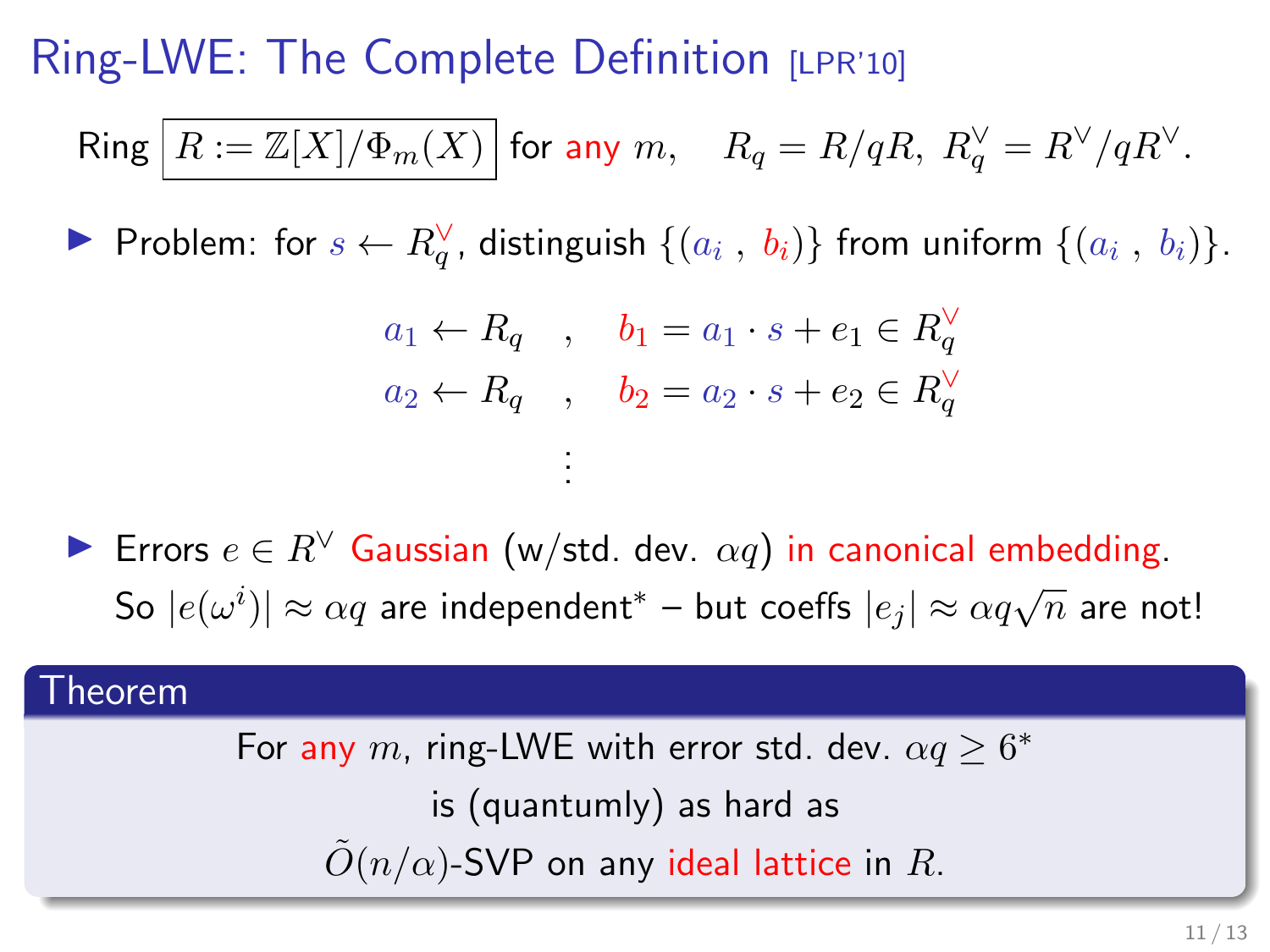Symmetric key  $s \leftarrow R_q$ .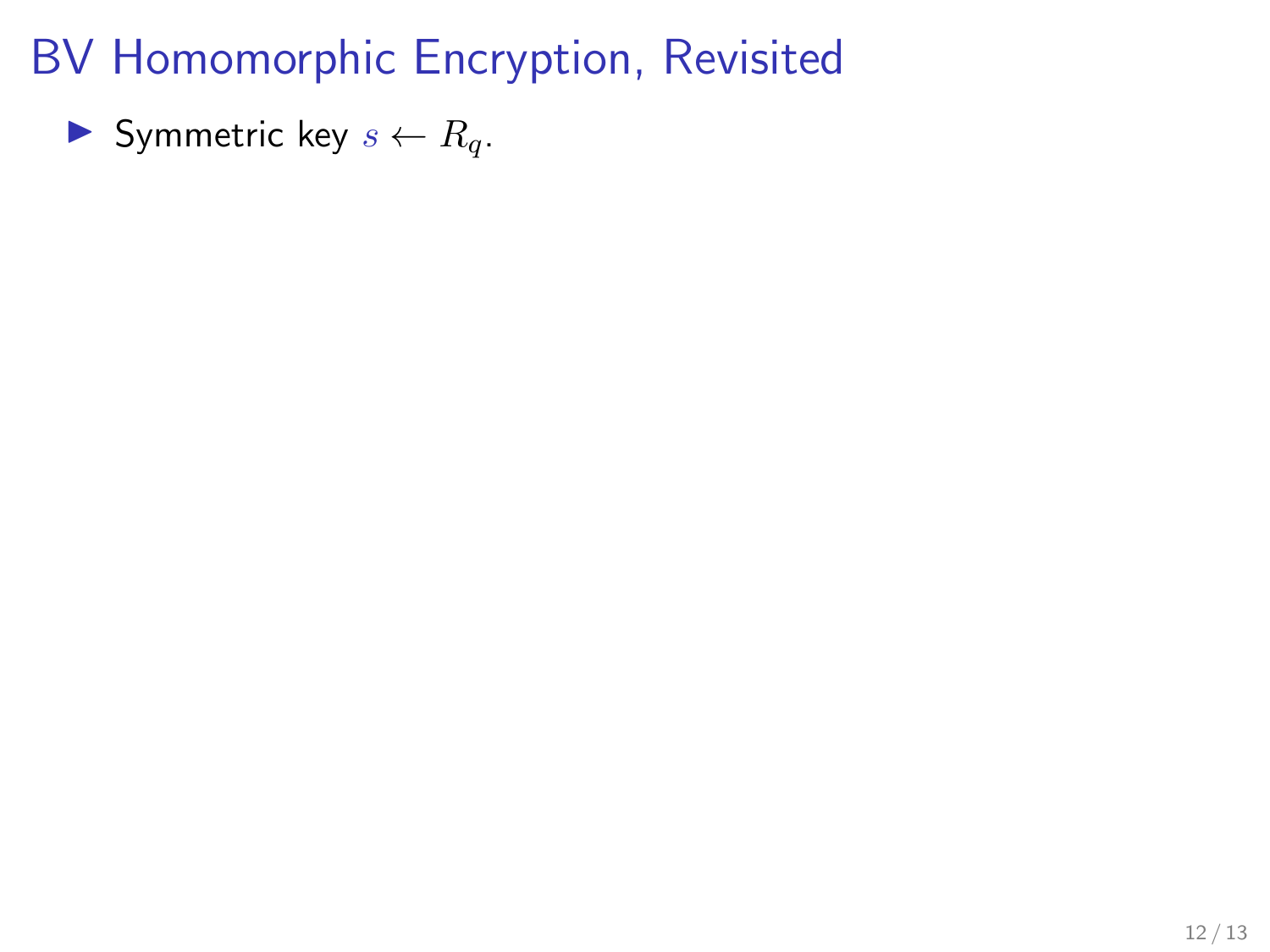$$
\blacktriangleright \text{ Symmetric key } s \leftarrow R_q.
$$

► Enc $_s(m \in R_2^{\vee})$ : choose Gaussian  $e \in R^{\vee}$  s.t.  $e = m \bmod 2R^{\vee}$ . Let

$$
c_1 \leftarrow R_q^{\vee} \quad \text{and} \quad c_0 = -c_1 \cdot s + e \in R_q^{\vee}
$$

and output  $c(S) = c_0 + c_1 S \in R_q^{\vee}[S]$ . (Note:  $c(s) = e \bmod q R^{\vee}$ .)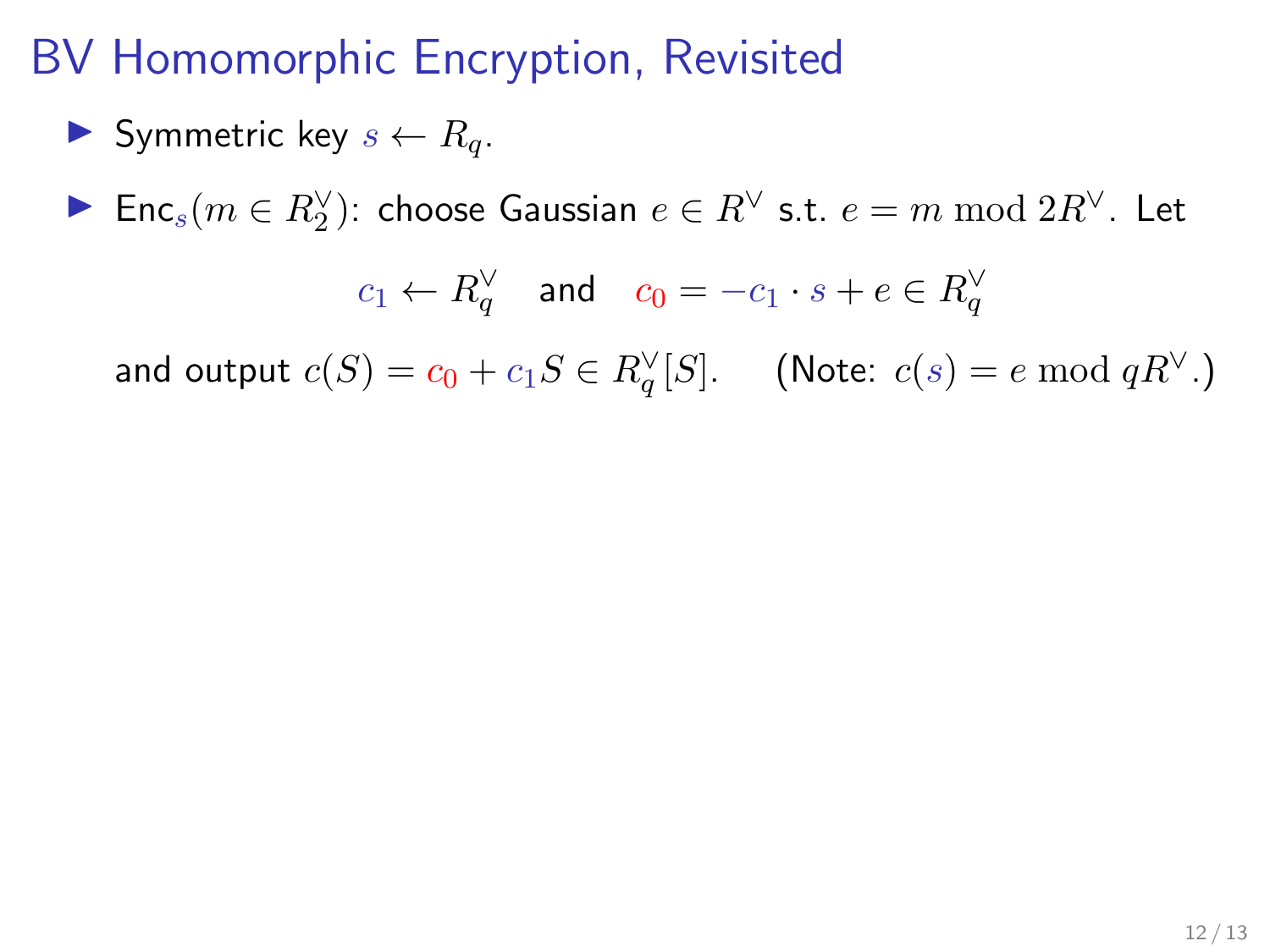$$
\blacktriangleright \text{ Symmetric key } s \leftarrow R_q.
$$

► Enc $_s(m \in R_2^{\vee})$ : choose Gaussian  $e \in R^{\vee}$  s.t.  $e = m \bmod 2R^{\vee}$ . Let

$$
c_1 \leftarrow R_q^{\vee} \quad \text{and} \quad c_0 = -c_1 \cdot s + e \in R_q^{\vee}
$$

and output  $c(S) = c_0 + c_1 S \in R_q^{\vee}[S]$ . (Note:  $c(s) = e \bmod q R^{\vee}$ .)

Dec<sub>s</sub>(c(S)): get short  $d \in R^{\vee}$  s.t.  $d = c(s) \bmod qR^{\vee}$ .

Correctness:  $d = e$ , if  $e$ 's decoding basis Z-coeffs  $\in (-q/2, q/2)$ .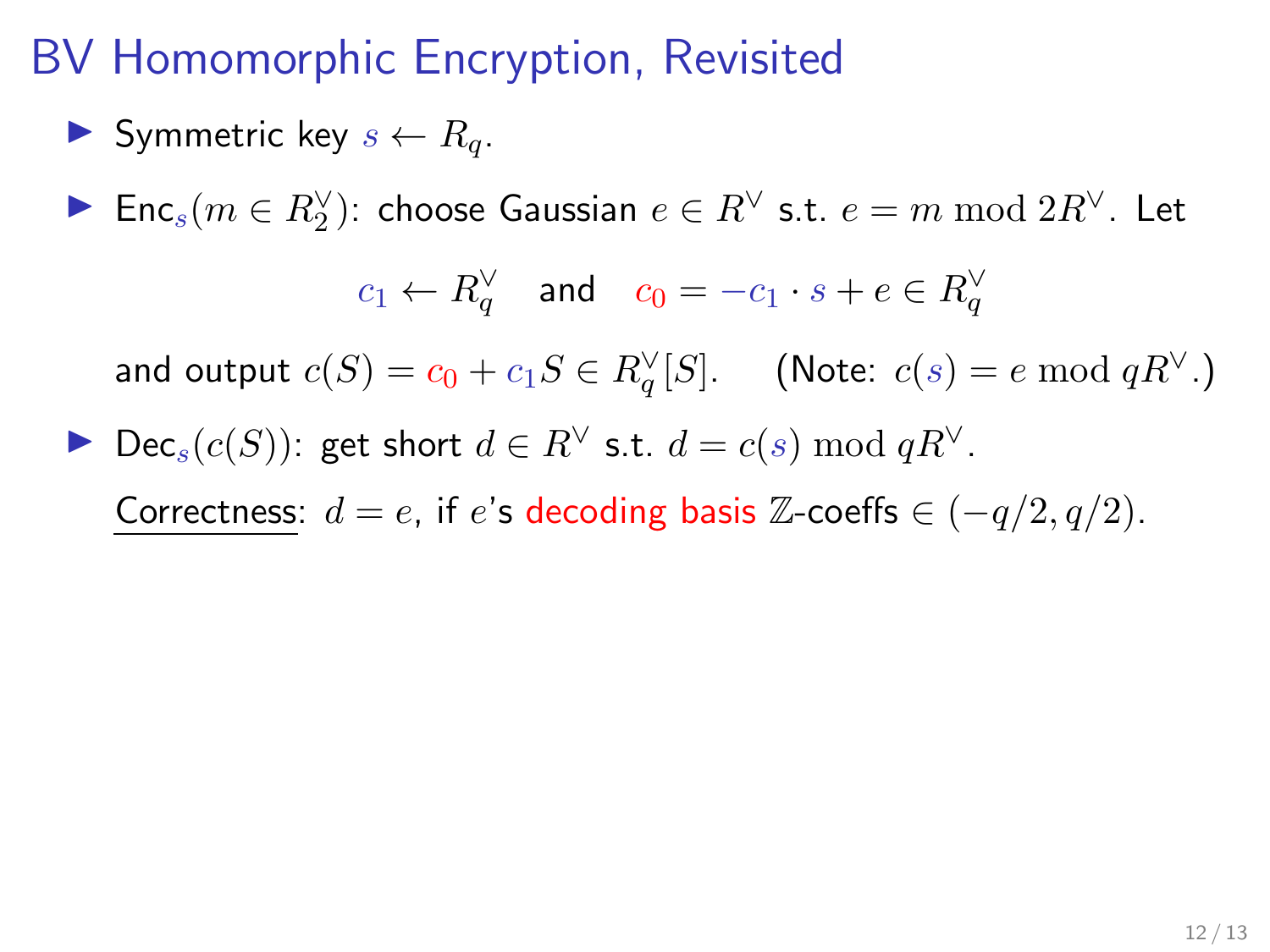$$
\blacktriangleright \text{ Symmetric key } s \leftarrow R_q.
$$

► Enc $_s(m \in R_2^{\vee})$ : choose Gaussian  $e \in R^{\vee}$  s.t.  $e = m \bmod 2R^{\vee}$ . Let

$$
c_1 \leftarrow R_q^{\vee} \quad \text{and} \quad c_0 = -c_1 \cdot s + e \in R_q^{\vee}
$$

and output  $c(S) = c_0 + c_1 S \in R_q^{\vee}[S]$ . (Note:  $c(s) = e \bmod q R^{\vee}$ .)

Dec<sub>s</sub>(c(S)): get short  $d \in R^{\vee}$  s.t.  $d = c(s) \bmod qR^{\vee}$ . Correctness:  $d = e$ , if  $e'$ s decoding basis Z-coeffs  $\in (-q/2, q/2)$ . ▶ EvalMul $(c, c') = (c \cdot c')(S) \in (R^{\vee})_q^k[S]$  where  $k = \deg(c) + \deg(c')$ .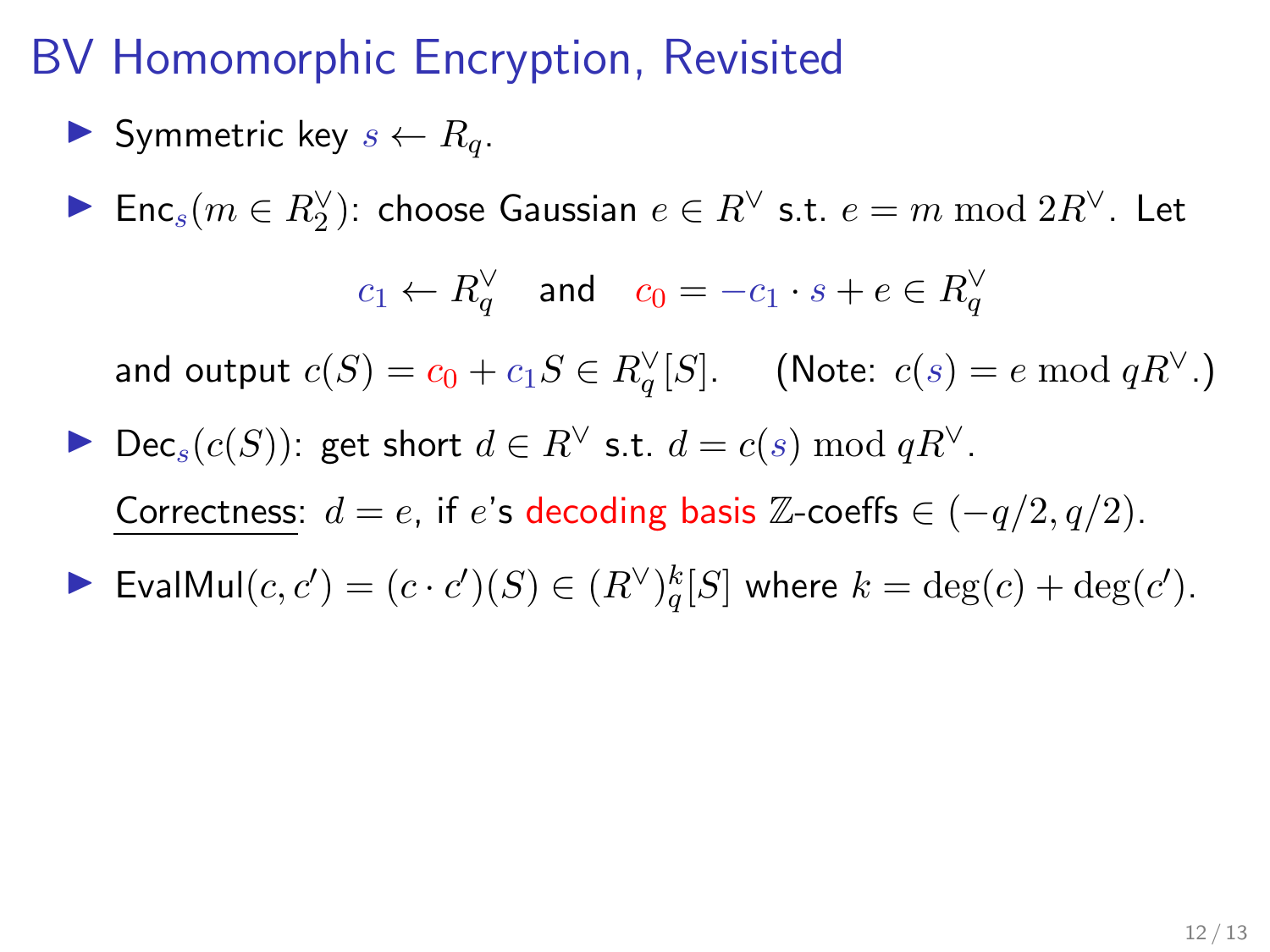# BV Homomorphic Encryption, Revisited

$$
\blacktriangleright \text{ Symmetric key } s \leftarrow R_q.
$$

► Enc $_s(m \in R_2^{\vee})$ : choose Gaussian  $e \in R^{\vee}$  s.t.  $e = m \bmod 2R^{\vee}$ . Let

$$
c_1 \leftarrow R_q^{\vee} \quad \text{and} \quad c_0 = -c_1 \cdot s + e \in R_q^{\vee}
$$

and output  $c(S) = c_0 + c_1 S \in R_q^{\vee}[S]$ . (Note:  $c(s) = e \bmod q R^{\vee}$ .)

- Dec<sub>s</sub>(c(S)): get short  $d \in R^{\vee}$  s.t.  $d = c(s) \bmod qR^{\vee}$ . Correctness:  $d = e$ , if  $e$ 's decoding basis Z-coeffs  $\in (-q/2, q/2)$ . ▶ EvalMul $(c, c') = (c \cdot c')(S) \in (R^{\vee})_q^k[S]$  where  $k = \deg(c) + \deg(c')$ .
	- ★ Noise  $e = e_1 \cdots e_k \in (R^{\vee})^k$ , so  $m^{k-1}e \in R^{\vee}$ .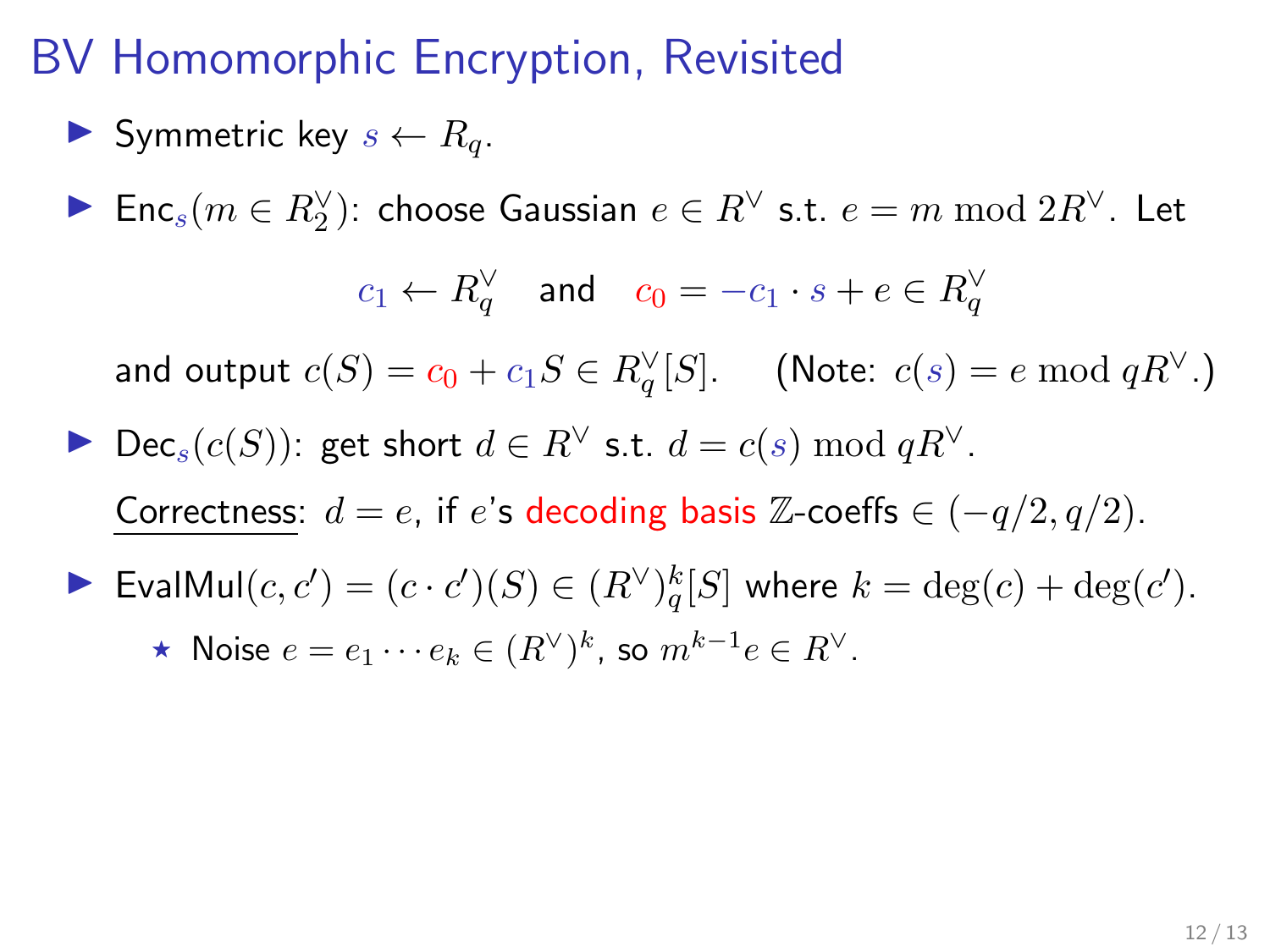# BV Homomorphic Encryption, Revisited

$$
\blacktriangleright \text{ Symmetric key } s \leftarrow R_q.
$$

► Enc $_s(m \in R_2^{\vee})$ : choose Gaussian  $e \in R^{\vee}$  s.t.  $e = m \bmod 2R^{\vee}$ . Let

$$
c_1 \leftarrow R_q^{\vee} \quad \text{and} \quad c_0 = -c_1 \cdot s + e \in R_q^{\vee}
$$

and output  $c(S) = c_0 + c_1 S \in R_q^{\vee}[S]$ . (Note:  $c(s) = e \bmod q R^{\vee}$ .)

Dec<sub>s</sub>(c(S)): get short  $d \in R^{\vee}$  s.t.  $d = c(s) \bmod qR^{\vee}$ . Correctness:  $d = e$ , if  $e$ 's decoding basis Z-coeffs  $\in (-q/2, q/2)$ .

$$
\blacktriangleright \text{EvalMul}(c, c') = (c \cdot c')(S) \in (R^{\vee})_q^k[S] \text{ where } k = \deg(c) + \deg(c').
$$

- ★ Noise  $e = e_1 \cdots e_k \in (R^{\vee})^k$ , so  $m^{k-1}e \in R^{\vee}$ .
- $\star$  Since  $||e_i||_{\infty} \approx \alpha q = 6$ ,  $m^{k-1}e$  has Gaussian std. dev.  $\approx 6^k m^{k-1}$ .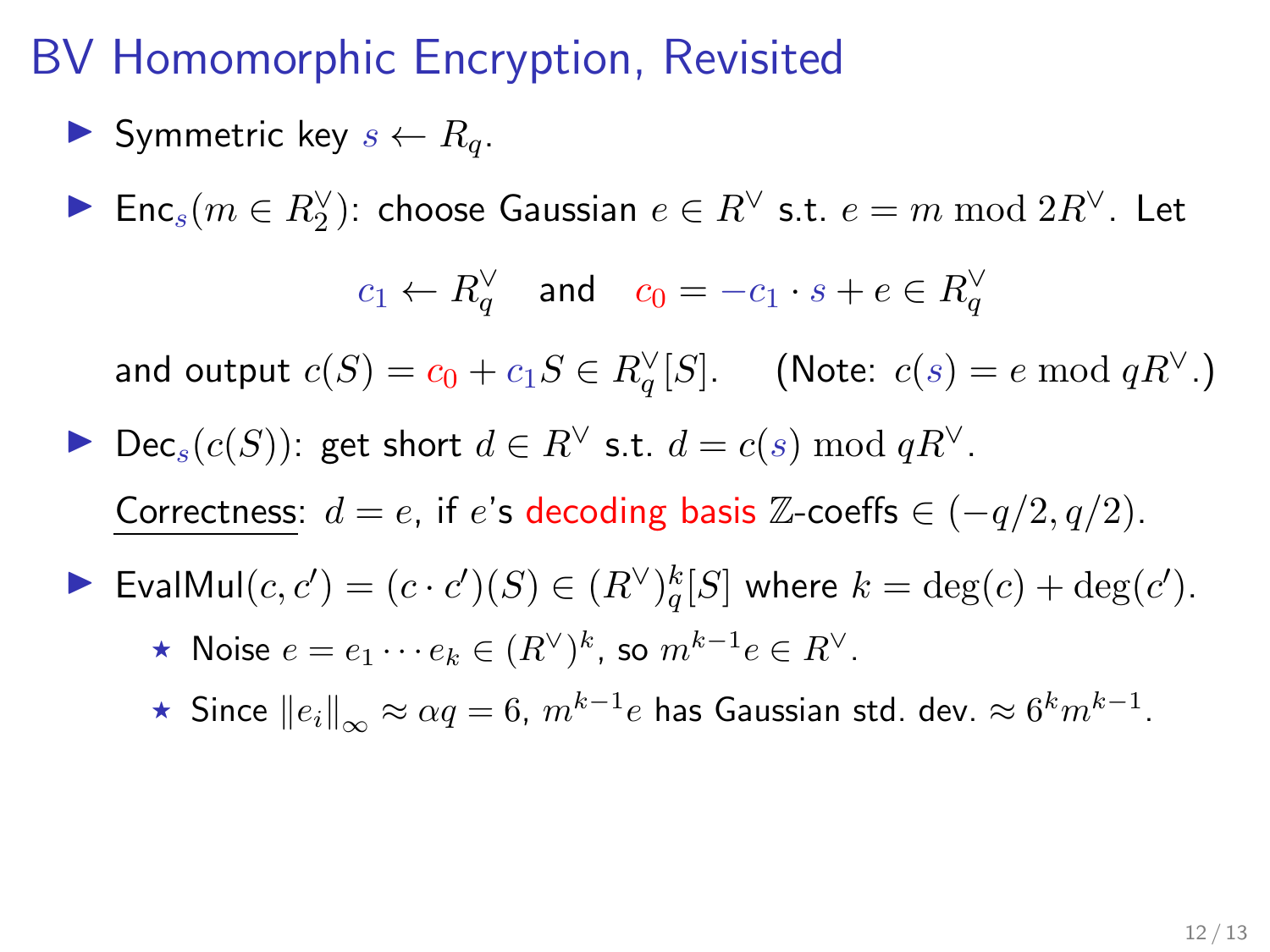# BV Homomorphic Encryption, Revisited

$$
\blacktriangleright \text{ Symmetric key } s \leftarrow R_q.
$$

► Enc $_s(m \in R_2^{\vee})$ : choose Gaussian  $e \in R^{\vee}$  s.t.  $e = m \bmod 2R^{\vee}$ . Let

$$
c_1 \leftarrow R_q^{\vee} \quad \text{and} \quad c_0 = -c_1 \cdot s + e \in R_q^{\vee}
$$

and output  $c(S) = c_0 + c_1 S \in R_q^{\vee}[S]$ . (Note:  $c(s) = e \bmod q R^{\vee}$ .)

- Dec<sub>s</sub>(c(S)): get short  $d \in R^{\vee}$  s.t.  $d = c(s) \bmod qR^{\vee}$ . Correctness:  $d = e$ , if  $e$ 's decoding basis Z-coeffs  $\in (-q/2, q/2)$ .
- ▶ EvalMul $(c, c') = (c \cdot c')(S) \in (R^{\vee})_q^k[S]$  where  $k = \deg(c) + \deg(c')$ .
	- ★ Noise  $e = e_1 \cdots e_k \in (R^{\vee})^k$ , so  $m^{k-1}e \in R^{\vee}$ .
	- $\star$  Since  $||e_i||_{\infty} \approx \alpha q = 6$ ,  $m^{k-1}e$  has Gaussian std. dev.  $\approx 6^k m^{k-1}$ .
	- ★ So need  $q \approx 6^k m^{k-1} \sqrt{n} < (6m)^k$  to decrypt deg- $k$  ciphertexts. Versus  $q \approx \gamma^{k-1} n^k$  via expansion factor  $\gamma \gg \sqrt{n}$ .  $\Rightarrow$   $\approx$   $\gamma^{k-1}$  factor improvement in error rate.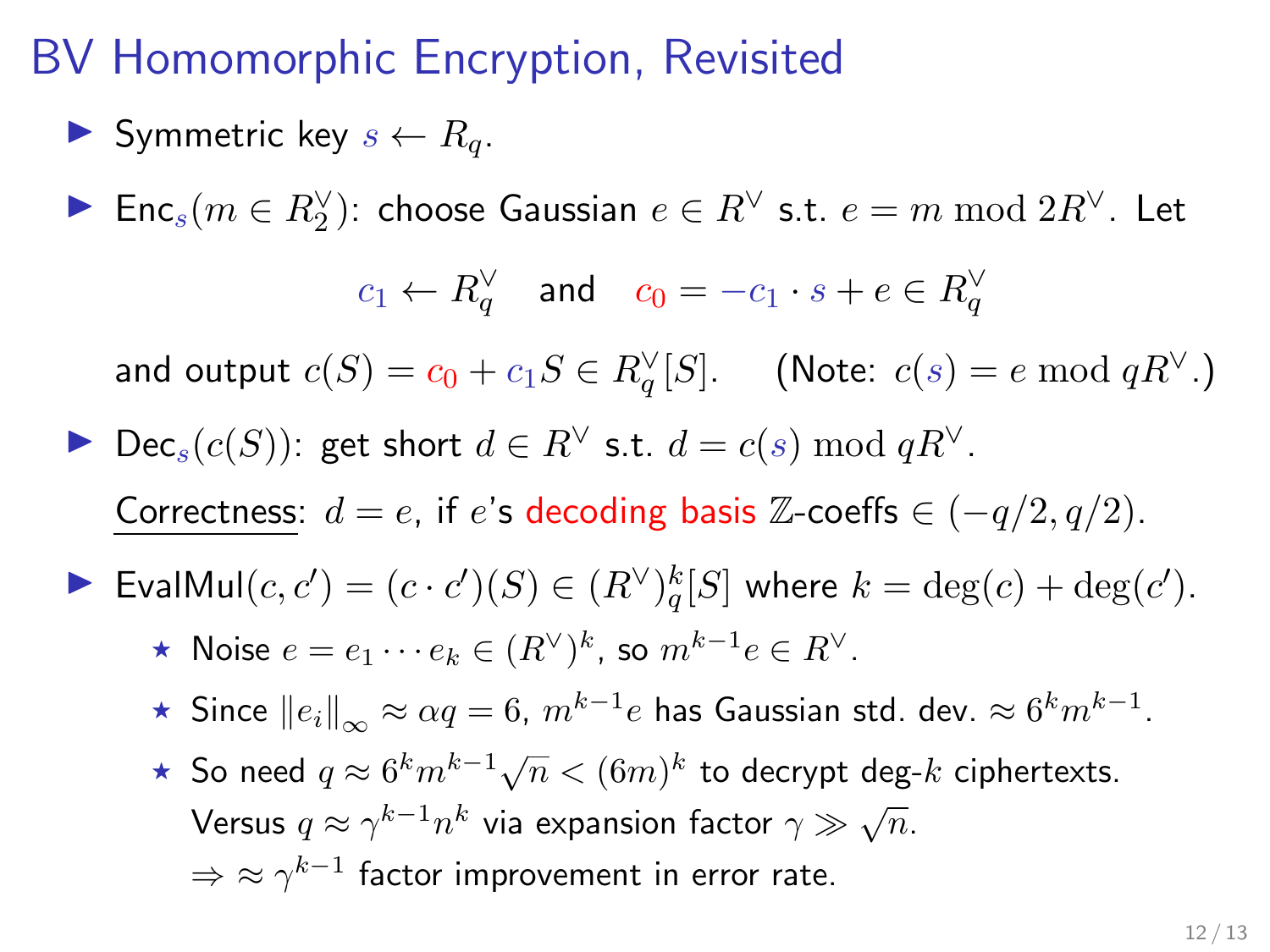**1** Using canonical geometry yields tight noise expansion, clean analysis in all cyclotomics.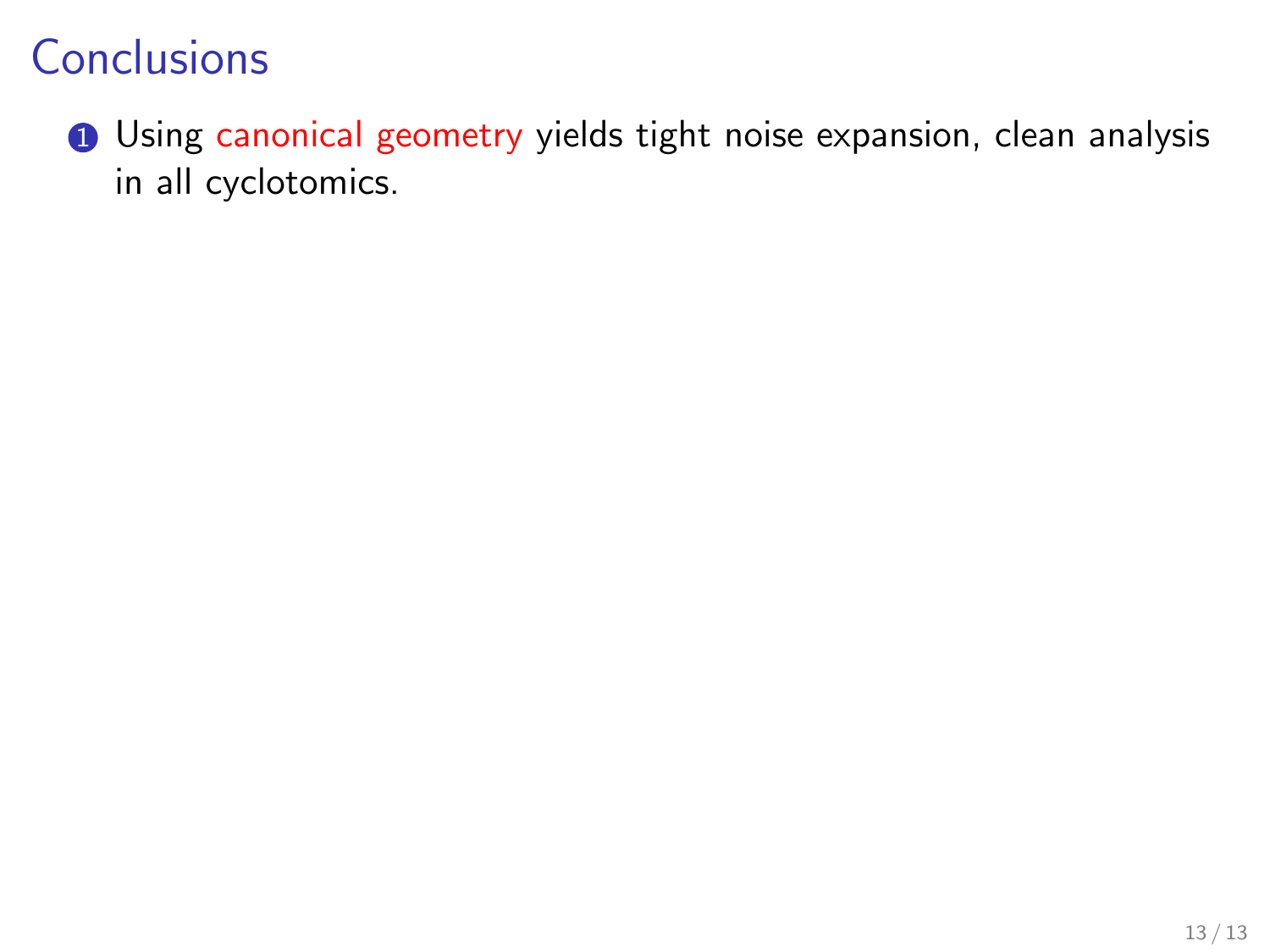- **1** Using canonical geometry yields tight noise expansion, clean analysis in all cyclotomics.
- 2 Using  $R^{\vee}$  with the decoding basis yields smaller coefficients  $\Rightarrow$  larger noise rates  $\Rightarrow$  smaller params/higher security.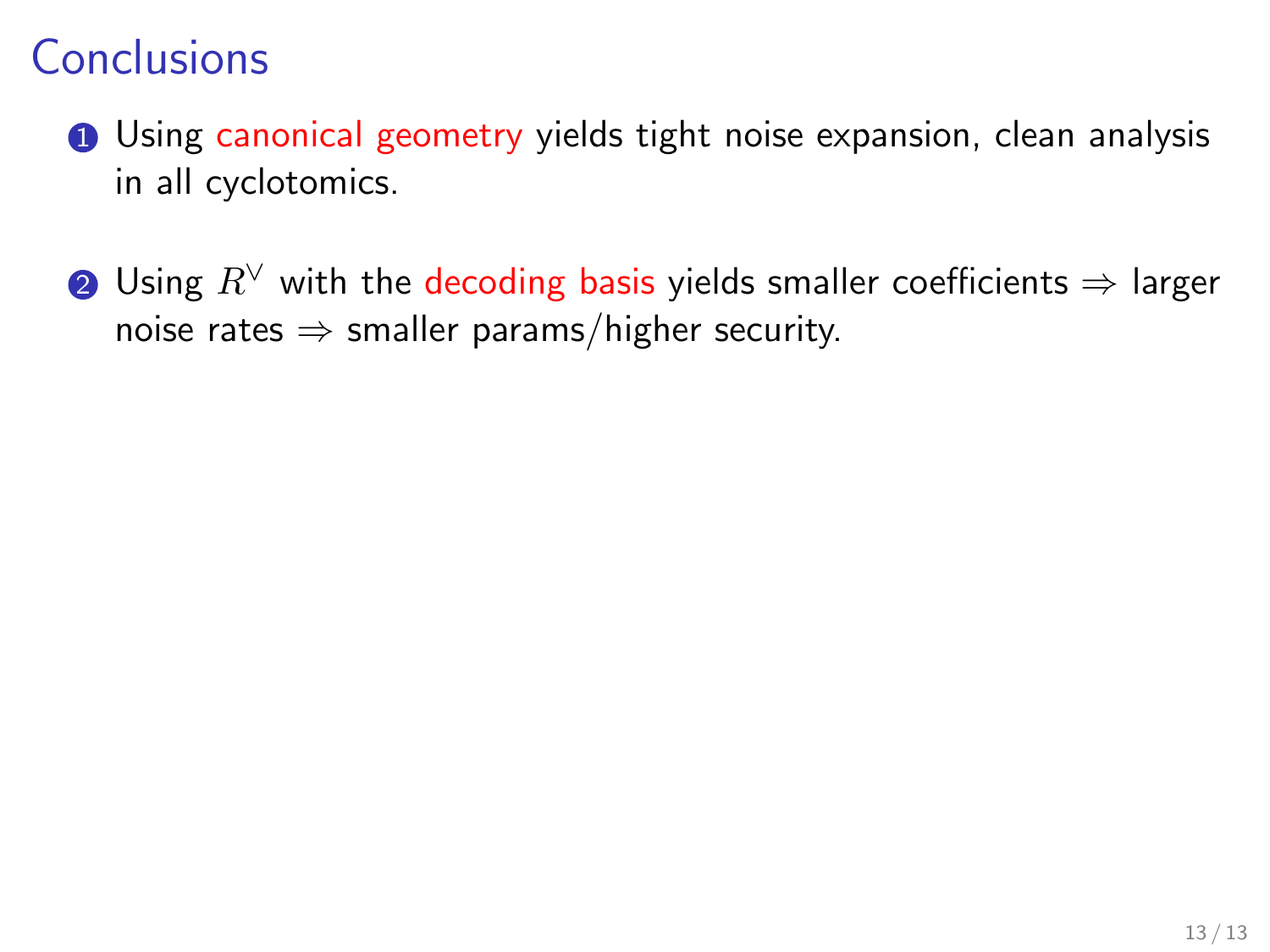- **1** Using canonical geometry yields tight noise expansion, clean analysis in all cyclotomics.
- **②** Using  $R^{\vee}$  with the decoding basis yields smaller coefficients  $\Rightarrow$  larger noise rates  $\Rightarrow$  smaller params/higher security.
- **3** Using the tensor basis of

$$
R \cong \mathbb{Z}[X_1,\ldots,X_\ell]/(\Phi_{m_1}(X_1),\ldots,\Phi_{m_\ell}(X_\ell))
$$

yields fast, modular algorithms for all cyclotomics.